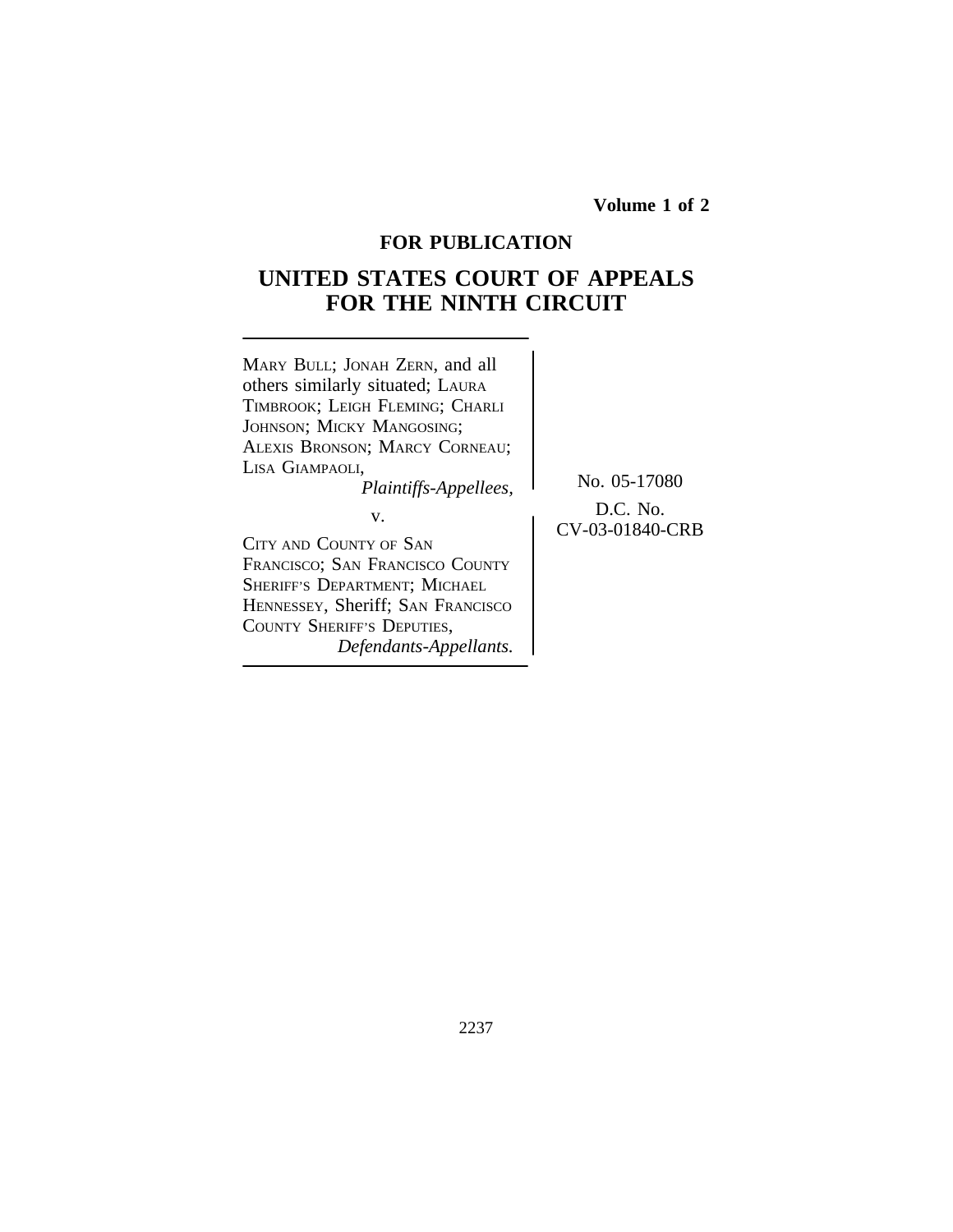| MARY BULL; JONAH ZERN, and all<br>others similarly situated; LAURA<br>TIMBROOK; LEIGH FLEMING; CHARLI<br>JOHNSON; MICKY MANGOSING;<br>ALEXIS BRONSON; MARCY CORNEAU;<br>LISA GIAMPAOLI,<br>Plaintiffs-Appellees,<br>V.<br>CITY AND COUNTY OF SAN<br>FRANCISCO; SAN FRANCISCO COUNTY<br>SHERIFF'S DEPARTMENT; MICHAEL<br>HENNESSEY, Sheriff; SAN FRANCISCO<br>COUNTY SHERIFF'S DEPUTIES,<br>Defendants-Appellants. | No. 06-15566<br>D.C. No.<br>CV-03-01840-<br><b>CRB/EMC</b><br><b>OPINION</b> |
|-------------------------------------------------------------------------------------------------------------------------------------------------------------------------------------------------------------------------------------------------------------------------------------------------------------------------------------------------------------------------------------------------------------------|------------------------------------------------------------------------------|
|-------------------------------------------------------------------------------------------------------------------------------------------------------------------------------------------------------------------------------------------------------------------------------------------------------------------------------------------------------------------------------------------------------------------|------------------------------------------------------------------------------|

Appeals from the United States District Court for the Northern District of California Charles R. Breyer, District Judge, Presiding

> Argued March 26, 2009 Submitted April 10, 2009 San Francisco, California

Filed February 9, 2010

Before: Alex Kozinski, Chief Judge, Pamela Ann Rymer, Sidney R. Thomas, Susan P. Graber, Kim McLane Wardlaw, Ronald M. Gould, Marsha S. Berzon, Johnnie B. Rawlinson, Richard R. Clifton, Sandra S. Ikuta, and N. Randy Smith, Circuit Judges.

> Opinion by Judge Ikuta; Concurrence by Chief Judge Kozinski; Concurrence by Judge Graber; Dissent by Judge Thomas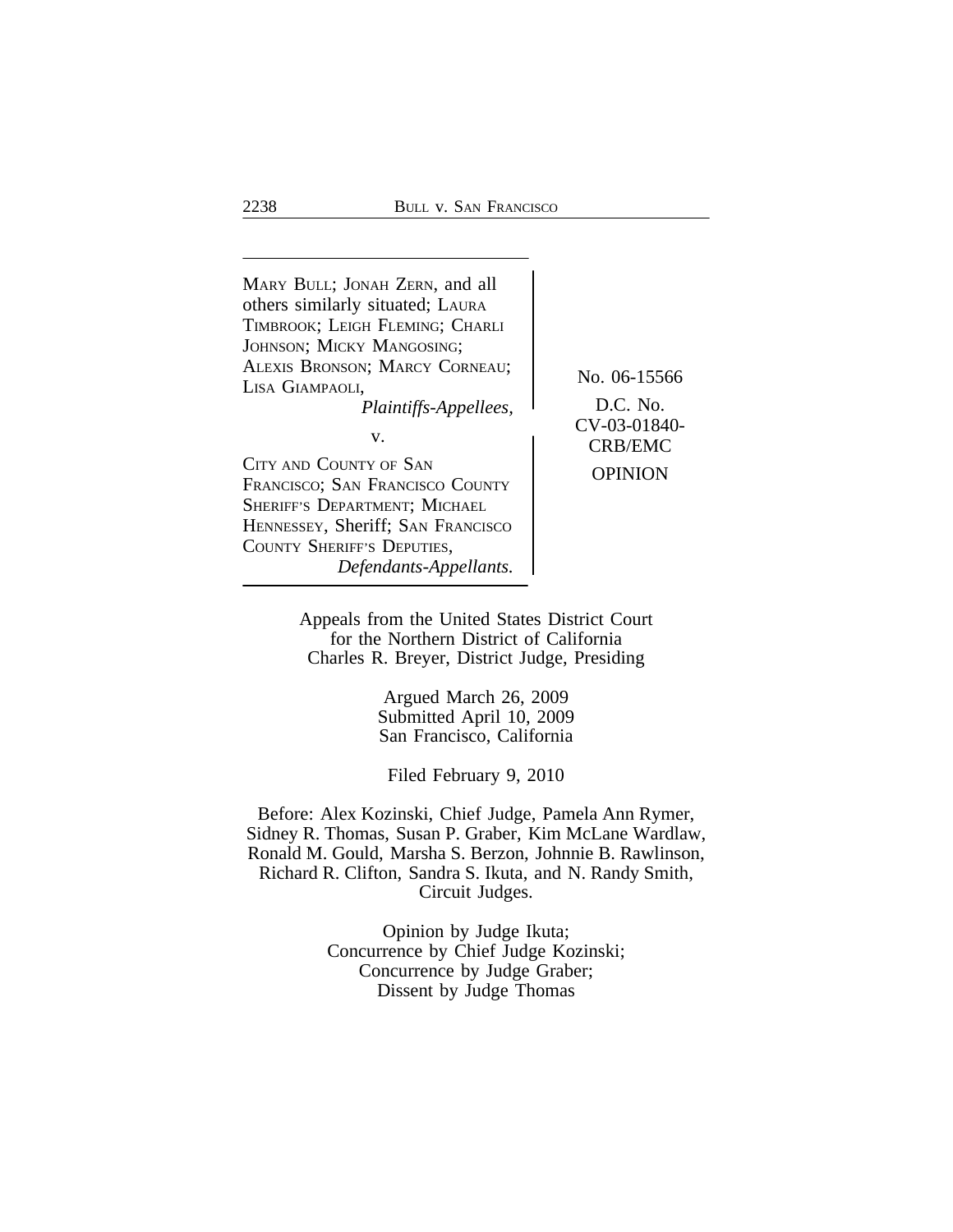# **COUNSEL**

Dennis J. Herrera and Danny Chou, City Attorneys; Joanne Hoeper, Chief Trial Attorney; and David B. Newdorf (argued) and Robert A. Bonta, Deputy City Attorneys, for the appellants.

Mark E. Merin and Cathleen A. Williams, Law Office of Mark E. Merin (argued); and Andrew Charles Schwartz (argued) and Thomas A. Seaton, Casper, Meadows, Schwartz & Cook, for the appellees.

# **OPINION**

IKUTA, Circuit Judge:

The San Francisco Sheriff's Department oversees six county jails in the San Francisco Bay Area, through which approximately 50,000 individuals are booked and processed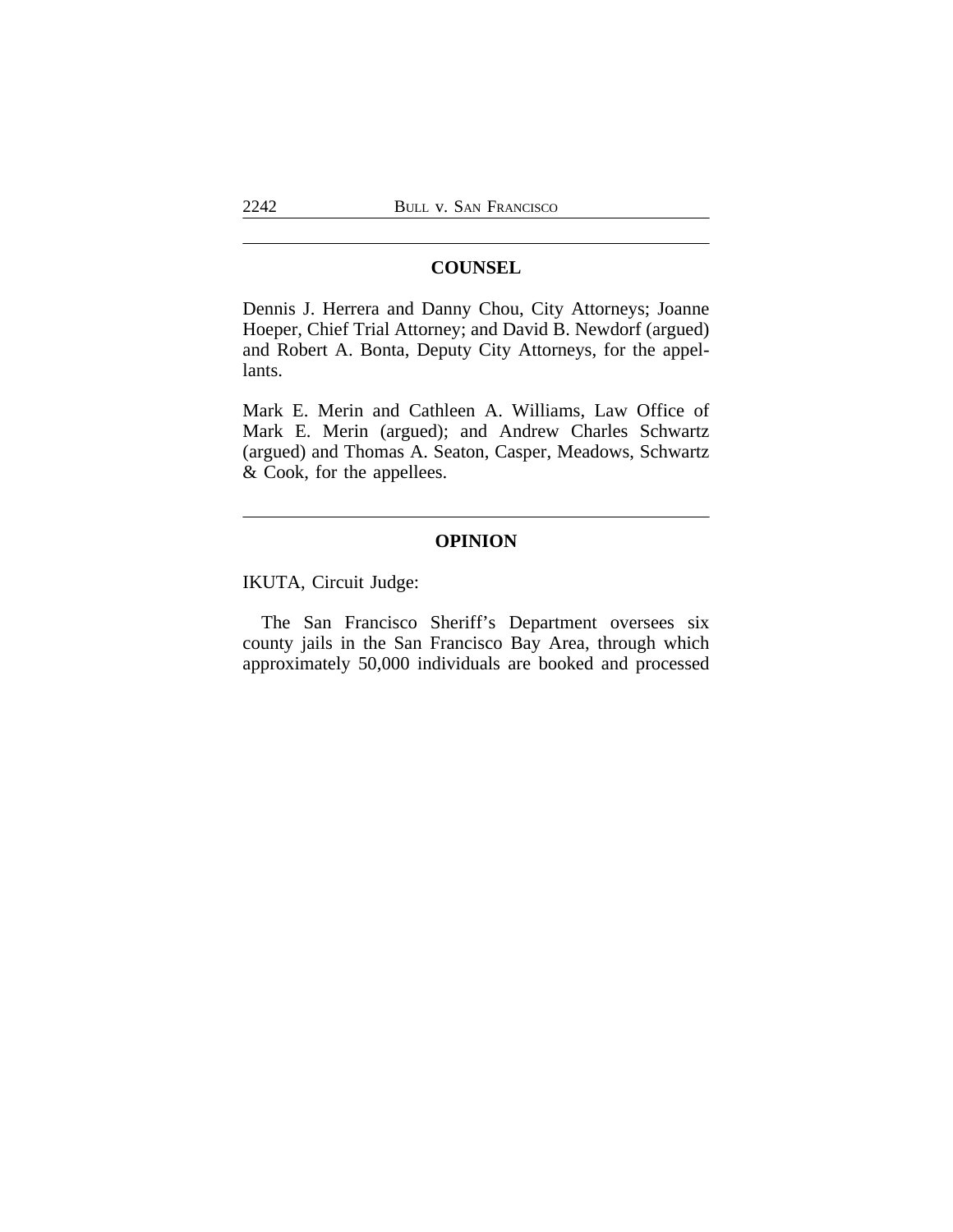| <b>BULL V. SAN FRANCISCO</b> | 2243 |
|------------------------------|------|
|------------------------------|------|

each year. To address a serious problem of contraband smuggling in the jail system, Sheriff Michael Hennessey instituted a policy requiring the strip search of all arrestees who were to be introduced into San Francisco's general jail population for custodial housing. In a class action lawsuit challenging this policy on its face, a district court held that it violated the Fourth Amendment rights of the persons searched, and denied Sheriff Hennessey qualified immunity. Hennessey, the San Francisco Sheriff's Department, and the City and County of San Francisco brought this interlocutory appeal, challenging the denial of qualified immunity.**<sup>1</sup>** A divided panel of this court affirmed the district court's denial, *Bull v. City & County of San Francisco*, 539 F.3d 1193 (9th Cir. 2008), and we granted rehearing en banc. Because we conclude that San Francisco's policy did not violate plaintiffs' constitutional rights, we reverse the district court's denial of Sheriff Hennessey's motion for summary judgment based on qualified immunity, and in doing so necessarily reverse the district court's grant of plaintiffs' motion for partial summary judgment as to Fourth Amendment liability.

I

"A detention facility is a unique place fraught with serious security dangers. Smuggling of money, drugs, weapons, and other contraband is all too common an occurrence." *Bell v. Wolfish*, 441 U.S. 520, 559 (1979). Indeed, "attempts to introduce drugs and other contraband into [prison] premises . . . is one of the most perplexing problems of prisons." *Hudson v. Palmer*, 468 U.S. 517, 527 (1984); *see Overton v. Bazzetta*, 539 U.S. 126, 134 (2003) ("Drug smuggling and drug use in prison are intractable problems."); *Block v. Rutherford*, 468 U.S. 576, 588-89 (1984) ("We can take judicial notice that the unauthorized use of narcotics is a problem that plagues virtu-

**<sup>1</sup>**We refer to Sheriff Hennessey, the Sheriff's Department, and the City and County of San Francisco by name when appropriate, and otherwise refer to defendants collectively as "San Francisco."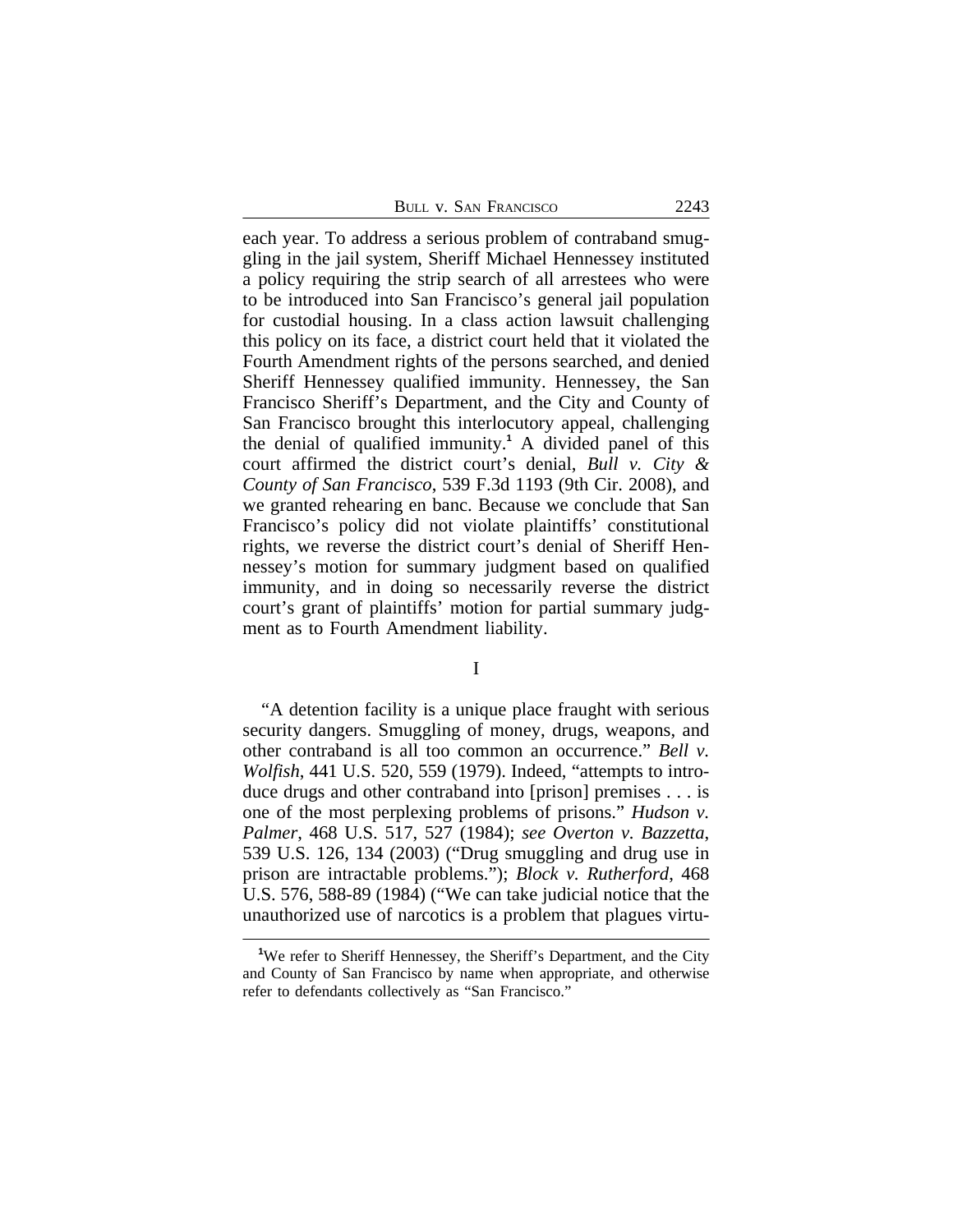ally every penal and detention center in the country."). San Francisco's six county jails are no exception: They struggle with a serious, ongoing problem of drugs, weapons, and other contraband being smuggled into jail facilities. The record contains hundreds of pages of incident reports, indicating that between April 2000 and December 2003, searches of the San Francisco general jail population resulted in the discovery of 1,574 items of contraband, including 662 assorted controlled substance pills, 106 shanks and other weapons, 1 screwdriver, 17 jail-made handcuff keys, 42.88 grams of rock cocaine, 2.75 grams of powder cocaine, 6.70 grams of methamphetamine, 6.24 grams of tar heroine, 71.93 grams of marijuana, 4 ecstasy pills, 32 assorted pipes, 1 hypodermic needle, and 24 gallons of homemade alcohol known as "Pruno." The presence of such contraband threatens the health and safety of inmates, corrections officers, and jail employees. The record contains reports of the death of an inmate housed in the general population from drugs obtained within the prison, and of one detainee who set her clothes on fire with a lighter smuggled into the cell, of another who mutilated himself with staples similarly secreted into the jail, and of a third who attempted suicide with razor-blades smuggled into the jail in his rectal cavity. The jail administrators have concluded that, based on their experience, "the greatest opportunity for the introduction of drugs and weapons into the jail occurs at the point when an arrestee is received into the jail for booking and, thereafter, housing." In light of this conclusion, Sheriff Hennessey developed and implemented a "Booking Searches" policy. This policy authorized officers to strip search an arrestee when any one of eleven conditions applied, including the condition at issue here, namely, when "[a] person [was] assigned a custody level by Classification and scheduled for custodial housing."

Plaintiffs' facial challenge to the Booking Searches policy is the only issue before us in this interlocutory appeal. This is an important point, because the dissent draws upon unproven allegations to give a shocking and inflammatory account of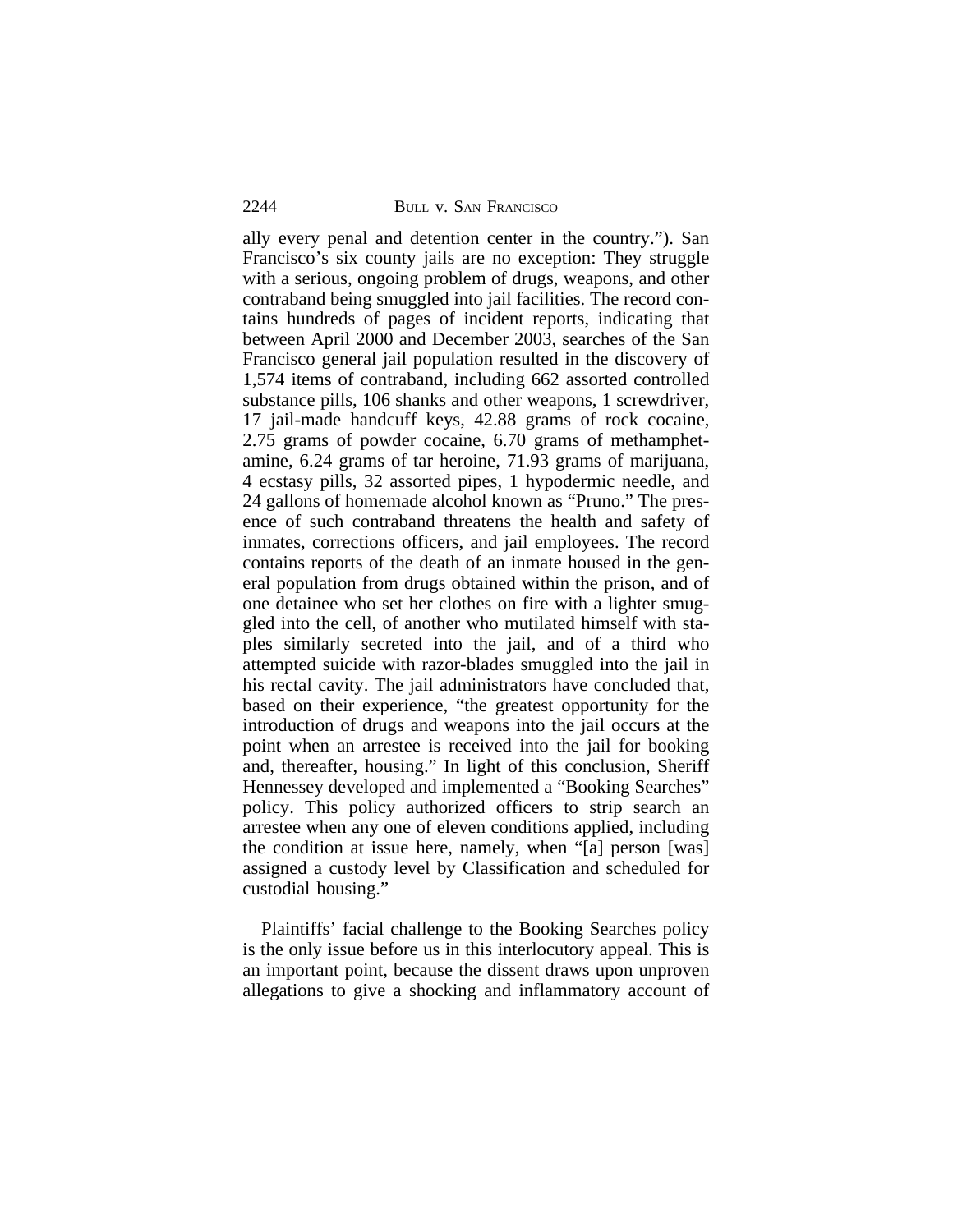| BULL V. SAN FRANCISCO | 2245 |
|-----------------------|------|
|                       |      |

mistreatment by jail officials, including forcible strip searches conducted in an abusive and violent manner. The dissent's sensationalist account of individual factual allegations is worse than irrelevant, as it invites us to decide this case on the basis of disputed factual issues not yet presented by the parties, not yet considered by the district court, and not yet weighed by a jury. San Francisco has vigorously denied the allegations the dissent recites. Nevertheless, if true, these allegations are quite serious, even absent the dissent's embellishments.**<sup>2</sup>** Such abuses would contravene San Francisco's written policy, which required that searches be conducted in a "professional manner," and prohibited officers of the opposite sex to be present. If these allegations were found to be true, the victims of those abuses would have strong claims against San Francisco.

But the plaintiffs are not making such claims. Plaintiffs emphasized throughout their briefing that they "brought this action to challenge the blanket policy and practice of searching prearraignment arrestees . . . ," not the individual cases. Thus, plaintiffs relied "almost exclusively on defendants' depositions and written policies as the basis of the material facts" in order to avoid disputed issues of fact that would defeat summary judgment.

For purposes of this narrow appeal, we are called upon to assess the constitutionality of the policy itself, not violations of that policy; thus, as did the district court, we must assume the challenged policy was followed scrupulously.

Although the dissent's dramatic accounts stir the emotions, they are misleading and ultimately irrelevant to the case before us. Not a single one of the long parade of victims described by the dissent—Mary Bull, Charli Johnson, Bernie

**<sup>2</sup>**There is no doubt, as the Court stated in *Bell*, that "on occasion a security guard may conduct the search in an abusive fashion," and "[s]uch an abuse cannot be condoned." 441 U.S. at 560.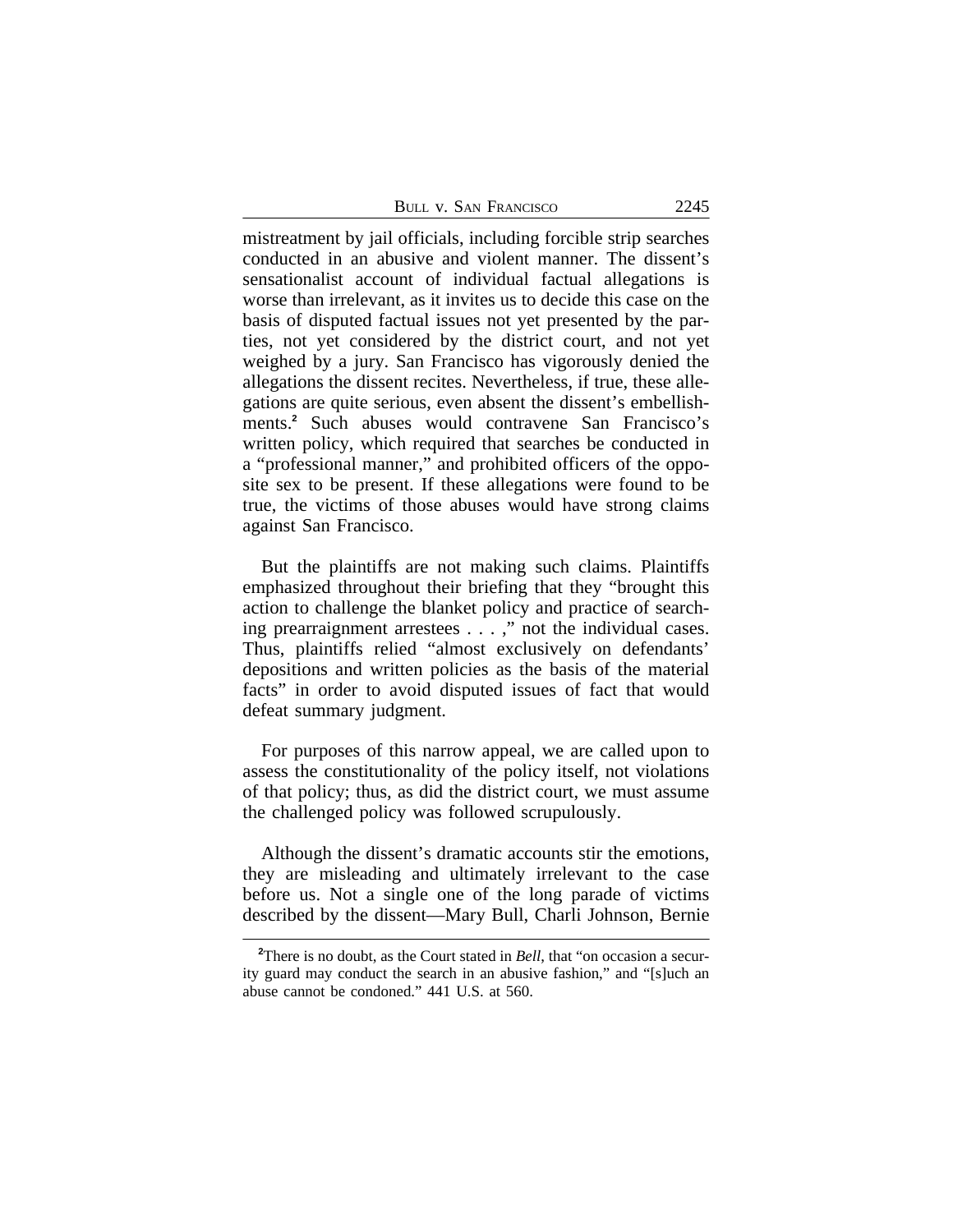Galvin, Michael Marron, Laura Timbrook, Salome Mangosing, Leigh Fleming, Michelle De Ranleau, or Deborah Flick —have claims at issue in this appeal.**<sup>3</sup>** Rather than highlight the dramatic individual anecdotes that can be mined from the record, we limit our discussion to the issue actually before us: plaintiffs' challenge to the jail's written strip-search policy. We leave other, factual questions to be addressed by the district court in the first instance.

During the period at issue, new arrestees entering the San Francisco County jail system were transported to County Jail No. 9, a temporary intake and release facility, where they were pat-searched, scanned with a metal detector, booked into the system, and fingerprinted. The arrestees were then placed in holding cells. Those eligible to post bail were given access to a telephone and afforded up to 12 hours to secure their release on bond. Individuals arrested because of intoxication were released when they became sober. Arrestees who were statutorily eligible were cited and released. *See* Cal. Penal

<sup>&</sup>lt;sup>3</sup>The claims of each of these individuals have been judicially resolved in some manner, and are not on appeal here. For example, the district court recognized that "substantial evidence in the record" supported a finding that "reasonable suspicion existed to strip search" Bull and Mangosing, and thus denied summary judgment to them on their individual claims. Plaintiffs conceded that all of Johnson's claims were time-barred, and did not oppose summary judgment in San Francisco's favor. San Francisco did not oppose summary judgment in favor of Timbrook. The district court granted summary judgment in favor of Sheriff Hennessey on the claims of Fleming and Flick, who were searched, like Bull and Mangosing, only pursuant to the "safety cell" policy. Under this policy, inmates or arrestees "were subjected to blanket visual body cavity search(es) incident to placement in a 'safety cell' at any of the San Francisco County jails." The district court held that Sheriff Hennessey had qualified immunity from challenges to that policy. Galvin, Marron, and De Ranleau are not even plaintiffs in this action, and, accordingly, are never mentioned in plaintiffs' summary-judgment papers; they appear in a proposed Second Amended Complaint, which was rejected by the district court.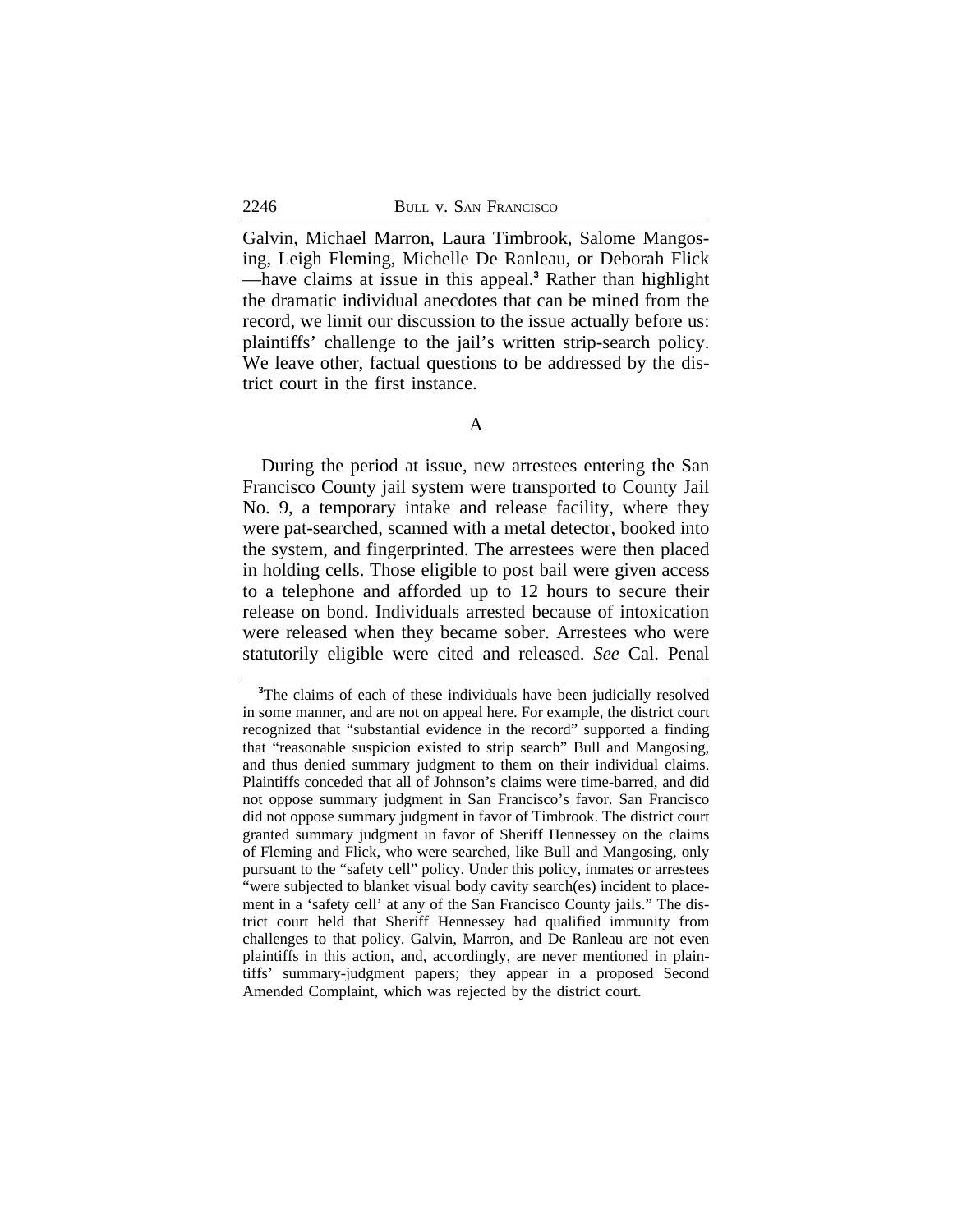Code § 853.6. None of these arrestees was strip searched under the challenged policy.

Because County Jail No. 9 is a temporary intake facility equipped with holding cells but no beds, those arrestees not eligible for release were transported to a jail with housing facilities. Arrestees were then transferred into the facility's general jail population, which included pretrial detainees and convicted inmates. Pursuant to the Booking Searches policy, these individuals were strip searched prior to admission into the general population in order to prevent the smuggling of contraband into the facilities.

Under the policy, a strip search was to be performed "in a professional manner in an area of privacy" by an officer of the same sex as the arrestee. The arrestee was required "to remove or arrange some or all of his or her clothing so as to permit a visual inspection of the underclothing, breasts, buttocks or genitalia of such person." The search included "a visual inspection of the mouth, ears, hair, hands, skin folds, [and] armpits as well as a thorough search of all clothing items." San Francisco Sheriff's Dep't Proc. No. E-03, E-03(III).**<sup>4</sup>**

**<sup>4</sup>**The written policy instructions for conducting strip searches stated:

- 1. Strip searches include a visual body cavity search. A strip search *does not* include a physical body cavity search.
- 2. The search will be conducted in a professional manner in an area of privacy so that the search cannot be observed by persons not participating in the search.
- 3. The searching officer will instruct the arrestee to:
	- a. Remove his/her clothing.
	- b. Raise his/her arms above their head and rotate 360 degrees.
	- c. To bend forward and run his/her hands through his/her hair.
	- d. To turn his/her head first to the left and then to the right so the searching officer can inspect the arrestee's ear orifices.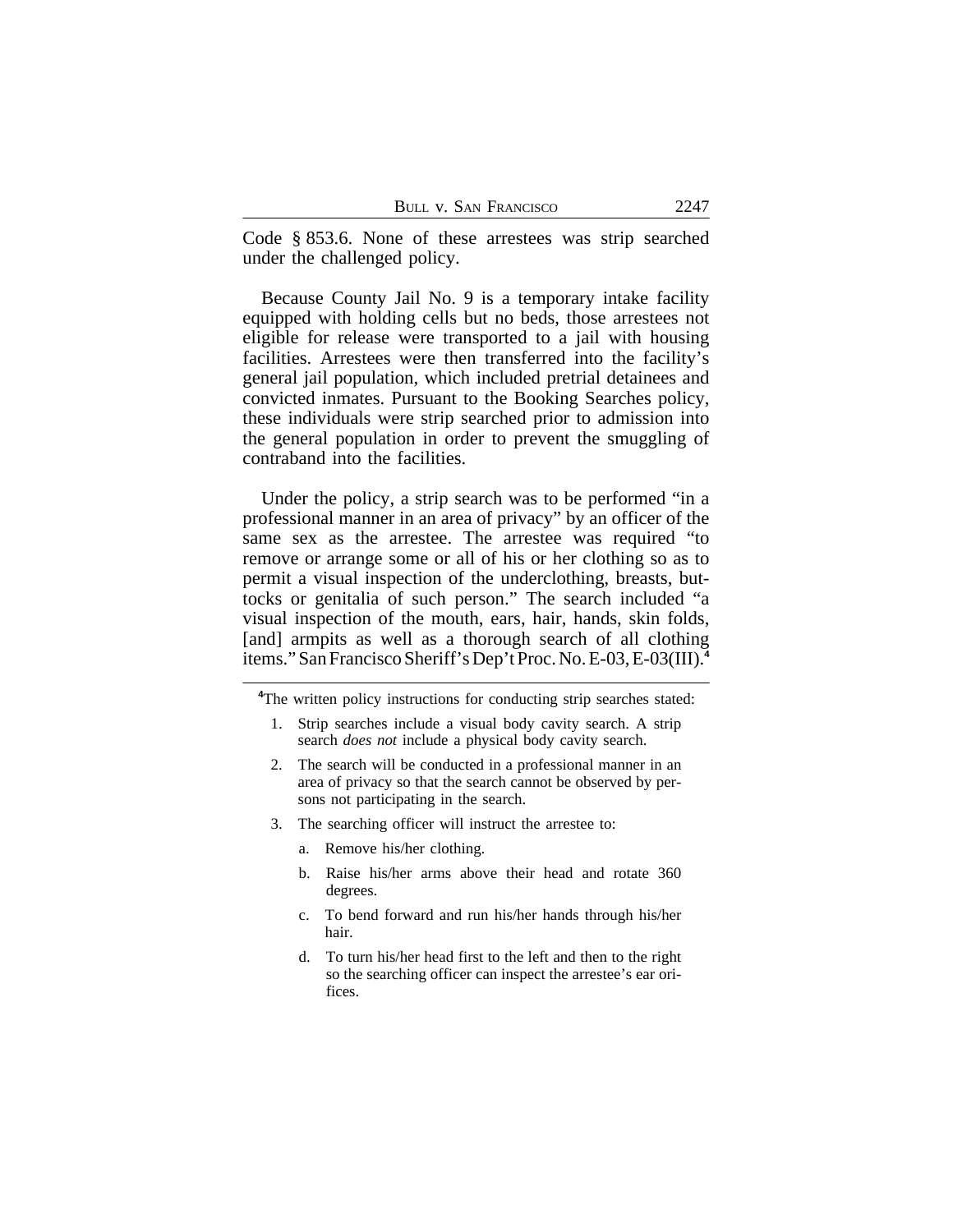The policy authorized a visual search only; officers were not allowed to physically touch inmates' body cavities.

Strip searches conducted under the Booking Searches policy uncovered significant amounts of contraband hidden in and on arrestees' bodies. For example, as noted by the district court, San Francisco "produced evidence that from April 2000 through April 2005 strip searches at County Jail No. 9 resulted in the discovery of 73 cases of illegal drugs or drug paraphernalia hidden in body cavities." Contraband discovered in arrestees' body cavities included handcuff keys, syringes, crack pipes, heroin, crack-cocaine, rock cocaine, and marijuana. In the same time period, strip searches uncovered various concealed weapons, including a seven-inch folding knife, a double-bladed folding knife, a pair of 8-inch scissors, a jackknife, a double-edged dagger, a nail, and glass shards. Jail officials found contraband on arrestees charged with a range of offenses, including non-violent offenses such as public drunkenness, public nuisance, and violation of a court order. For example, a man arrested on a warrant for public nuisance was found smuggling a plastic bag of suspected cocaine powder. The parties dispute whether any discovery of contraband can be conclusively tied to class members, but, as

- e. To open his/her mouth and run his/her finger over the upper and lower gum areas; then raise his/her tongue so the officer can inspect the interior of the arrestee's mouth. Remove dentures if applicable.
- f. To turn around and raise first one foot, then the other so the officer can check the bottom of each foot.
- 4. The searching officer will visually inspect the arrestee's breasts, buttocks, and genitalia.
- 5. The searching officer will thoroughly search the arrestee's clothing, underclothing, shoes, and socks.
- 6. At the completion of the search, the searching officer will instruct the arrestee to dress.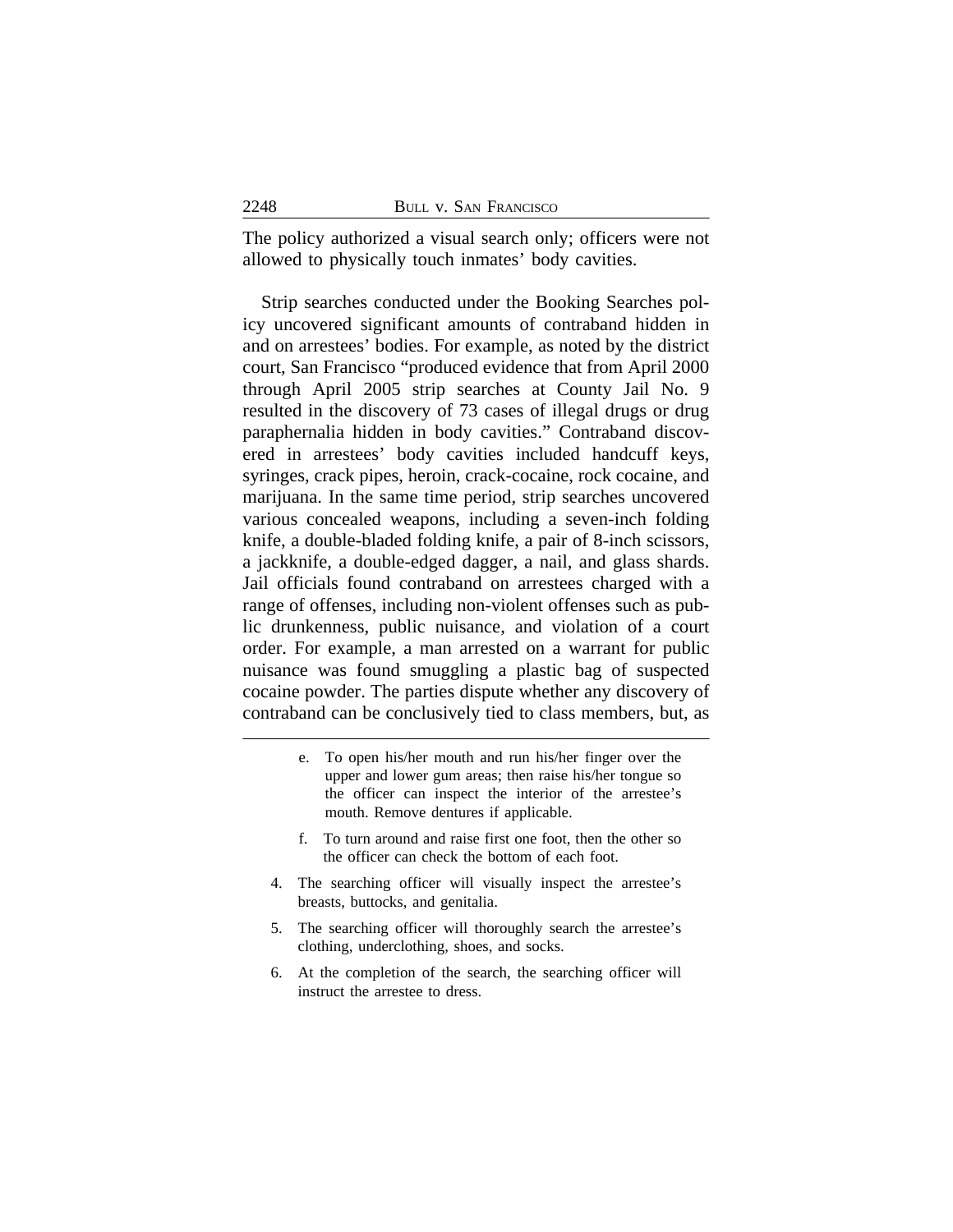discussed below, a resolution of this dispute is not material to our holding today.

B

In April 2003, Mary Bull and a class of similarly situated plaintiffs filed a class action complaint under 42 U.S.C. § 1983 in district court against the City and County of San Francisco, the Sheriff's Department, Sheriff Hennessey in his individual and official capacities, and certain unnamed Sheriff's deputies. Plaintiffs alleged that San Francisco's strip search policy violated their Fourth Amendment right to be free from unreasonable searches and their Fourteenth Amendment rights to due process and privacy.**<sup>5</sup>**

In an order issued June 10, 2004, the district court granted plaintiffs' motion to certify a class under Federal Rule of Civil Procedure 23(b)(3) and defined the class as including all persons who "were arrested on *any* charge *not* involving weapons, controlled substances, or a charge of violence, and *not* involving a violation of parole or a violation of probation (where consent to search is a condition of such probation), *and* who were subjected to a blanket visual body cavity strip search by defendants before arraignment at a San Francisco County jail facility without any individualized reasonable suspicion that they were concealing contraband." **6**

In June 2005, plaintiffs moved for partial summary judgment on their claims that San Francisco's former strip search policy was facially unconstitutional with respect to members

**<sup>5</sup>**Plaintiffs also alleged violations of certain provisions of California law that are not at issue in this appeal.

<sup>&</sup>lt;sup>6</sup>The class also included arrestees who "were subjected to blanket visual body cavity search(es) incident to placement in a 'safety cell' at any of the San Francisco County jails." The validity of the "safety-cell search" policy is not at issue in this appeal. Indeed, as noted *supra*, the district court held that Sheriff Hennessey had qualified immunity from challenges to that policy.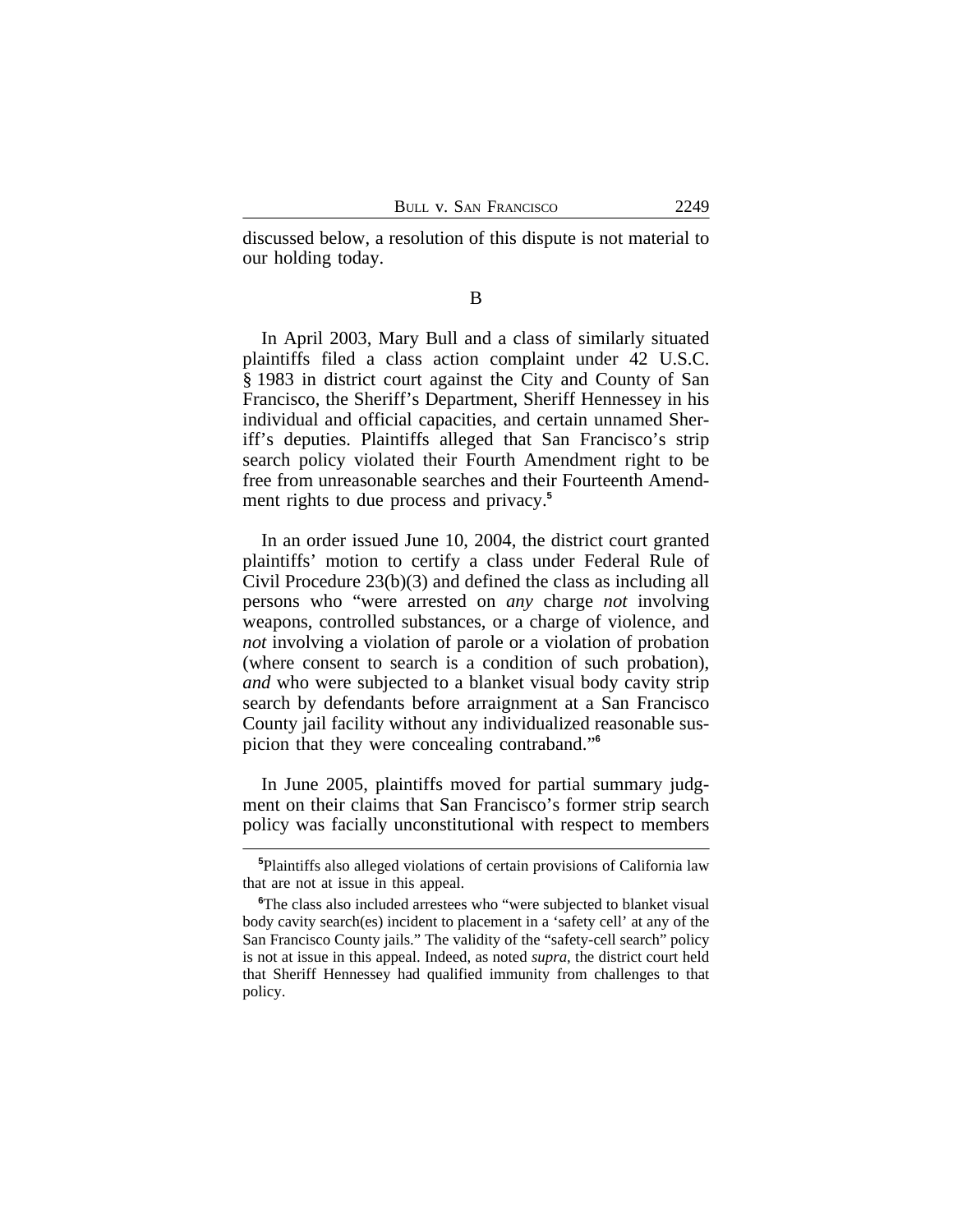of the class in eight different categories, including arrestees classified for housing in the general jail population. Sheriff Hennessey also moved for partial summary judgment, arguing that he was entitled to qualified immunity with respect to the claim that the strip search policy applicable to persons classified for housing was unconstitutional.

On September 22, 2005, the district court issued an order disposing of the summary judgment motions, but subsequently granted San Francisco's motion for reconsideration. On February 23, 2006, the district court issued an unpublished amended order, granting in part and denying in part each party's motions. *Bull v. City & County of San Francisco*, No. C 03-01840, 2006 WL 449148 (N.D. Cal. Feb. 23, 2006). This order is the subject of our review.**<sup>7</sup>**

The district court granted plaintiffs' motion for partial summary judgment with respect to the policy of strip searching class members classified for housing, holding that the policy violated those individuals' Fourth Amendment rights. *Id.* at \*6. On this issue, the court determined that San Francisco's blanket strip search policy ran afoul of our cases holding that such a search can be conducted only if there is individualized reasonable suspicion that a particular arrestee is concealing contraband, even if the arrestee will be introduced into the general population of a detention facility. *Id.*; *see Thompson*

**<sup>7</sup>**Specifically, on October 21, 2005, San Francisco moved for reconsideration of portions of the district court's September 22, 2005 order that were unrelated to the court's denial of qualified immunity for Sheriff Hennessey. San Francisco simultaneously appealed the denial of qualified immunity to this court, and the appeal was assigned Docket No. 05-17080. On February 23, 2006, the district court issued its amended order. San Francisco again appealed the denial of qualified immunity to this court. This second appeal was assigned Docket No. 06-15566. On April 26, 2006, this court issued an order consolidating appeal Nos. 05-17080 and 06-15566. Because the district court ruled that the February 23, 2006 order superseded its September 22, 2005 order, we dismiss appeal No. 05-17080 as moot.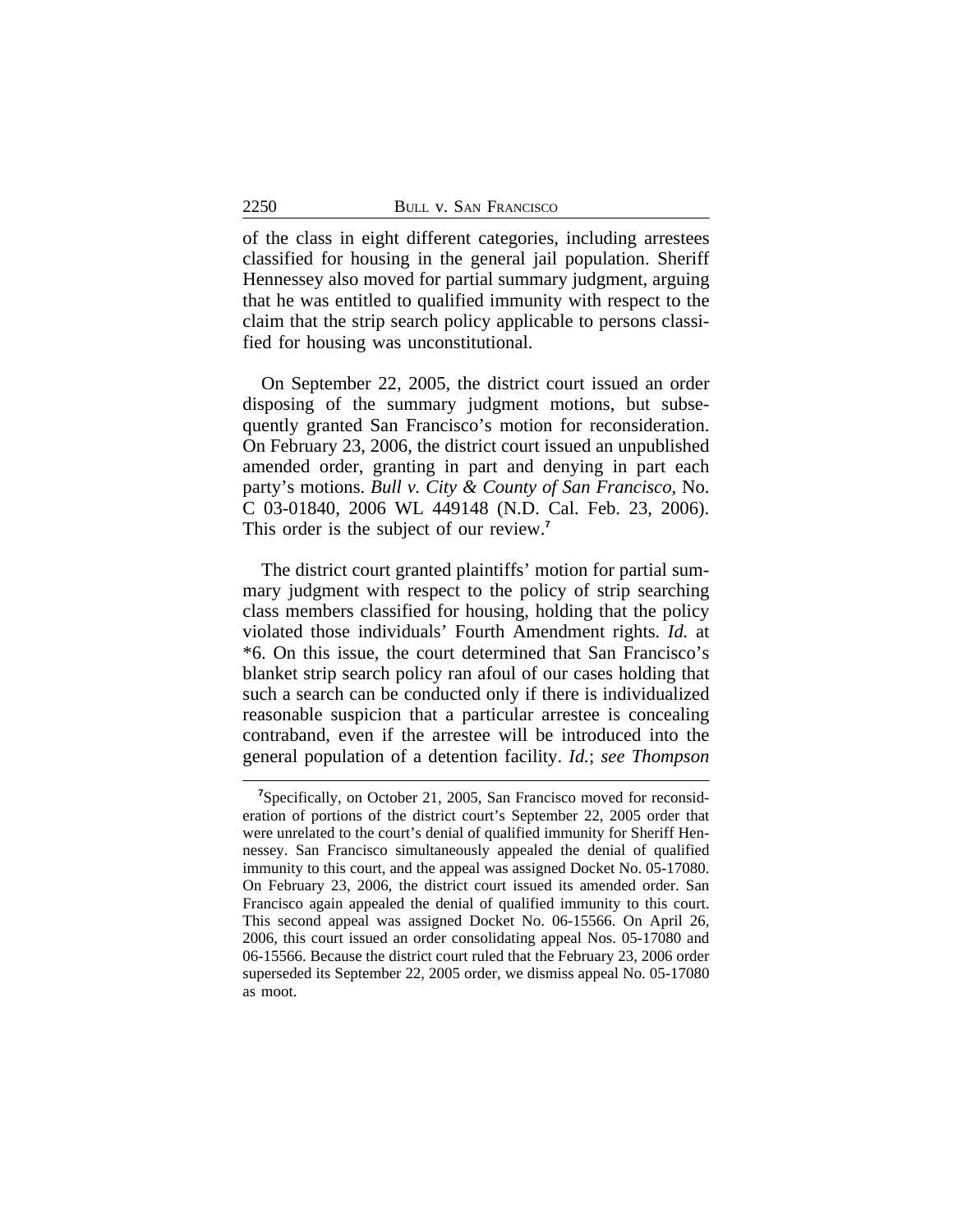*v. City of Los Angeles*, 885 F.2d 1439, 1446 (9th Cir. 1989); *Giles v. Ackerman*, 746 F.2d 614, 615 (9th Cir. 1984) (per curiam), *overruled on other grounds by Hodgers-Durgin v. de la Vina*, 199 F.3d 1037, 1040 n.1 (9th Cir. 1999) (en banc).

Accordingly, with regards to that policy, the district court denied Sheriff Hennessey's motion for summary judgment on the ground of qualified immunity. *Bull*, 2006 WL 449148, at \*16. The court stated that "[i]t was . . . abundantly clear after *Thompson* that placement in the general jail population 'by itself cannot justify a strip search.' " *Id.* (quoting *Thompson*, 885 F.2d at 1447).**<sup>8</sup>** Sheriff Hennessey appealed, raising the single issue of this qualified-immunity ruling.

II

"We review de novo the district court's decision regarding qualified immunity." *Motley v. Parks*, 383 F.3d 1058, 1062 (9th Cir. 2004). "Qualified immunity is 'an entitlement not to stand trial or face the other burdens of litigation.' " *Saucier v. Katz*, 533 U.S. 194, 200 (2001) (quoting *Mitchell v. Forsyth*, 472 U.S. 511, 526 (1985), *overruled on other grounds by Pearson v. Callahan*, 129 S. Ct. 808, 818 (2009)). In applying the two-part qualified immunity analysis, "[w]e must determine whether, taken in the light most favorable to [Plaintiffs], Defendants' conduct amounted to a constitutional violation, and . . . we must determine whether or not the right was clearly established at the time of the violation." *McSherry v. City of Long Beach*, 560 F.3d 1125, 1129-30 (9th Cir. 2009). It is within our "sound discretion [to] decid[e] which of the two prongs of the qualified immunity analysis should be addressed first in light of the circumstances in the particular case at hand." *Pearson*, 129 S. Ct. at 818.

<sup>&</sup>lt;sup>8</sup>The court made several other rulings on the parties' cross motions for summary judgment that are not at issue here.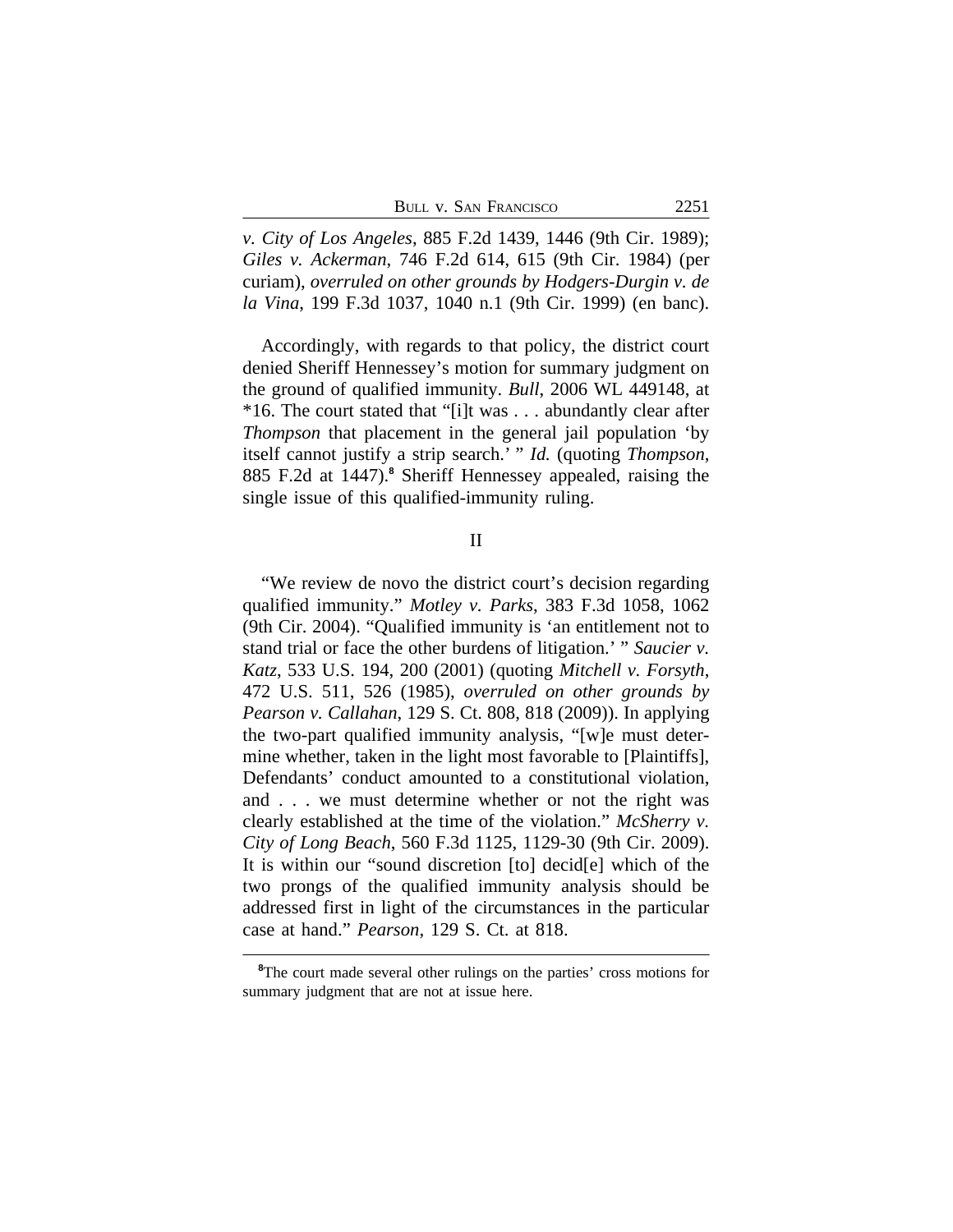Under the circumstances of this case, we also have jurisdiction to review the district court's grant of partial summary judgment to plaintiffs on the issue of Fourth Amendment liability, because the district court's holding on liability is "inextricably intertwined with," as well as "dependent on both the reasoning and results of," its decision to deny qualified immunity to Sheriff Hennessey. *Marks v. Clarke*, 102 F.3d 1012, 1018 (9th Cir. 1996).

#### III

**[1]** The reasonableness of a search is determined by reference to its context. *Michenfelder v. Sumner*, 860 F.2d 328, 332 (9th Cir. 1988). The search policy before us applied to arrestees transferred out of holding cells and introduced into the general jail population for custodial housing. According to San Francisco's unrebutted testimony, the purpose of the strip search policy was to prevent the smuggling of drugs, weapons, and other contraband into the general jail population. Because the purpose of the search policy at issue was to further institutional security goals within a detention facility, the principles articulated in *Bell v. Wolfish*, 441 U.S. 520 (1979), and *Turner v. Safley*, 482 U.S. 78 (1987), govern our analysis. Cases that address searches of arrestees at the place of arrest, searches at the stationhouse prior to booking or placement in a holding cell, or searches pursuant to an evidentiary criminal investigation do not control our review, because housing in the general jail population and the issues attendant to effective detention facility administration are not factors in those cases. Accordingly, we begin our analysis of San Francisco's strip search policy by reviewing the principles established in *Bell* and *Turner*.

### A

In *Bell*, the Supreme Court upheld a policy of conducting visual body cavity searches of individuals housed at Metropolitan Correctional Center (MCC), a federally operated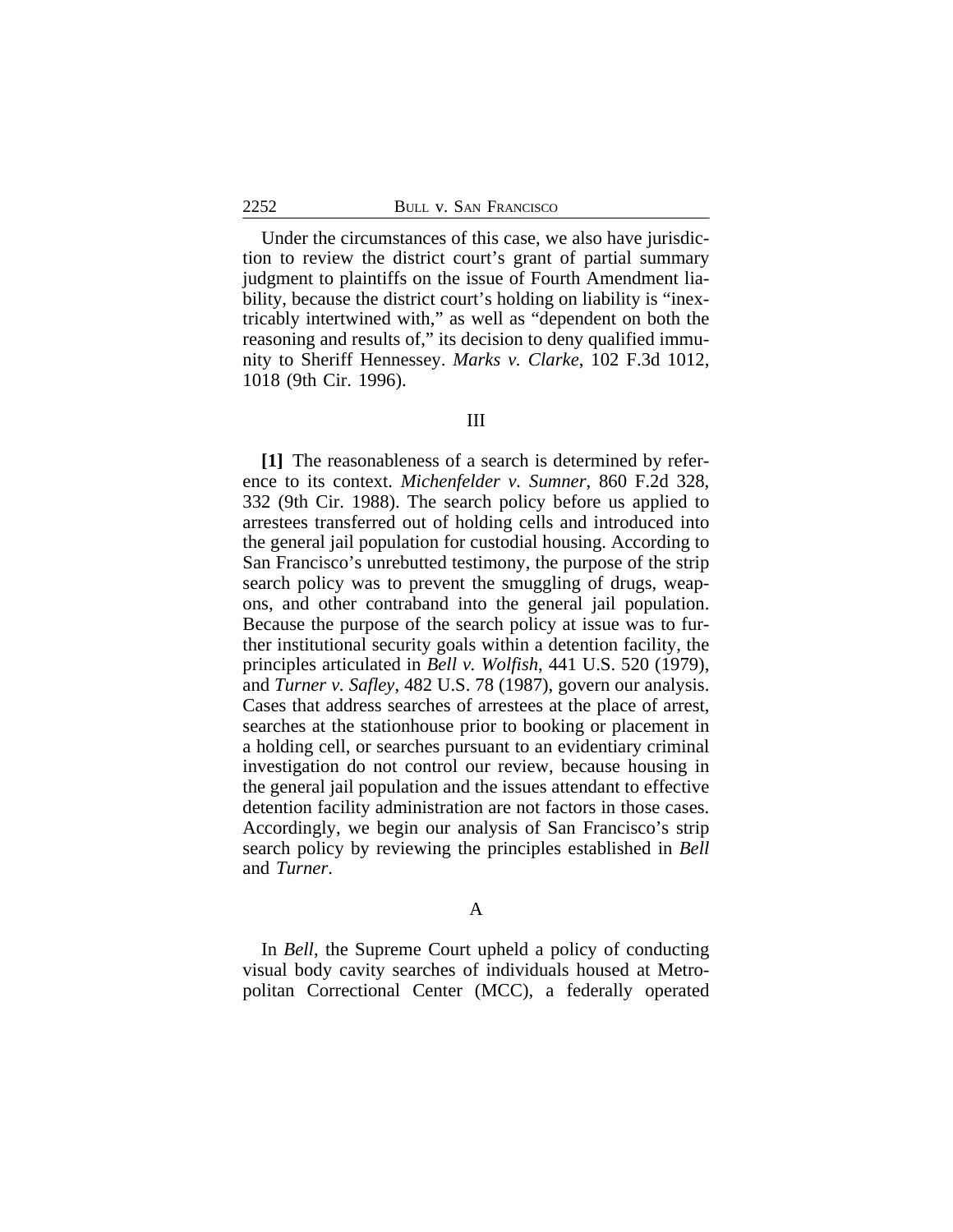BULL V. SAN FRANCISCO 2253

short-term custodial facility in New York, against Fourth and Fifth Amendment challenges. MCC housed convicted inmates, pretrial detainees, witnesses in protective custody, and persons incarcerated for contempt of court. *Bell*, 441 U.S. at 524. The plaintiff class, consisting of all persons housed at MCC, challenged a number of different "restrictions and practices that were designed to promote security and order at the facility on the ground that these restrictions violated the Due Process Clause of the Fifth Amendment, and certain other constitutional guarantees, such as the First and Fourth Amendments." *Id.* at 544. One of these practices was the requirement that detainees undergo a visual body cavity inspection as part of a strip search "after every contact visit with a person from outside the institution." *Id.* at 558. As in this case, the plaintiffs argued the search policy violated their Fourth Amendment right to be free from unreasonable searches.

Before addressing the merits, the Court reviewed several general principles that informed its analysis, and which bear repeating. First, the Court reaffirmed that prisoners "do not forfeit all constitutional protections" by virtue of incarceration, and stated that pretrial detainees "retain at least those constitutional rights that [the Court] ha[s] held are enjoyed by convicted prisoners." *Id.* at 545. Second, the Court emphasized that the retained constitutional rights of prisoners and detainees alike were subject to restrictions and limitations based on "institutional needs and objectives," explaining that "[t]he fact of confinement as well as the legitimate goals and policies of the penal institution limits these retained constitutional rights." *Id.* at 546. Third, the Court explained that a central justification for this permissible restriction of constitutional rights is a detention facility's need to accomplish the "essential goals" of "maintaining institutional security and preserving internal order and discipline." *Id.* Because "[p]rison officials must be free to take appropriate action to ensure the safety of inmates and corrections personnel," even those restrictions that infringe upon "a specific constitutional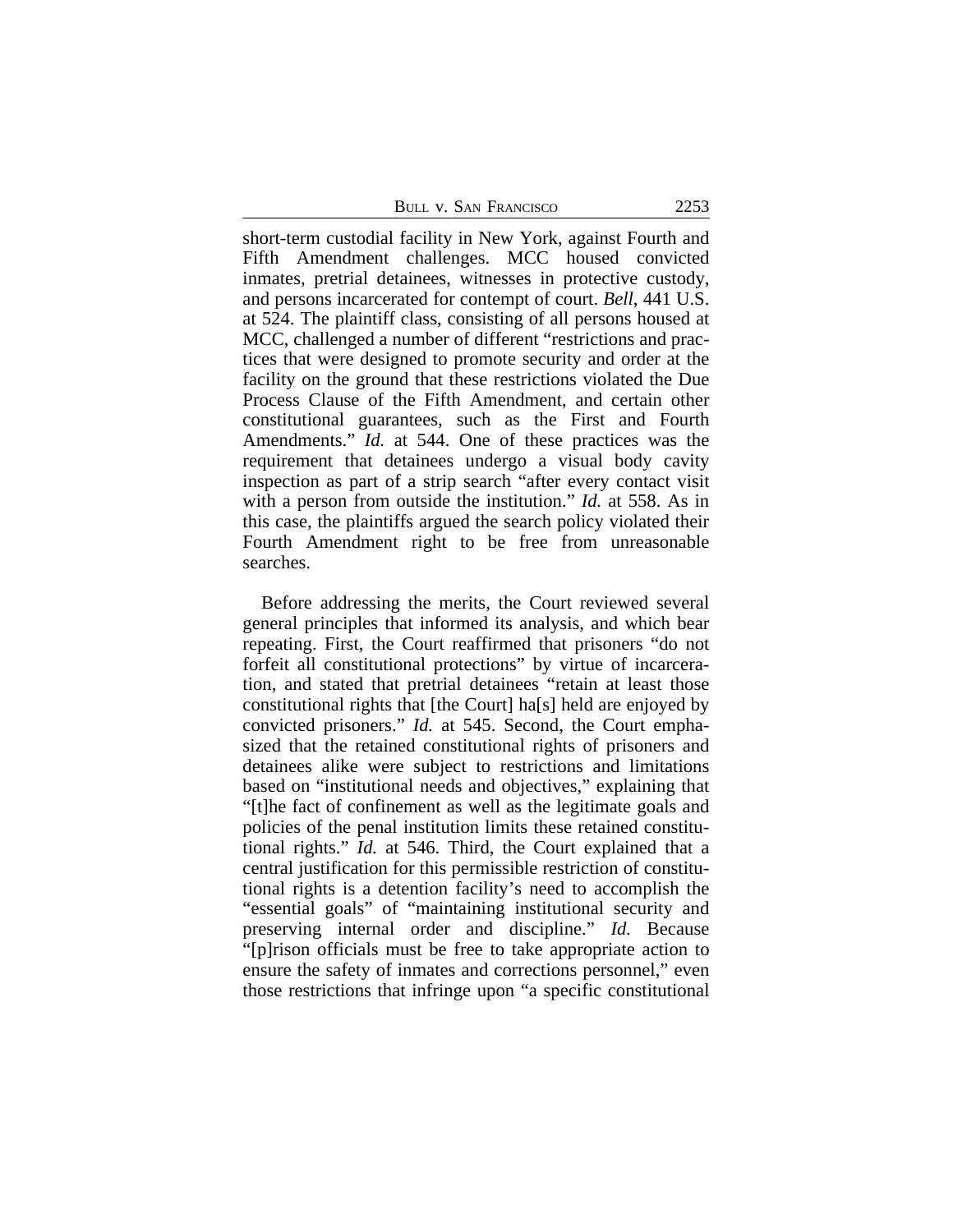guarantee" must be "evaluated in the light of the central objective of prison administration, safeguarding institutional security." *Id.* at 547 (internal quotation marks omitted)*.* Finally, the Court directed lower courts to accord corrections officials "wide-ranging deference in the adoption and execution of policies and practices that in their judgment are needed to preserve internal order and discipline and to maintain institutional security." *Id.* (citing *Jones v. N.C. Prisoners' Labor Union, Inc.*, 433 U.S. 119, 128 (1977); *Procunier v. Martinez*, 416 U.S. 396, 404-05 (1974), *overruled on other grounds by Thornburgh v. Abbott*, 490 U.S. 401, 413-14 (1989); *Cruz v. Beto*, 405 U.S. 319, 321 (1972) (per curiam); *Meachum v. Fano*, 427 U.S. 215, 228-29 (1976)).

The Court specifically rejected the argument that deference to corrections facility officials is necessary only when the persons being housed have been convicted of a crime. *Id.* at 547 n.29. The Court explained that "the principle of deference" to officials' discretion in running corrections institutions is not dependent on the "happenstance" of whether the inmates are pretrial detainees or convicted prisoners. *Id.* Rather, courts owe corrections officials deference on the grounds that "the realities of running a corrections institution are complex and difficult, courts are ill equipped to deal with these problems, and the management of these facilities is confided to the Executive and Legislative Branches, not to the Judicial Branch." *Id.*; *see id.* at 547-48.

Turning to the merits, the Court assumed, without deciding, that detainees and inmates "retain some Fourth Amendment rights upon commitment to a corrections facility" and noted that "[t]he Fourth Amendment prohibits only unreasonable searches." *Id.* at 558. The "test of reasonableness . . . requires a balancing of the need for the particular search against the invasion of personal rights that the search entails. Courts must consider the scope of the particular intrusion, the manner in which it is conducted, the justification for initiating it, and the place in which it is conducted." *Id.* at 559.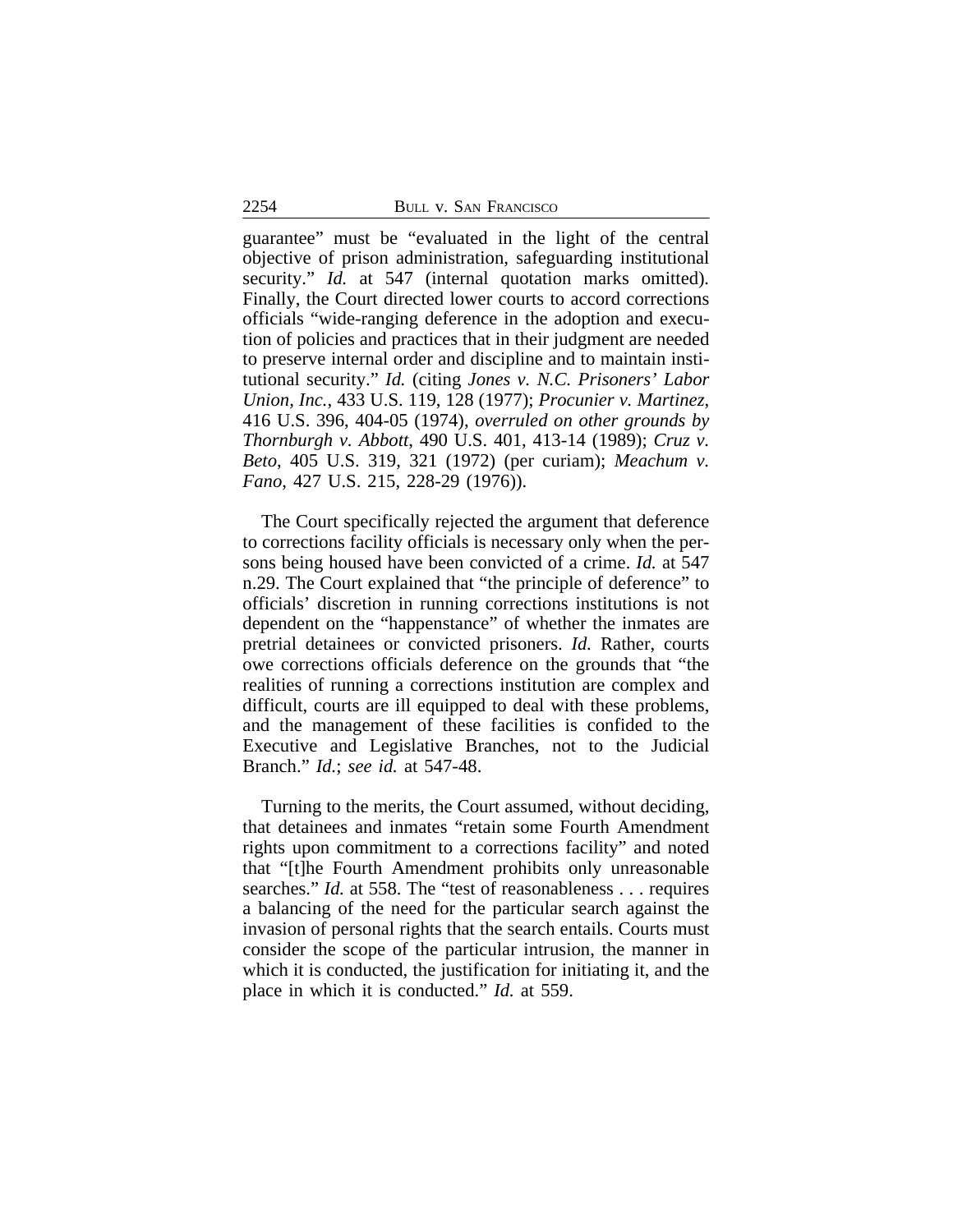| BULL V. SAN FRANCISCO | 2255 |
|-----------------------|------|
|-----------------------|------|

The Court acknowledged that the scope of the strip searches at MCC was invasive: "If the inmate is a male, he must lift his genitals and bend over to spread his buttocks for visual inspection. The vaginal and anal cavities of female inmates also are visually inspected." *Id.* at 558 n.39. Indeed, the circuit court in *Bell* had invalidated the body cavity search policy, concluding that the " 'gross violation of personal privacy inherent in such a search cannot be outweighed by the government's security interest in maintaining a practice of so little actual utility.' " *Id.* at 558 (quoting *Wolfish v. Levi*, 573 F.2d 118, 131 (2d Cir. 1978)).

The Court rejected this reasoning, however, and held that the strip search policy at MCC was reasonable given the institutional needs and objectives, particularly the security concerns, of the corrections facility. The Court noted that "[c]orrections officials testified that visual cavity searches were necessary not only to discover but also to deter the smuggling of weapons, drugs, and other contraband into the institution." *Id*. Recognizing that a "detention facility is a unique place fraught with serious security dangers," and that "[s]muggling of money, drugs, weapons, and other contraband is all too common an occurrence," the Court upheld the policy even though there had been no long or pervasive history of smuggling at MCC, nor had corrections officials presented substantial evidence that persons who participated in contact visits were sources of contraband. *Id.* at 559. Indeed, although officials could show only one instance in which contraband was found during a body cavity inspection, the Court found it sufficient that "attempts to secrete these items into the facility by concealing them in body cavities are documented in this record and in other cases." *Id.* (citing cases). While recognizing that the institution might have adopted alternatives less intrusive than a blanket policy of performing strip searches, the Court nevertheless deferred to MCC officials, explaining that the officials' decision to adopt the strip search procedure "has not been shown to be irrational or unreasonable." *Id.* at 559 n.40. Accordingly, the Court con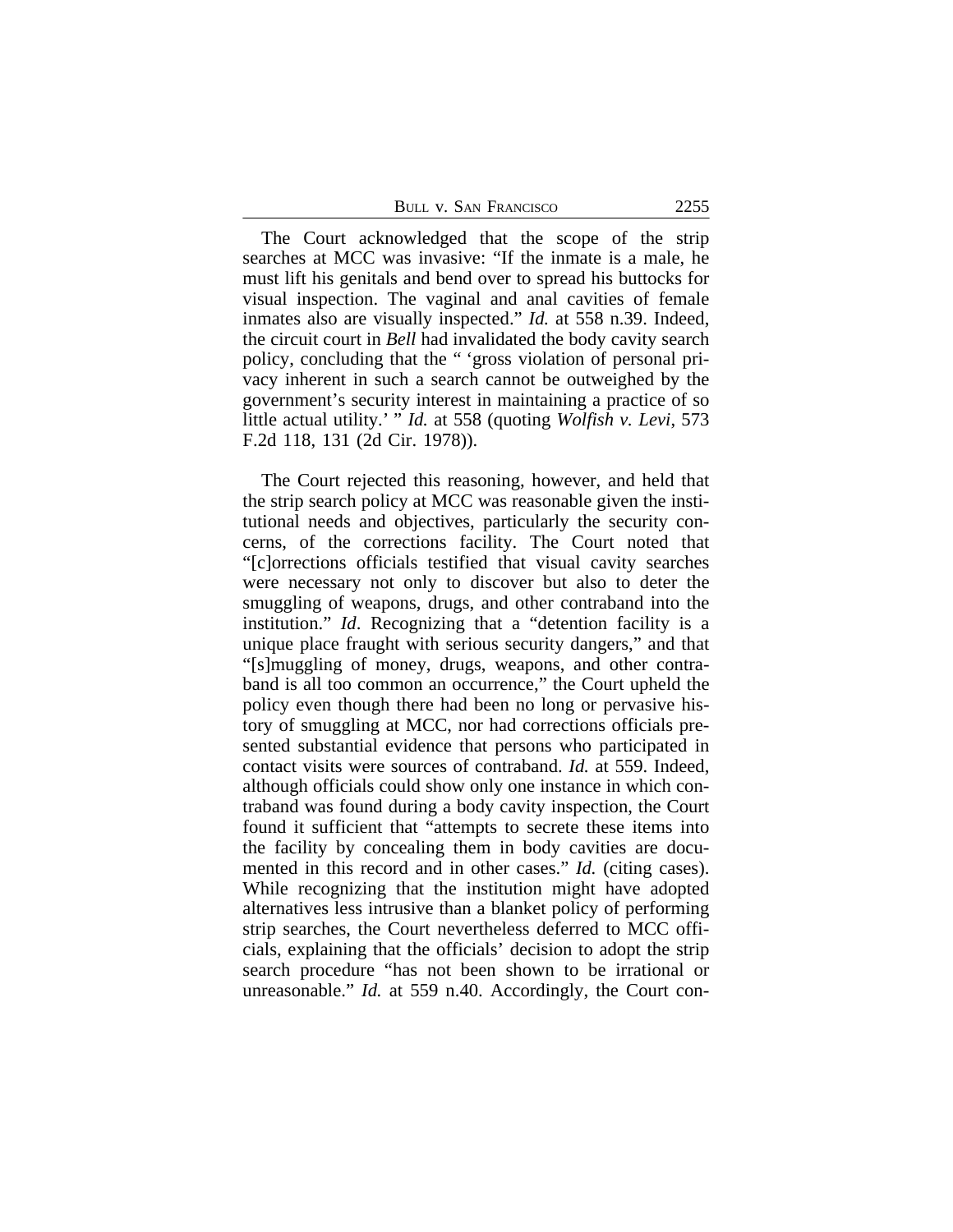cluded the strip search at issue did not violate the detainees' Fourth Amendment rights. *Id.* at 560.

Although *Bell* continues to provide definitive guidance for analyzing detention-facility strip searches under the Fourth Amendment, *Turner v. Safley* is also relevant to our analysis. When reviewing a detention facility's restrictions of constitutional rights that are inconsistent with incarceration, *Turner* directs courts to consider whether the challenged restriction was "reasonably related to legitimate penological interests." 482 U.S. at 89. By considering the reasonableness of a search policy in a detention facility context, we must consider the existence of a "valid, rational connection between the prison regulation and the legitimate governmental interest put forward to justify it"; "the impact accommodation of the asserted constitutional right will have on guards and other inmates, and on the allocation of prison resources generally"; and "the existence of obvious, easy alternatives" as evidence that the regulation "is an 'exaggerated response' to prison concerns." *Id.* at 89-91.**<sup>9</sup>** With respect to these factors, the Court reiterated the need to defer to "the informed discretion of corrections officials." *Id.* at 90.

We break no new ground in applying *Turner* and *Bell* in this context. *See Thompson v. Souza*, 111 F.3d 694, 699-700 (9th Cir. 1997) (applying *Turner* and *Bell* to a prisoner's Fourth Amendment claim related to visual body cavity and strip searches); *Michenfelder*, 860 F.2d at 332-33 (same); *see also, e.g.*, *Pierce v. County of Orange*, 526 F.3d 1190, 1209 (9th Cir. 2008) (applying *Turner* to pretrial detainees' claims), *cert. denied*, 129 S. Ct. 597 (2008); *Frost v. Agnos*, 152 F.3d 1124, 1130 (9th Cir. 1998) (same). **<sup>10</sup>** Indeed, *Turner* applies

**<sup>10</sup>**The dissent attempts to distinguish *Thompson* and *Michenfelder* on the ground that they involved "claims brought by prisoners already serving

<sup>&</sup>lt;sup>9</sup>The second *Turner* factor, "whether there are alternative means of exercising the right that remain open to prison inmates," 482 U.S. at 90, is not applicable to the search policy, because the right to be free from unreasonable searches is not a right susceptible to exercise by alternative means. *See Michenfelder*, 860 F.2d at 331 n.1*.*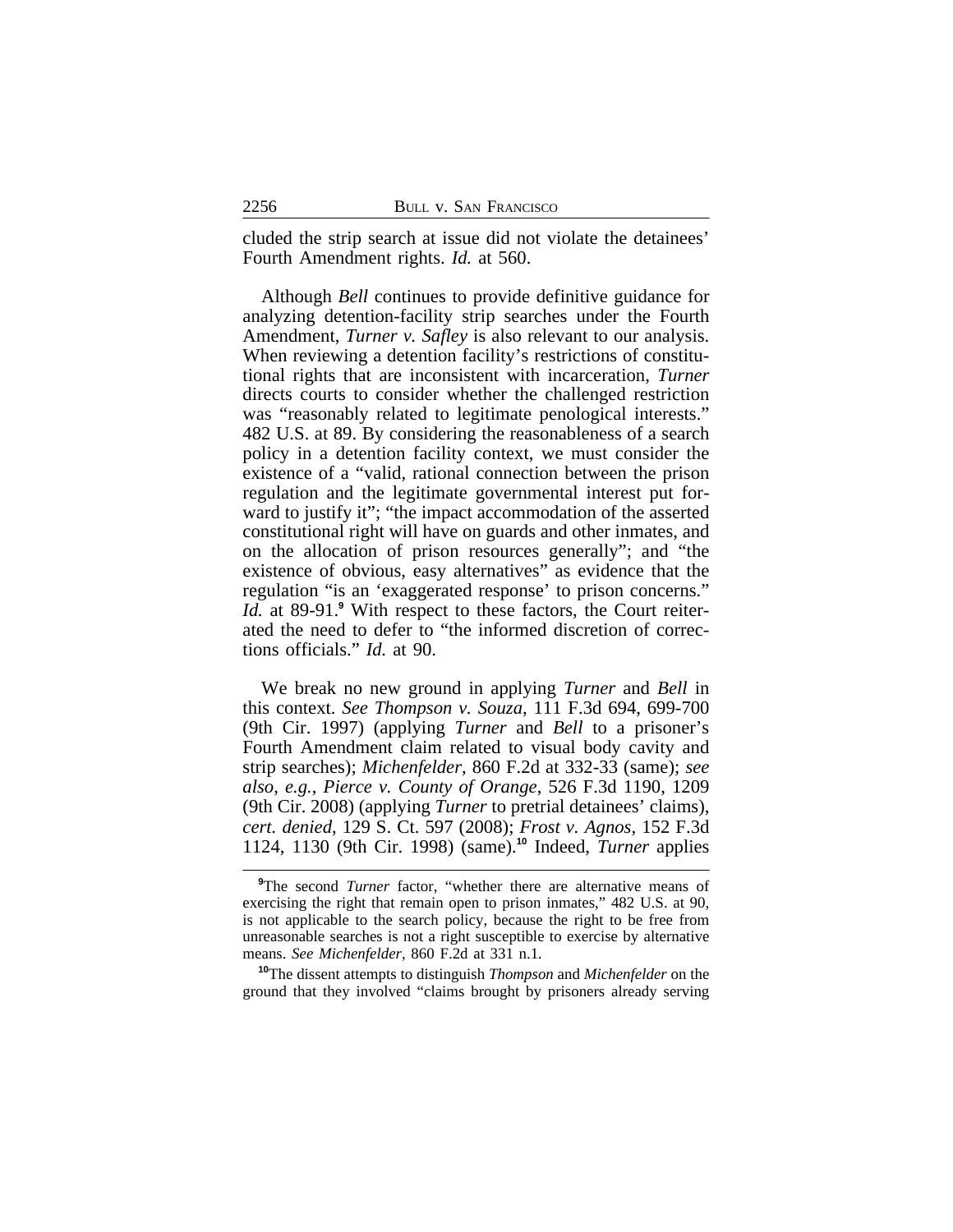BULL V. SAN FRANCISCO 2257

"to rights that are inconsistent with proper incarceration," *Johnson v. California*, 543 U.S. 499, 510 (2005) (internal quotation marks omitted), and *Bell* made clear that the Fourth Amendment rights of incarcerated persons are subject to "limitation or retraction" in order to maintain institutional security, 441 U.S. at 546; *see also Washington v. Harper*, 494 U.S. 210, 224 (1990) (explaining that *Turner* "made quite clear that the standard of review we adopted . . . applies to all circumstances in which the needs of prison administration implicate constitutional rights").**<sup>11</sup>**

sentences," and thus "involve[d] legitimate penological interests," while such "penological interests" do not apply to pre-trial detainees. This distinction is unavailing. We have never distinguished between pretrial detainees and prisoners in applying the *Turner* test, but have identified the interests of correction facility officials responsible for pretrial detainees as being "penological" in nature. *See, e.g.*, *Simmons v. Sacramento County Superior Court*, 318 F.3d 1156, 1161 (9th Cir. 2003) (holding that a sheriff's refusal to transport a pretrial detainee from jail to court for a personal injury trial "serves a legitimate penological interest" in that it "goes to the very heart of that interest—to keep detainees detained unless absolutely necessary."); *Valdez v. Rosenbaum*, 302 F.3d 1039, 1048 (9th Cir. 2002) (holding that restrictions on telephone access in a state jail does not violate a pretrial detainee's constitutional rights if "it is reasonably related to legitimate penological interests."). While penological interests in punishment or rehabilitation may not be applicable outside of a prison setting, the penological interest in security and safety is applicable in all correction facilities. Indeed, *Bell* declined to "distinguish[ ] between pretrial detainees and convicted inmates in reviewing the challenged security practices," noting that "[t]here is no basis for concluding that pretrial detainees pose any lesser security risk than convicted inmates. Indeed, it may be that in certain circumstances they present a greater risk to jail security and order." *Bell*, 441 U.S. at 547 n.28.

**<sup>11</sup>**The dissent argues that we should not apply the *Turner* standard, because "*Bell* directly controls here." While we agree that Bell is directly applicable to pretrial detainees, *Bell* is consistent with *Turner*, *see Turner*, 482 U.S. at 87-90; *Thornburgh*, 490 U.S. at 410 n.9 (pointing out that *Turner* "expressly relied" on *Bell* "when it announced the reasonableness standard for 'inmates' constitutional rights' cases"), and thus there is no reason to depart from our prior cases holding that *Turner* is applicable in this context.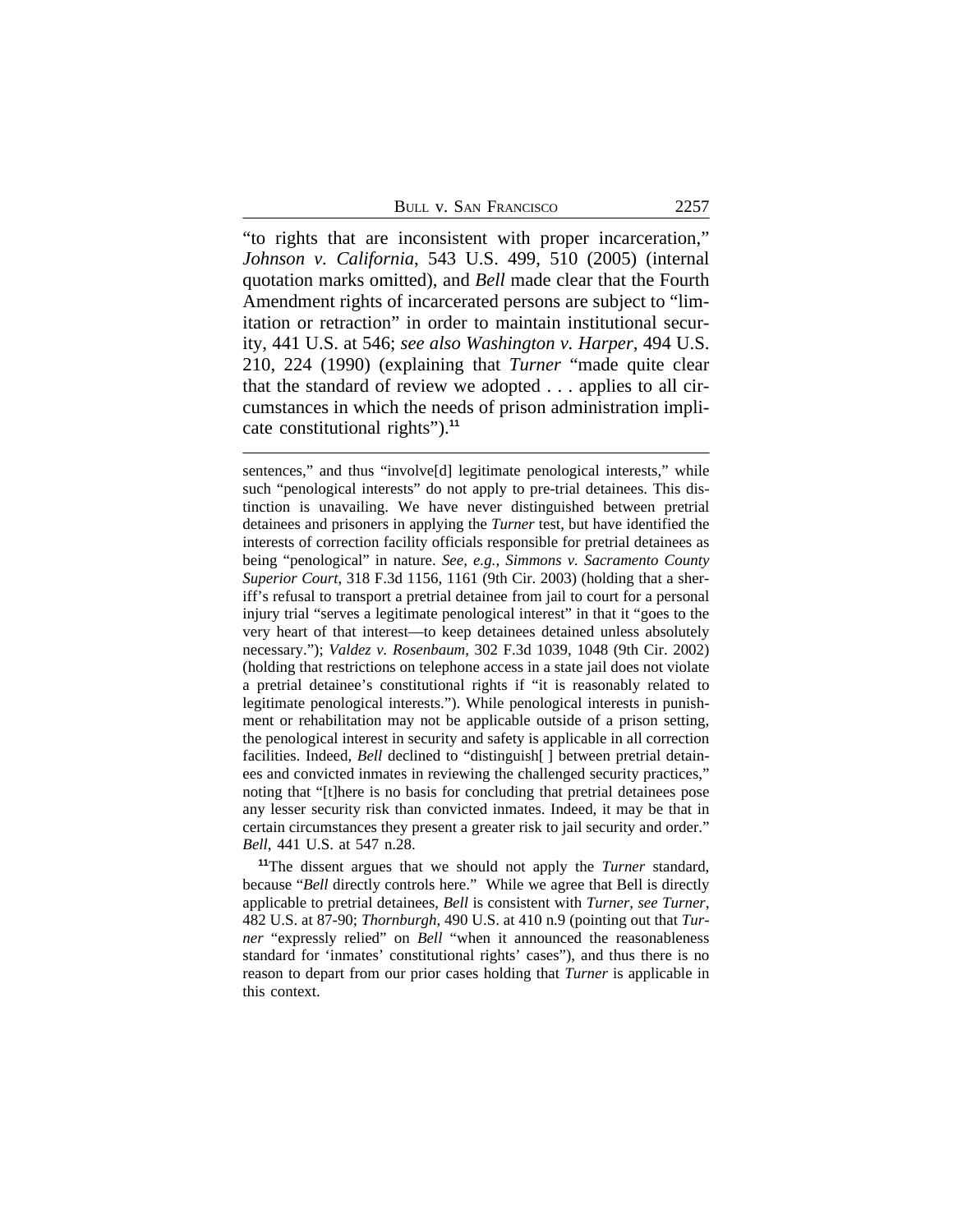**[2]** Turning to the San Francisco strip search policy, we begin by applying *Bell*'s general principles. *Bell* held that a mandatory, routine strip search policy applied to prisoners "after every contact visit with a person from outside the institution," without individualized suspicion, was facially constitutional. The dissent's characterization of the case to the contrary is counterfactual. *See Bell*, 441 U.S. at 558. In reaching this conclusion *Bell* assumed, without deciding, that incarcerated persons retain some Fourth Amendment rights. We have gone further, and recognized that the Fourth Amendment does apply to the invasion of bodily privacy in prisons. *See, e.g.*, *Michenfelder*, 860 F.2d at 332. Because San Francisco's policy applied to arrestees introduced into the general jail population for custodial housing, we are required to evaluate the plaintiffs' constitutional claims "in the light of the central objective of prison administration, safeguarding institutional security." *Bell*, 441 U.S. at 547. The principle that confinement "brings about the necessary withdrawal or limitation of many privileges and rights . . . applies equally to pretrial detainees and prisoners." *Bell*, 441 U.S. at 545-46 (internal quotation marks omitted); *see also United States v. Van Poyck*, 77 F.3d 285, 291 & n.10 (9th Cir. 1996). Finally, even if we "disagree[ ] with the judgment of [corrections] officials about the extent of the security interests affected and the means required to further those interests," *Bell*, 441 U.S. at 554, we may not engage in "an impermissible substitution of [our] view on the proper administration of [a corrections facility] for that of the experienced administrators of that facility." *Block*, 468 U.S. at 589.

**[3]** Applying the principles reviewed above, it is apparent that the scope, manner, and justification for San Francisco's strip search policy was not meaningfully different from the scope, manner, and justification for the strip search policy in *Bell.***12** Similar to the challenged policy in *Bell*, the San Fran-

B

**<sup>12</sup>***Bell* did not analyze the place in which the strip searches occurred, but as explained below, the San Francisco policy's requirement that officers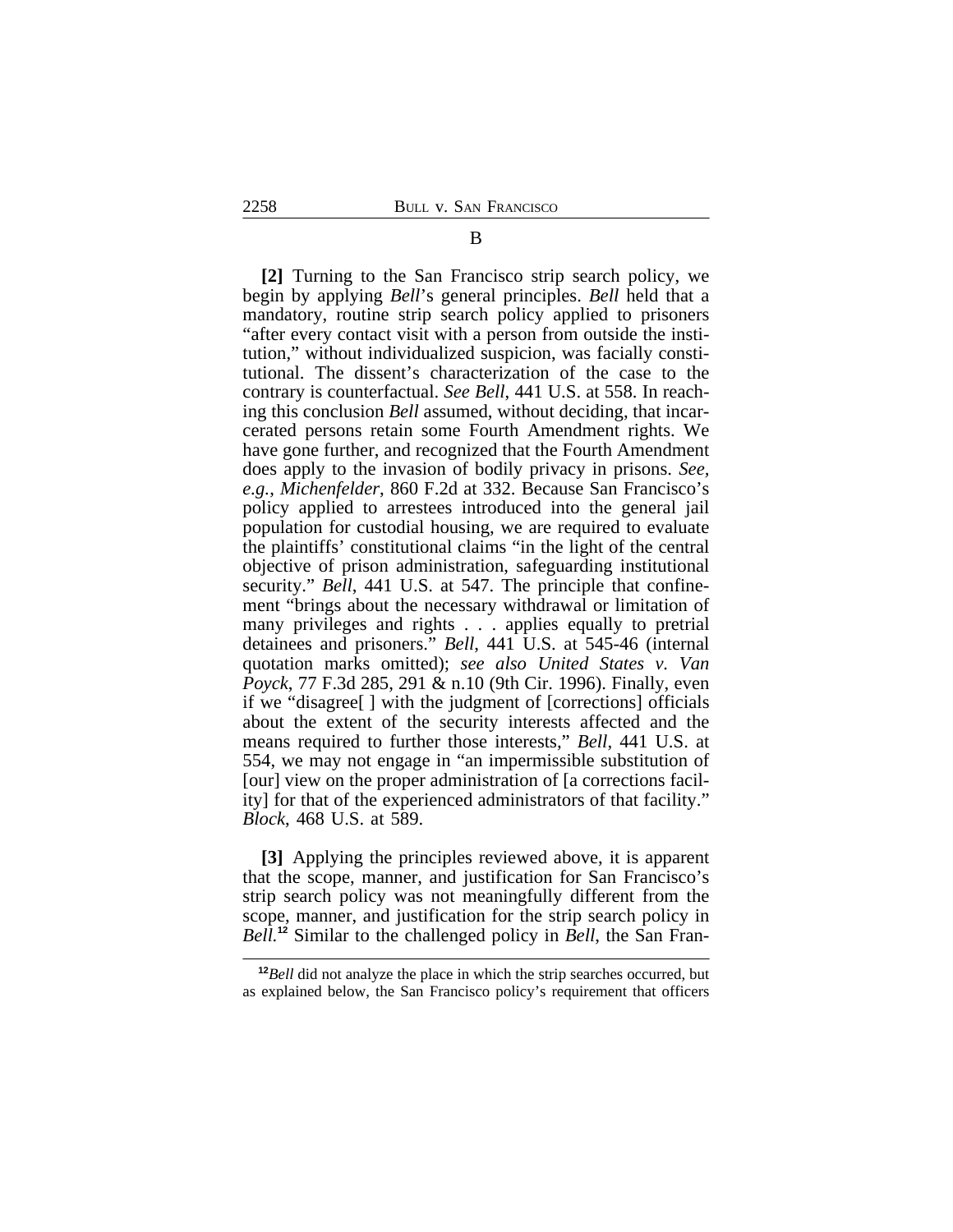| BULL V. SAN FRANCISCO | 2259 |
|-----------------------|------|
|-----------------------|------|

cisco strip search procedures governing the scope and manner of the searches, as detailed in the Sheriff's Booking Searches policy, limited the searches to visual inspection and expressly prohibited tactile strip searches. *See* 441 U.S. at 558 n.39, 560. Moreover, the San Francisco procedures required officials to conduct strip searches in a professional manner and in a place that afforded privacy. Furthermore, the circumstances justifying the San Francisco strip search policy are weightier in this case than they were in *Bell*. The record reveals a pervasive and serious problem with contraband inside San Francisco's jails, as well as numerous instances in which contraband was found during a search, indicating that arrestees' use of body cavities as a method of smuggling drugs, weapons, and items used to escape custody is an immediate and troubling problem for San Francisco jail administrators. The record of smuggling in this case far exceeds the showing in *Bell*, where defendants "proved only one instance in the MCC's short history where contraband was found during a body-cavity search." *Id*. at 558.

**[4]** In sum, because the circumstances before us are not meaningfully distinguishable from those presented in *Bell*, the balance between the need for the San Francisco strip search policy and "the invasion of personal rights that the search entails" must be resolved in favor of the jail system's institutional concerns. *Id.* at 559. While strip searches are invasive and embarrassing, and while this type of security measure "instinctively gives us the most pause," *id.* at 558, we must conclude that under *Bell*, San Francisco's strip search policy was reasonable and therefore did not violate the class members' Fourth Amendment rights.

**[5]** Because the *Turner* factors require us to give more deference to detention officials' determinations than does the bal-

conduct strip searches in a private place supports a conclusion that the policy was reasonable.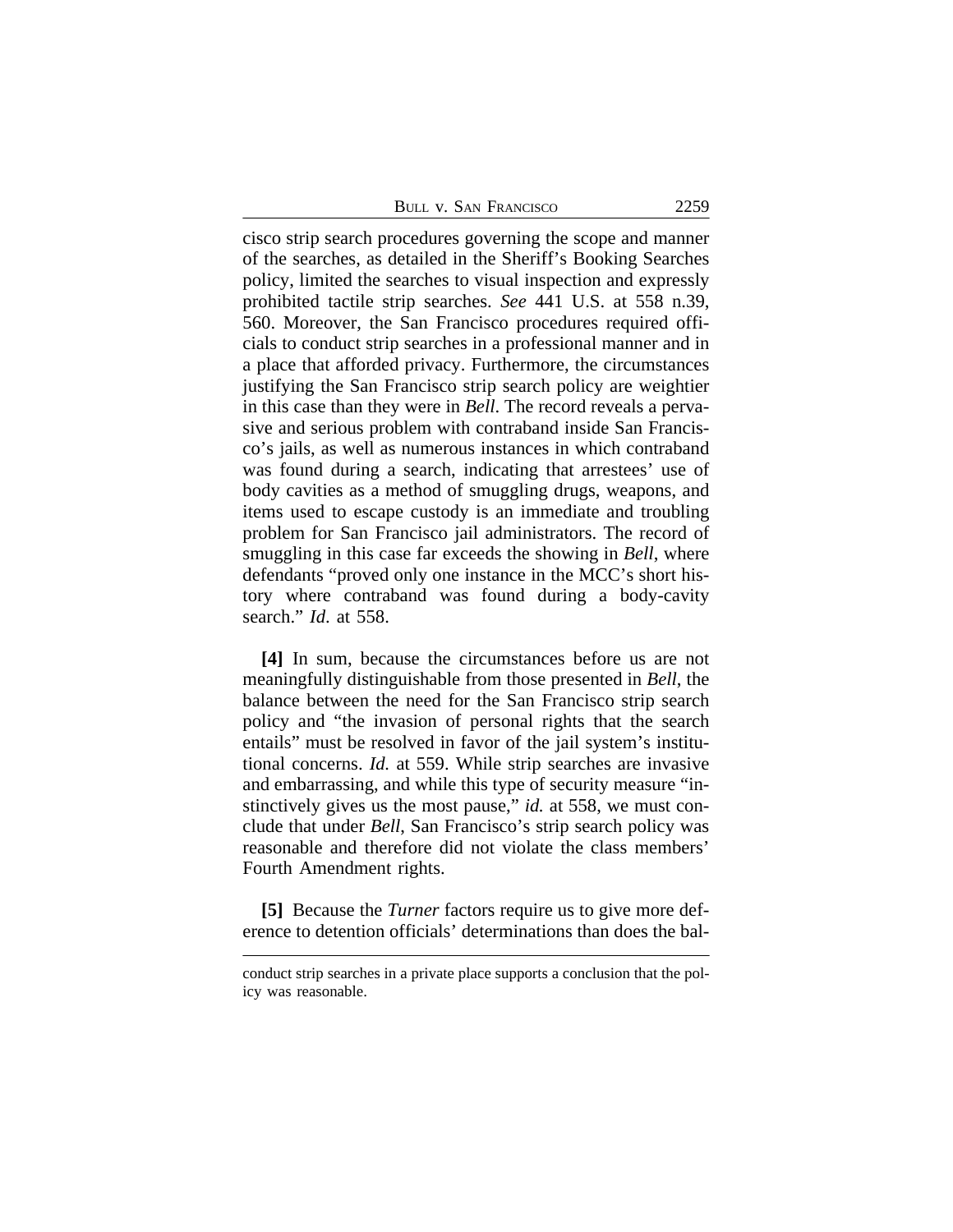ancing test in *Bell*, it is not surprising that our consideration of the *Turner* factors leads to the same conclusion. San Francisco presented a well-documented record of the contraband problem in its jails, of individuals attempting to smuggle contraband into the jails via body cavities, and of the health and safety issues such smuggling raised. The record includes a jail administrator's testimony that "it is of utmost importance in the operation of a jail system to prevent the introduction of drugs, weapons, and other contraband" and that "[t]he safety and well being of all inmates, staff and the public demands no less." Further, Sheriff Hennessey testified that, in creating jail policies, he considers "the needs of institutional security and safety of staff, inmates, and visitors[,] . . . the privacy and dignity of inmates[,] . . . [and] the cost and practicality of jail policies." Finally, the record includes testimony that "the greatest opportunity for the introduction of drugs and weapons into the jail occurs at the point when an arrestee is received into the jail for booking and, thereafter, housing," and that detainees "are searched before they are transferred to the general jail population in order to prevent the introduction of drugs, weapons or other contraband into the jails and thereby to protect inmates and staff." In light of this evidence, we must conclude there was a "valid, rational connection between the prison regulation and the legitimate governmental interest put forward to justify it." *Turner*, 482 U.S. at 89 (internal quotation marks omitted); *see Beard v. Banks*, 548 U.S. 521, 531 (2006) (holding that detention facility superintendent's testimony articulating identified problem and his views on how challenged policy addressed them was sufficient to show "that the regulations do, in fact, serve the function identified").

**[6]** With respect to *Turner*'s concern for prison resources, San Francisco produced undisputed evidence that the elimination of the strip search policy would "lead to a higher incidence of illegal contraband in the jails," and that implementation of more targeted policies "requires supervisory and line staff training" that "takes time away from other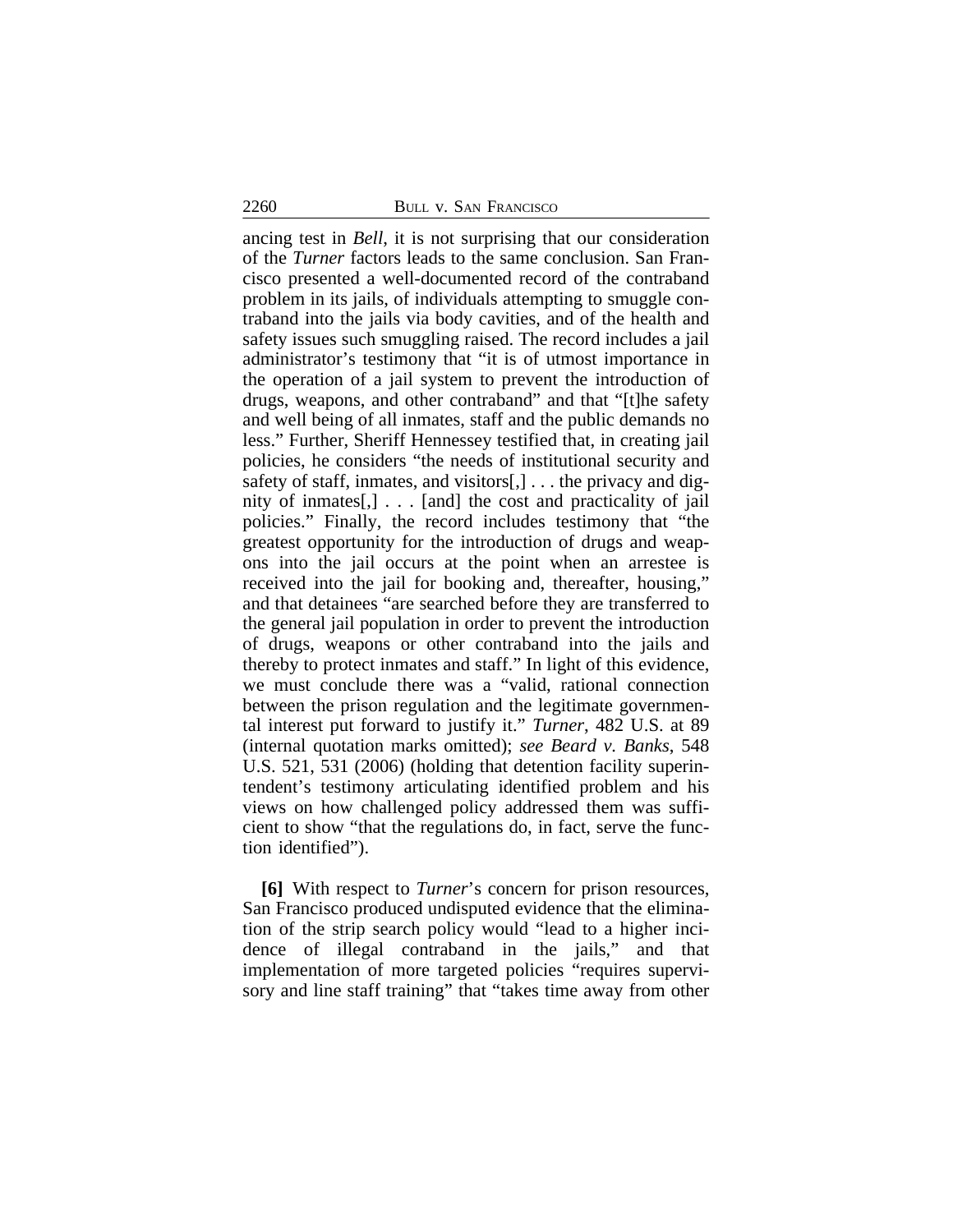| 2261 |
|------|
|      |

tasks and necessarily uses resources in scarce supply." When the allocation of resources and the ability of administrators to protect staff and detainees at the facility are at issue, "courts should be particularly deferential to the informed discretion of corrections officials." *Turner*, 482 U.S. at 90.**<sup>13</sup>** Moreover, because *Bell* determined that a strip search policy is reasonable in a facility with only a single confirmed smuggling incident, 441 U.S. at 559, we cannot say that plaintiffs have met their burden of showing that San Francisco's strip search policy was "an exaggerated response to prison concerns," *Tur*ner, 482 U.S. at 90 (internal quotation marks omitted). Furthermore, eligible arrestees who were released following citation, upon reaching sobriety, or after posting bond were not subject to strip searches, and San Francisco gave arrestees a reasonable time in which to post bond. Finally, in light of the documented evidence of the ongoing, dangerous, and perplexing contraband-smuggling problem, and given the deference we owe to jail officials' professional judgment, we cannot conclude that there are "obvious, easy alternatives" to preventing contraband from entering the jails. *Turner*, 482

**<sup>13</sup>**The dissent claims San Francisco instituted its policy merely because it would require more time to train its officers and because "it is administratively inconvenient to comply with the Constitution." It cites *Frontiero v. Richardson*, 411 U.S. 677, 690 (1973), for the proposition that "mere bureaucratic discomfort does not justify constitutional violations." *Frontiero* is not on point. In *Frontiero*, the Court struck down a statute that discriminated on the basis of gender and held that the government's justification for the statute, that it would be "cheaper and easier" to discriminate, did not pass strict scrutiny review. *Frontiero*, 411 U.S. at 691. In the corrections facility context, by contrast, the Supreme Court requires courts to inquire into "the impact accommodation of the asserted constitutional right will have on . . . the allocation of prison resources generally" in order to determine whether there is a " 'valid, rational connection' between the prison regulation and the legitimate governmental interest put forward to justify it." *Turner*, 482 U.S. at 89-90. San Francisco's statements regarding the effect that the implementation of a targeted strip search policy would have on jail resources is relevant to this inquiry, and the dissent's claim that such statements represent San Francisco's view that it would be "administratively inconvenient to comply with the Constitution" misrepresents the record.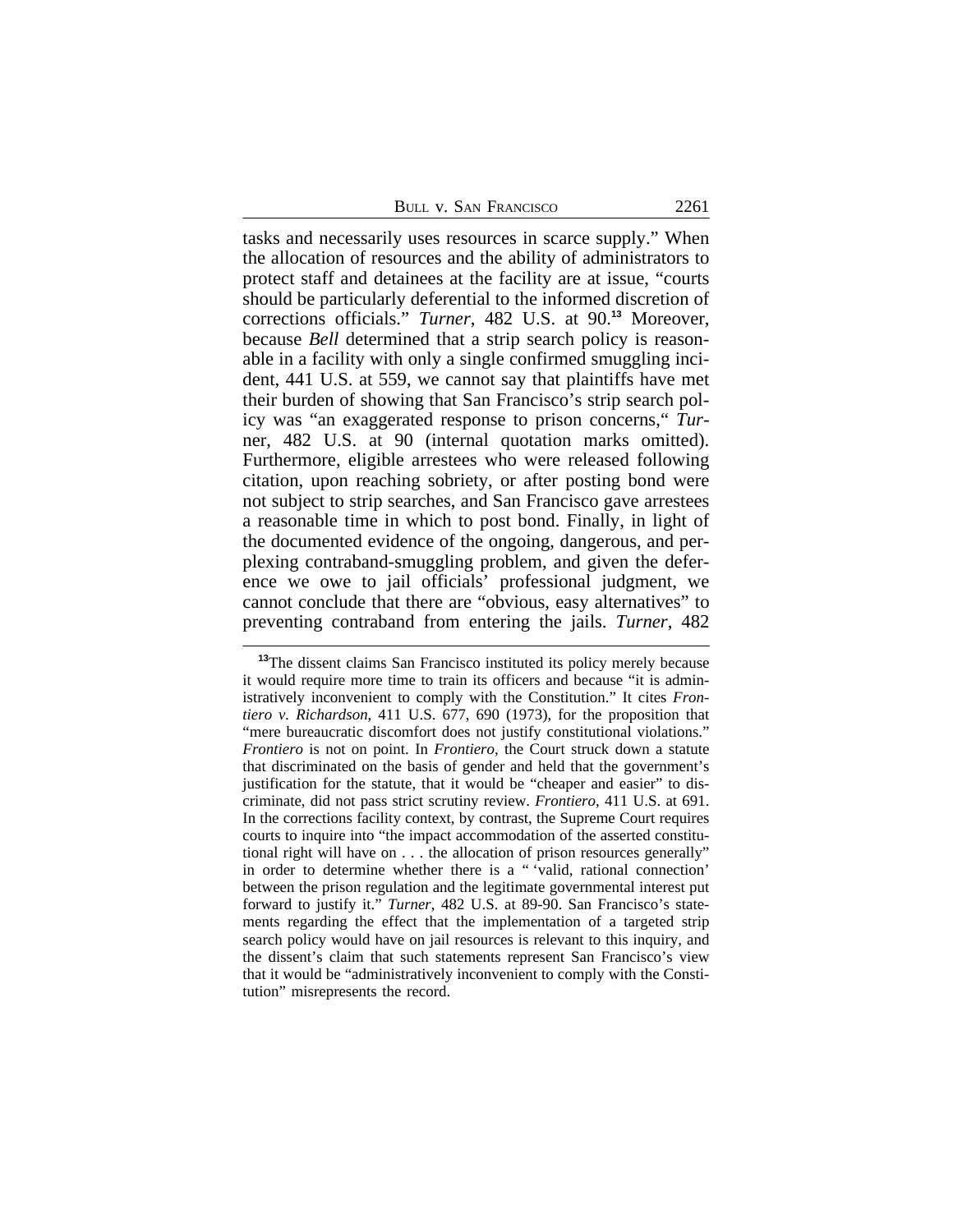U.S. at 90. Accordingly, a straightforward application of *Tur*ner likewise leads to the conclusion that San Francisco's strip search policy did not violate the class members' Fourth Amendment rights because it was "reasonably related to [the] legitimate penological interests" of the jail in maintaining security for inmates and employees by preventing contraband smuggling. *Id.* at 89.

**[7]** Plaintiffs argue this conclusion is inconsistent with our earlier decisions in *Thompson v. City of Los Angeles*, 885 F.2d 1439 (9th Cir. 1989), and *Giles v. Ackerman*, 746 F.2d 614 (9th Cir. 1984) (per curiam), which held that a blanket policy of strip searching arrestees was per se unconstitutional, even if the arrestees were to be transferred into the general population. In revisiting these opinions today, we conclude they failed to give due weight to the principles emphasized in *Bell* and reiterated in *Turner*.

In *Giles*, a woman arrested for a minor traffic offense was strip searched in accordance with county policy before being booked at the county jail. We concluded that "arrestees charged with minor offenses may be subjected to a strip search only if jail officials possess a reasonable suspicion that the individual arrestee is carrying or concealing contraband." 746 F.2d at 617. Because the county lacked such a reasonable suspicion in Giles's case, we held the strip search violated her constitutional rights. We distinguished the facts of Giles's case from the situation in *Bell* on several grounds. First, we determined that a strip search of every arrestee booked into a county jail was "not necessary to protect the institution's security interest," in part because arrestees could be segregated from more dangerous inmates. *Id.* We refused to accord weight to the fact Giles had been placed in the general jail population, reasoning that "such intermingling is both limited and avoidable." *Id.* at 618-19. Second, we stated that the detainees in *Bell* "were charged with offenses more serious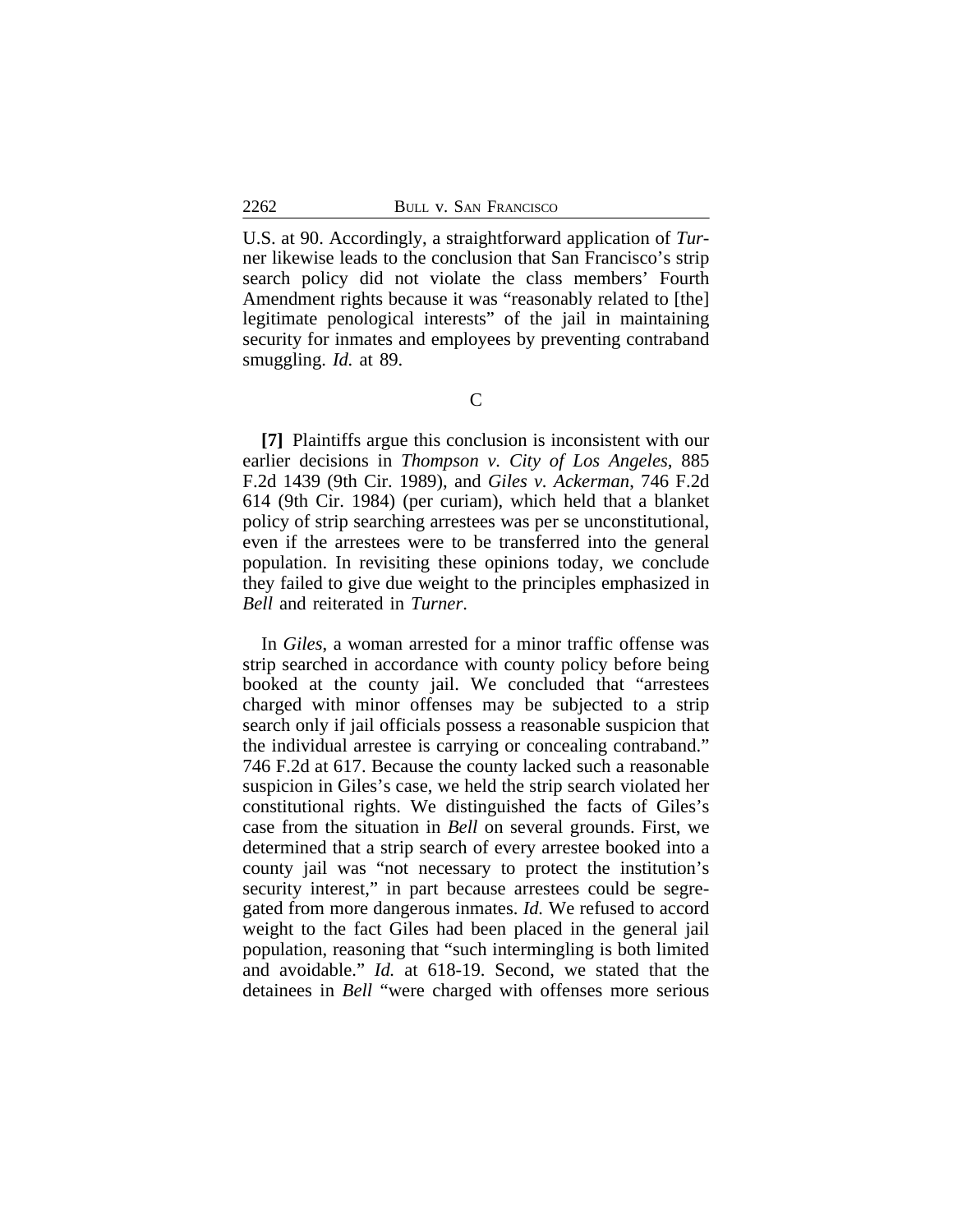BULL V. SAN FRANCISCO 2263

than minor traffic violations, and . . . they were therefore detained for substantial pretrial periods." *Id.* at 617. Third, we noted the county had not demonstrated that the jail had a serious smuggling problem, because only eleven incidents of smuggling had been detected in the preceding eighteen-month period. *Id.* Finally, we determined the county had not demonstrated that its strip search policy had a deterrent effect, reasoning "[v]isitors to the detention facility in *Bell* could plan their visits and organize their smuggling activities," whereas confinement in the county jail was an unplanned event, "so the policy could not possibly deter arrestees from carrying contraband." *Id.* 

In *Thompson*, we upheld the constitutionality of the county's strip search of a man arrested for grand theft auto because his offense was "sufficiently associated with violence to justify a visual strip search." 885 F.2d at 1447. Following *Giles*, we confirmed that strip searches must be based on individualized reasonable suspicion that an arrestee is carrying contraband, and cannot be justified on the ground that an arrestee is being placed in contact with the general jail population. *Id.* 

*Thompson* and *Giles* failed to comply with the Supreme Court's direction that we not substitute our judgment for that of corrections facility officials. *Bell*, 441 U.S. at 540 n.23. First, our conclusion in *Giles* that strip searches of arrestees heading into the general jail population must be based on individualized suspicion is inconsistent with the approach adopted in *Bell*. The Supreme Court did not require MCC officials to consider the individual characteristics of the persons subject to the strip search policy. Nor did the Court require MCC officials to articulate their suspicions that a particular person subject to the policy was smuggling contraband. Rather, the Supreme Court upheld a policy of strip searching all persons who had contact visits as categorically reasonable under the circumstances in the detention facility. *Id.* at 559-60; *see Hudson v. Palmer*, 468 U.S. at 538 (O'Connor, J., concurring) (stating that in certain contexts, such as the one considered in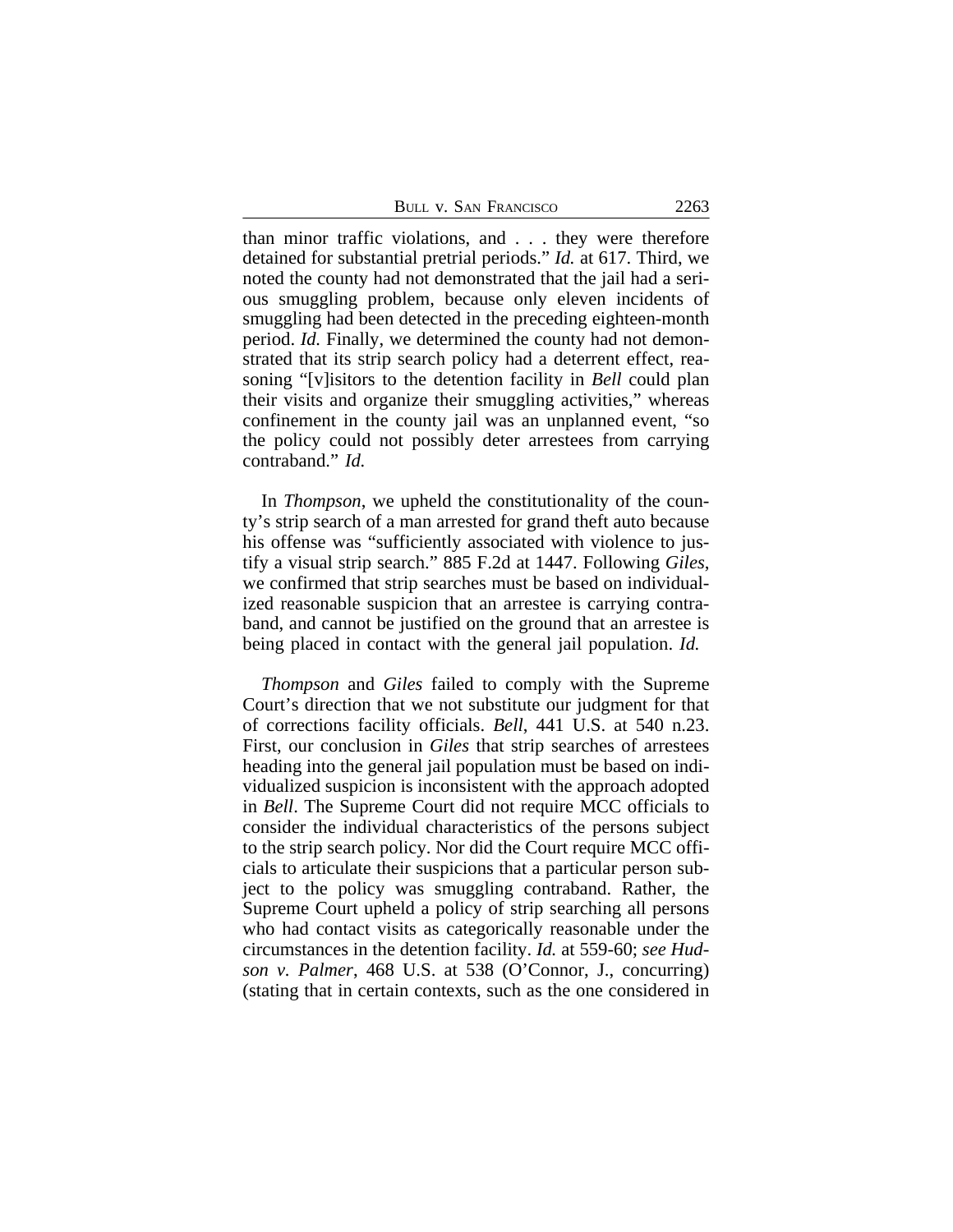*Bell*, "the Court has rejected the case-by-case approach to the 'reasonableness' inquiry in favor of an approach that determines the reasonableness of contested practices in a categorical fashion" (citing *Bell*, 441 U.S. at 555-60)); *see also Skinner v. Ry. Labor Executives' Ass'n*, 489 U.S. 602, 619-20 (1989) (describing special needs cases and citing *Bell*). Moreover, the question whether strip searches could be justified even in the absence of individualized suspicion was squarely raised in *Bell*. *See* 441 U.S. at 563 (Powell, J., concurring in part and dissenting in part) (dissenting on the sole ground that "at least some level of cause, such as a reasonable suspicion, should be required to justify the anal and genital searches described in this case"); *id.* at 578 (Marshall, J., dissenting) (disagreeing with the majority in part on the ground that "the searches are employed absent any suspicion of wrongdoing"). Yet the Court declined to impose an individualized suspicion requirement, notwithstanding criticism from Justices Powell and Marshall.

Second, we erred in concluding that arrestees charged with minor offenses "pose no security threat to the facility." *Giles*, 746 F.2d at 618.**<sup>14</sup>** *Bell* did not require MCC officials to modify the strip search policy based on whether a detainee had been charged with a serious or minor offense. Indeed, the detention facility in *Bell* housed witnesses in protective custody and persons detained pursuant to contempt orders, and those persons were included in the class of plaintiffs. 441 U.S. at 524, 526 n.5; *see also United States ex rel. Wolfish v. Levi*, 439 F. Supp. 114, 119 (S.D.N.Y. 1977) (defining the class of plaintiffs as "pre-trial detainees for whom the facility was primarily designed, sentenced prisoners either awaiting assign-

**<sup>14</sup>**The dissent repeats this error in asserting that "persons with no criminal history arrested for trivial offenses pose no credible risk of smuggling contraband into jails." As in *Giles*, this appellate fact finding constitutes the "sort of unguided substitution of judicial judgment for that of the expert prison administrators" the Supreme Court has forbidden. *Bell*, 441 U.S. at 554.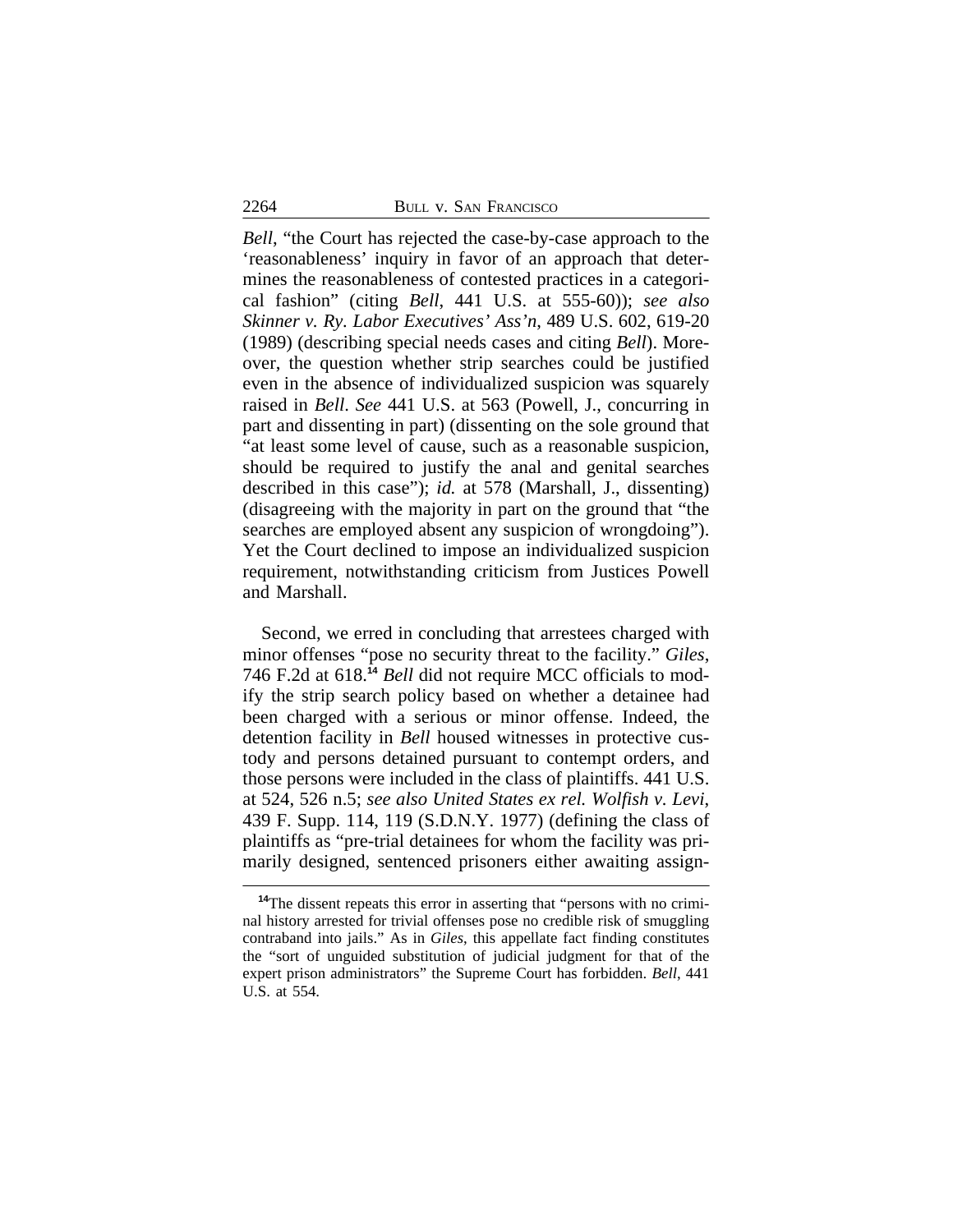ment to a prison facility or assigned here to serve their (usually relatively short) terms, prisoners here on writs to testify or to stand trial, witnesses in protective custody, and persons incarcerated for contempt"). "The MCC was hardly a facility where all of the detainees were 'awaiting trial on serious federal charges,' as some of the opinions of other circuits seem to indicate." *Evans v. Stephens*, 407 F.3d 1272, 1291 (11th Cir. 2005) (en banc) (Carnes, J., concurring specially).

Third, *Giles* erred in deciding that a record of eleven instances of smuggling was insufficient to demonstrate a smuggling problem. 746 F.2d at 617-18. *Bell* did not require officials to demonstrate a lengthy history of multiple incidents of smuggling. Rather, in *Bell*, MCC officials had determined that, in their professional judgment, strip and visual cavity searches after contact visits were necessary for deterrence as well as detection of contraband. 441 U.S. at 558. In light of this decision, which was not "irrational or unreasonable," *id.* at 559 n.40, the Supreme Court held MCC's strip search policy was constitutional even though MCC had detected just a single incident of contraband smuggling, *id.* at 559; *see also Nat'l Treasury Employees Union v. Von Raab*, 489 U.S. 656, 675 n.3 (1989) ("When the Government's interest lies in deterring highly hazardous conduct, a low incidence of such conduct, far from impugning the validity of the scheme for implementing this interest, is more logically viewed as a hallmark of success." (citing *Bell*, 441 U.S. at 559)).**<sup>15</sup>**

**<sup>15</sup>**Thus, the dissent's argument that *Bell* requires a "factbound, datadriven inquiry into the categorical reasonableness of the search" mischaracterizes the Court's holding. In overruling the district court and the Second Circuit, *Bell* rejected the empirical evidence requirement adopted by those courts, *see Wolfish*, 439 F. Supp. at 147; *Wolfish*, 573 F.2d at 131, and upheld MCC's strip search policy even though there had been only one incident of prior contraband smuggling. Indeed, Bell suggested that the strip search policy would have been valid in the absence of any proof of incidents of contraband smuggling, because the absence of contraband may indicate that the policy is an effective deterrent. *Bell*, 441 U.S. at 559 ("That there has been only one instance where an MCC inmate was discovered attempting to smuggle contraband into the institution on his person may be more a testament to the effectiveness of this search technique as a deterrent than to any lack of interest on the part of the inmates to secrete and import such items when the opportunity arises.").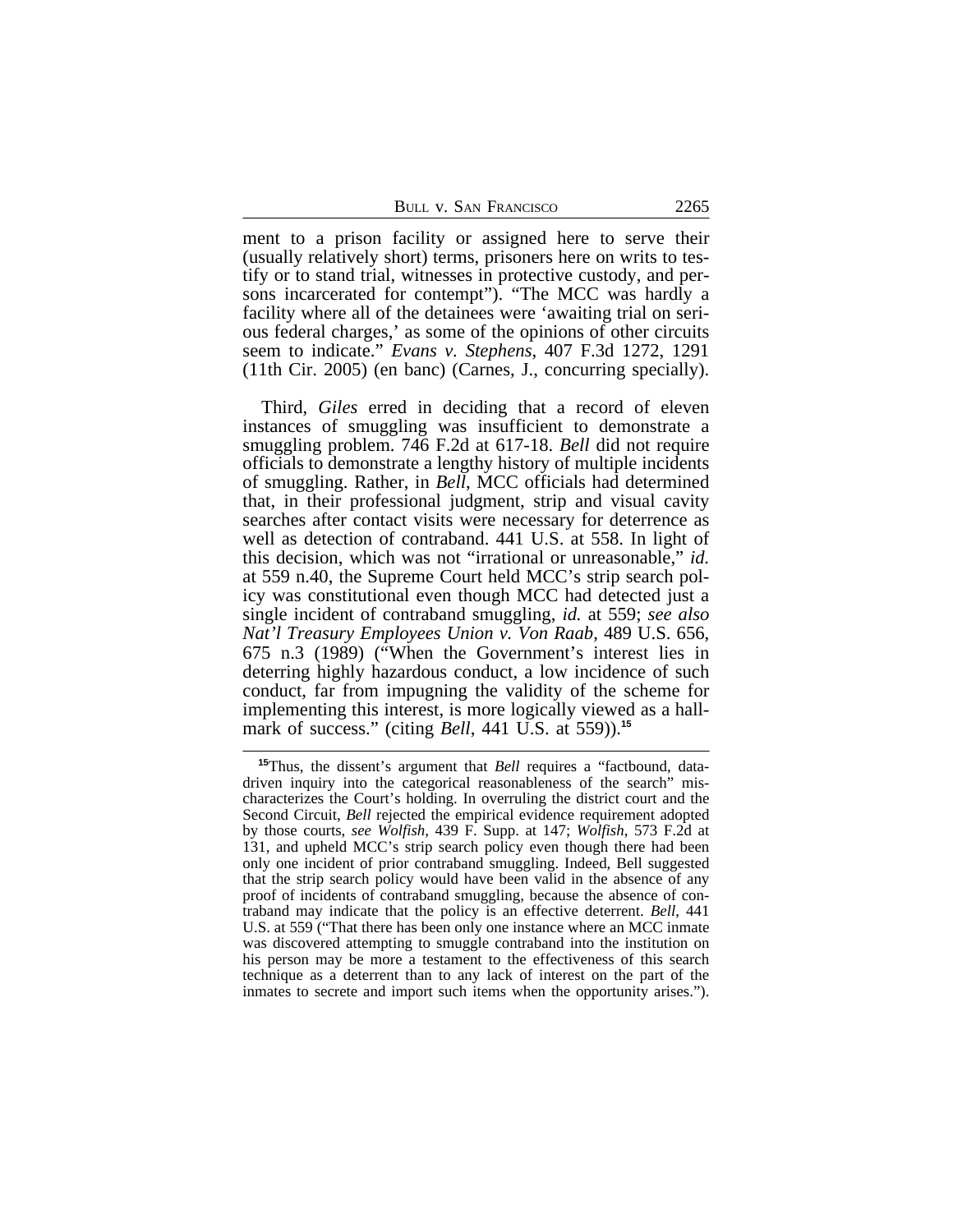#### 2266 BULL V. SAN FRANCISCO

Finally, *Giles* erred in assuming that a strip search policy could not have a deterrent effect on persons who have been arrested and are being introduced into the general jail population for the first time, 746 F.2d at 617, as opposed to detainees who are already in the general jail population and are engaging in contact visits. In both scenarios, the individuals have access to contraband and can conceal dangerous items on their person. "There is no denying that arrestees entering a detention facility usually have had plenty of contact with outsiders, most having been outsiders themselves until they were arrested." *Powell v. Barrett*, 541 F.3d 1298, 1313 (11th Cir. 2008) (en banc). Thus, the effort to distinguish *Bell* on the ground that "arrestees do not ordinarily have notice that they are about to be arrested and thus an opportunity to hide something," *Shain v. Ellison*, 273 F.3d 56, 64 (2d Cir. 2001), and therefore are less likely to hide contraband on their person than persons already in jail who engage in contact visits, is unpersuasive.**<sup>16</sup>** As the Eleventh Circuit noted, "[n]ot everyone who is arrested is surprised, seized, and slapped into handcuffs without a moment's notice. Some people surrender when they are notified that a warrant for them is outstanding. . . . [Some] have notice that officers are coming to arrest them," and those persons arrested after a vehicle stop "may have time to hide items on their person before the officer reaches the car door. Then there are those who deliberately get themselves arrested." *Powell*, 541 F.3d at 1313.

*Giles*'s hypothesis that arrestees lack the opportunity to hide contraband on their person is also belied by the evidence in this case. The record establishes that San Francisco detected a substantial amount of contraband during strip

**<sup>16</sup>**Although the dissent argues that "[a]s a matter of common sense, contact visits are far more likely to lead to smuggling than initial arrests," it offers no support for this factual finding. *But see Bell*, 441 U.S. at 547 (holding that courts should accord "wide-ranging deference" to prison administrators' judgment of the practices and policies needed to "preserve internal order and discipline and to maintain institutional security").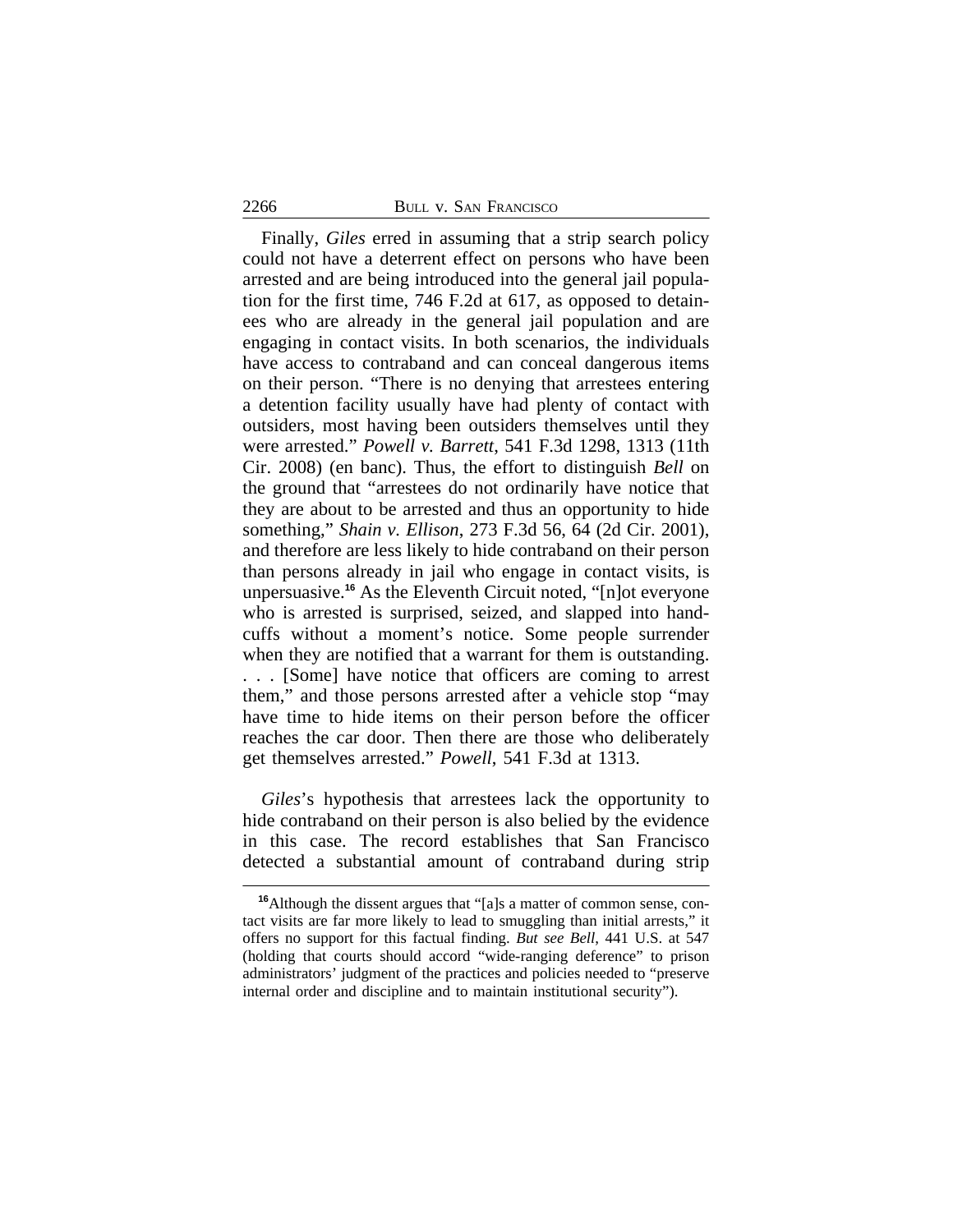searches of arrestees at the San Francisco jail, and also indicates that arrestees facing a strip search have jettisoned contraband in the holding cell. This evidence shows that arrestees do, in fact, have both the opportunity and inclination to conceal contraband in private bodily areas before being transported to County Jail No. 9, and that a strip search policy may have a deterrent effect. Because we see no meaningful difference between the institutional concerns raised by contact visits in *Bell* and those raised by introducing arrestees into the general jail population in this case, we must reject this purported distinction of *Bell*.

For the same reasons, we disagree with those other circuits that have held strip searches of arrestees entering the general jail population per se unreasonable unless the officials have individualized reasonable suspicion that the arrestees are smuggling contraband. *See, e.g.*, *Roberts v. Rhode Island*, 239 F.3d 107, 112 (1st Cir. 2001); *Shain*, 273 F.3d at 65; *Masters v. Crouch*, 872 F.2d 1248, 1255 (6th Cir. 1989). These courts have purported to distinguish *Bell* on several grounds: that persons arrested on certain minor offenses do not represent a security concern, *see, e.g.*, *Roberts*, 239 F.3d at 111, *Masters*, 872 F.2d at 1255; that persons who are arrested are less likely to smuggle contraband than detainees already in the general jail population who engage in contact visits, *see, e.g.*, *Roberts*, 239 F.3d at 112; and that a blanket strip search policy for all arrestees entering the general jail population is unreasonable unless officials have demonstrated the existence of a significant smuggling problem and that a blanket policy has a significant deterrent effect, *see, e.g.*, *id.* As explained above, this reasoning is inconsistent with both the general principles enunciated in *Bell* and *Turner*, and with the specific application of those principles to the strip search at issue in *Bell.* Moreover, these decisions are inconsistent with the Supreme Court's warning that federal courts must avoid substituting their judgment for the "professional expertise of corrections officials" in "determining whether restrictions or conditions are reasonably related to the Government's interest in main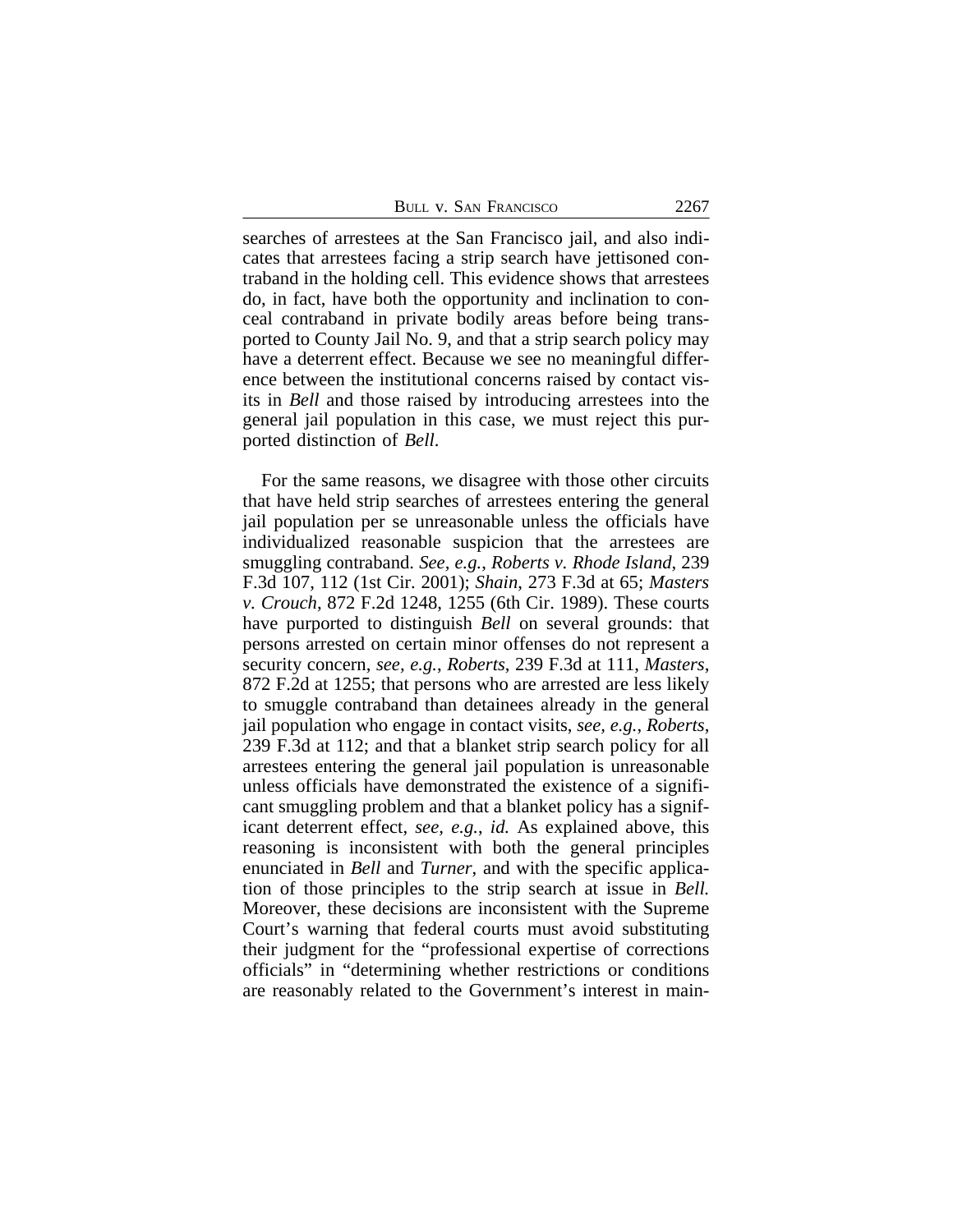taining security and order and operating the institution in a manageable fashion." 441 U.S. at 540 n.23. While federal courts may "disagree[ ] with the judgment of [corrections] officials about the extent of the security interests affected and the means required to further those interests," the Supreme Court's "decisions have time and again emphasized that this sort of unguided substitution of judicial judgment for that of the expert prison administrators on matters such as this is inappropriate." *Id.* at 554.

**[8]** We agree with the reasoning of the Eleventh Circuit that the rights of arrestees placed in custodial housing with the general jail population "are not violated by a policy or practice of strip searching each one of them as part of the booking process, provided that the searches are no more intrusive on privacy interests than those upheld in the *Bell* case," and the searches are "not conducted in an abusive manner." *Powell*, 541 F.3d at 1314; *cf. Archuleta v. Wagner*, 523 F.3d 1278, 1284 (10th Cir. 2008) (upholding searches of arrestees intermingled with general population of a corrections facility, but not those awaiting bail, and stating that when an arrestee is kept in a holding cell the "obvious security concerns inherent in a situation where the detainee will be placed in the general prison population are simply not apparent"). We therefore overrule our own panel opinions in *Thompson* and *Giles*.

**[9]** We do not, however, disturb our prior opinions considering searches of arrestees who were not classified for housing in the general jail or prison population.**<sup>17</sup>** *See, e.g.*, *Way v.*

<sup>&</sup>lt;sup>17</sup>Thus the dissent misrepresents the reach of the San Francisco policy and our holding in claiming that we are "sweep[ing] away twenty-five years of jurisprudence," and "giving jailors the unfettered right" to search "any citizen who may be arrested for minor offenses." The strip search policy at issue in this case, and our holding today, applies only to detainees classified to enter the general corrections facility population. The dissent fails to differentiate between cases considering the constitutionality of strip searches of arrestees who were classified for housing in the general population, and strip searches of arrestees in other contexts.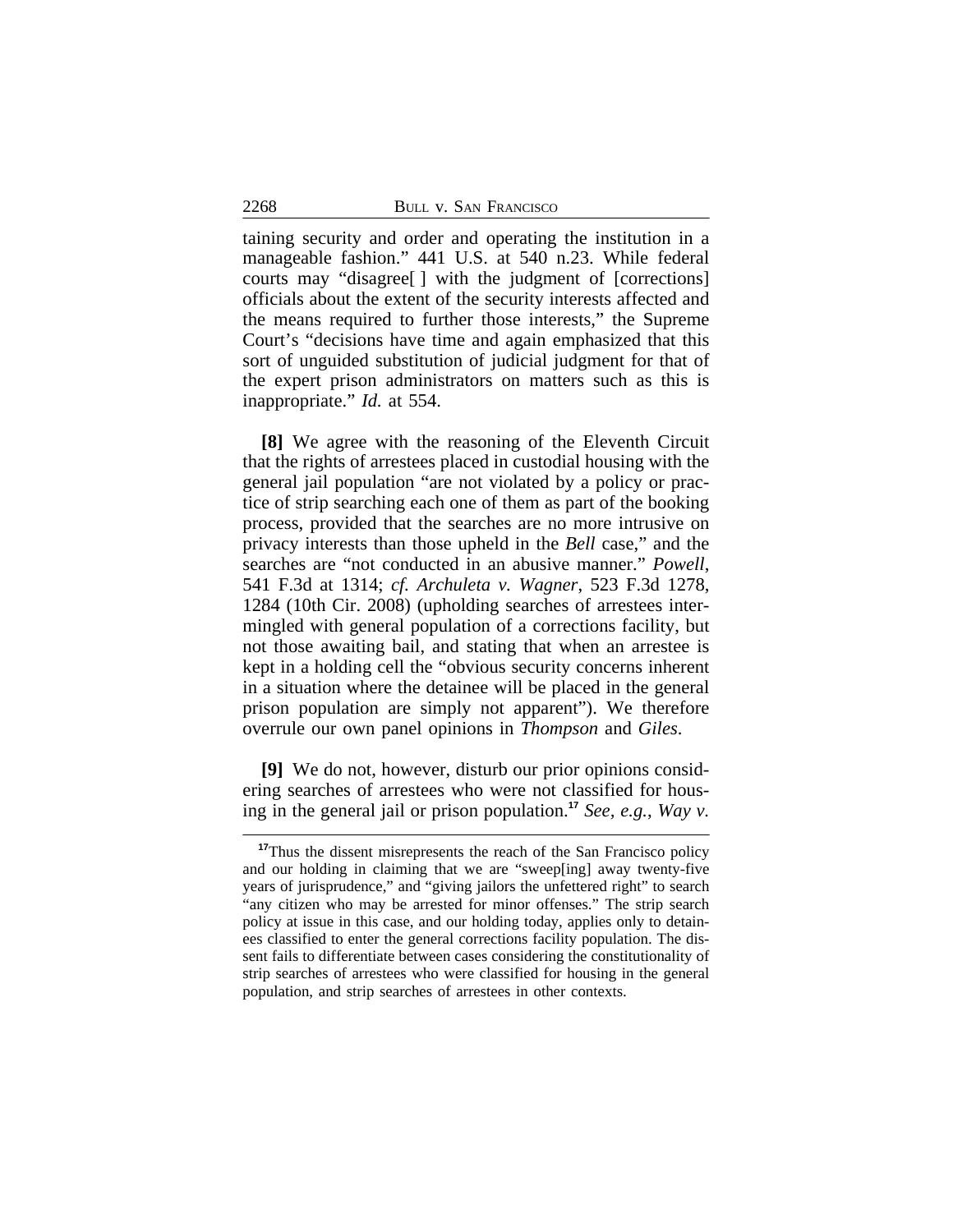BULL V. SAN FRANCISCO 2269

*County of Ventura*, 445 F.3d 1157, 1160 (9th Cir. 2006) (considering the strip search of an intoxicated arrestee who was detained until sober and never housed with the general jail population); *Act Up!/Portland v. Bagley*, 988 F.2d 868, 871 (9th Cir. 1993) (considering the strip search of arrestees who were cited and released); *Fuller v. M.G. Jewelry*, 950 F.2d 1437, 1445-46 (9th Cir. 1991) (considering the search of arrestees without considering whether they would be held in the general jail population); *Kennedy v. L.A. Police Dep't*, 901 F.2d 702, 712 (9th Cir. 1990) (considering the strip search of an arrestee who was placed in a holding cell until posting bond); *Ward v. County of San Diego*, 791 F.2d 1329, 1333 (9th Cir. 1986) (considering the strip search of an arrestee who was searched before the determination was made as to whether she was eligible for release on her own recognizance). The constitutionality of searches of arrestees at the place of arrest, searches at the stationhouse prior to booking, and searches pursuant to an evidentiary investigation must be analyzed under different principles than those at issue today. *See, e.g.*, *Winston v. Lee*, 470 U.S. 753, 762-63 (1985) (analyzing a physically invasive search of an arrestee intended to uncover vital evidence in criminal investigation); *Illinois v. Lafayette*, 462 U.S. 640, 646 (1983) (addressing inventory searches at the stationhouse intended to avoid theft, ascertain identity, and maintain security in a police station); *United States v. Robinson*, 414 U.S. 218, 235 (1973) (discussing searches incident to lawful arrest, which are "based upon the need to disarm and to discover evidence"); *see also Evans*, 407 F.3d at 1279.

D

In rejecting our analysis, the dissent devises its own test for determining whether the strip search of an arrestee is constitutional. First, the dissent contends that "strip searches must be justified by individualized reasonable suspicion" or, at the very least, "categorical reasonableness based on empirical evidence that the policy is necessary." The categorical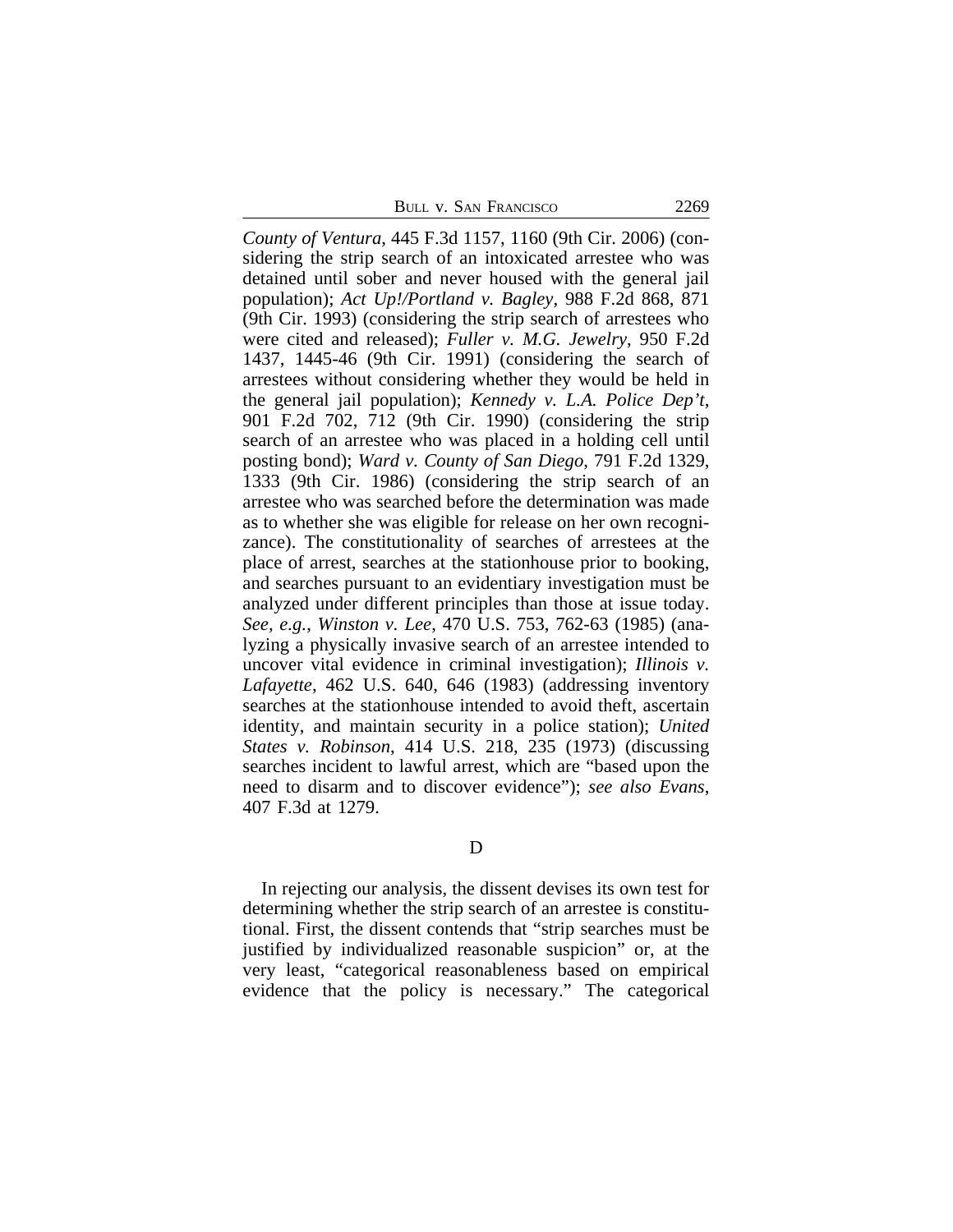approach must be "narrowly tailored" because "the most invasive search is justified only by the most compelling need." **18**

Ultimately, the dissent's analysis and proposed test amount to a disagreement with *Bell*. Under *Bell*, as explained above, a strip search policy in these circumstances need not be based on individualized reasonable suspicion or empirical evidence that the policy is necessary. In fact, the MCC's strip search policy would probably not pass muster under the dissent's test. The MCC's policy was not supported by empirical data: The MCC proved "only one instance . . . where contraband was found during a body-cavity search." *Bell*, 441 U.S. at 558. Nor was there evidence that the contraband was found on a person who might meet the dissent's standard for raising reasonable suspicion to justify a search. *Id.* at 559. Under *Bell*, the question (disputed by the parties) whether there is an "example of anyone from the class defined by the district court who was found to possess contraband upon being strip searched" is not dispositive, or even relevant. As the dissent acknowledges, "*Bell* directly controls here." *Bell* is inconsis-

**<sup>18</sup>**The dissent attempts to support this test by pointing to Supreme Court decisions that are considerably far afield from the situation here. For example, it cites *Safford Unified School District #1 v. Redding*, 129 S. Ct. 2633 (2009), to support its theory that "a strip search policy violates the Fourth Amendment when there is little evidence that the searches will result in the discovery of contraband." As the dissent acknowledges, this decision arose in a "slightly different context." Specifically, Safford addressed the rights of school children, and "it goes almost without saying that the prisoner and the schoolchild stand in wholly different circumstances." *New Jersey v. T.L.O.*, 469 U.S. 325, 338 (1985) (internal quotation marks and alteration omitted). As the Court remarked, "[w]e are not yet ready to hold that the schools and the prisons need be equated for purposes of the Fourth Amendment." *Id.* at 338-39. The considerations that informed the Court's analysis in *Safford* are not applicable here. The dissent also cites the Supreme Court's standard for demonstrating the existence of probable cause when applying to a magistrate for a warrant. Of course, corrections officials do not need probable cause and a warrant in order to conduct searches related to institutional security. *See, e.g.*, *Hudson*, 468 U.S. at 538 (O'Connor, J., concurring); *Bell*, 441 U.S. at 560.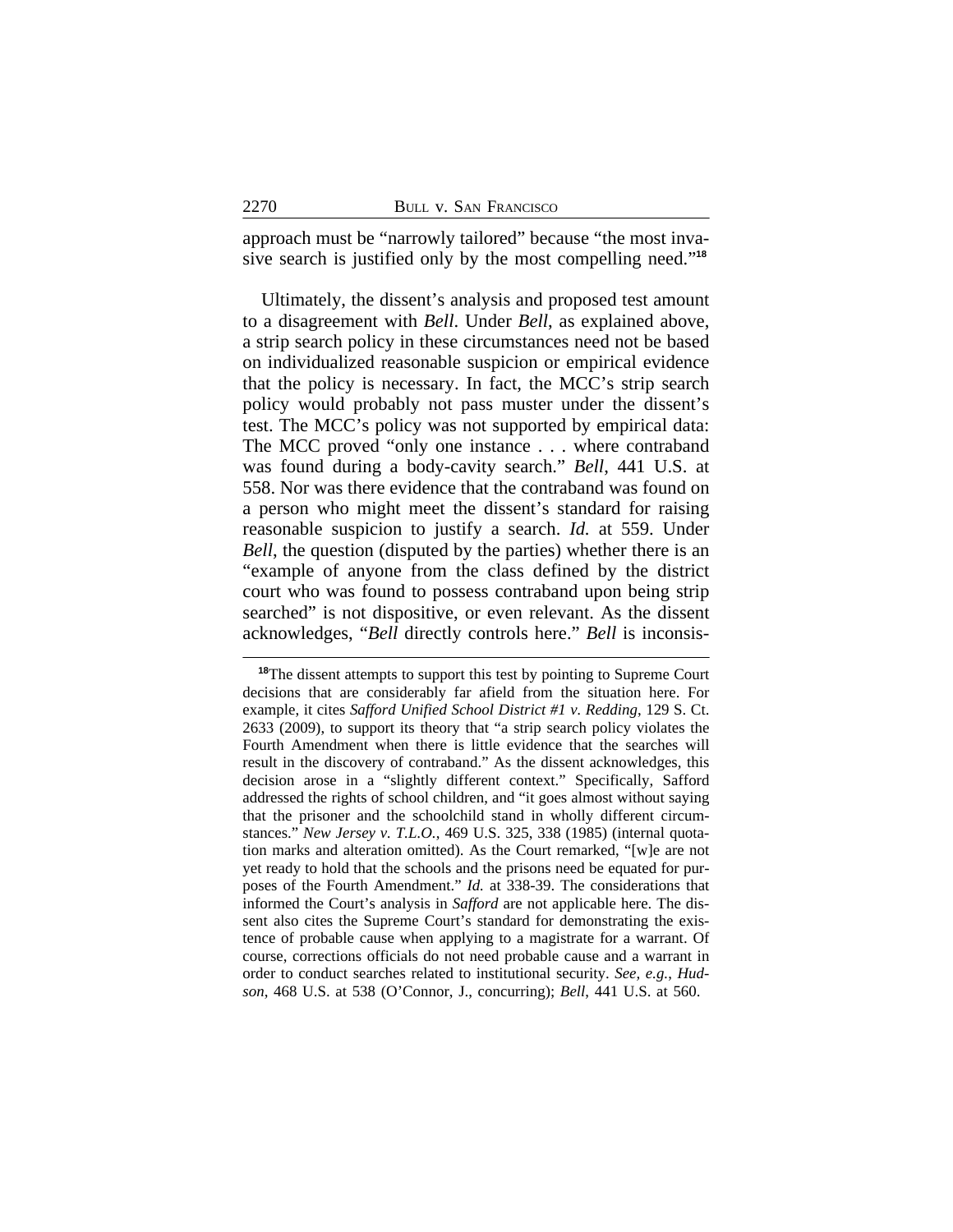tent with the dissent's analysis, and compels the conclusion we reach in this case. We must therefore reject the dissent's approach for determining the constitutionality of strip searches of detainees entering the general population of a corrections facility.

IV

**[10]** In light of governing Supreme Court precedent, and given the circumstances presented here, we conclude that San Francisco's policy requiring strip searches of all arrestees classified for custodial housing in the general population was facially reasonable under the Fourth Amendment, notwithstanding the lack of individualized reasonable suspicion as to the individuals searched. Because the policy did not violate plaintiffs' Fourth Amendment rights, we reverse the district court's denial of Sheriff Hennessey's motion for summary judgment based on qualified immunity, and in doing so necessarily reverse the district court's grant of plaintiffs' motion for partial summary judgment as to Fourth Amendment liability.

## **REVERSED.**

KOZINSKI, Chief Judge, with whom Judge GOULD joins, concurring:

The interesting and difficult question at the heart of this case is whether federal judges can force government officials to subdivide classes of people subject to a valid Fourth Amendment search into sub-classes that present a materially different Fourth Amendment calculus. That question can arise in many contexts, and the answer will have far-reaching consequences.

There was a time in our constitutional history when one might have argued that the Fourth Amendment requires indi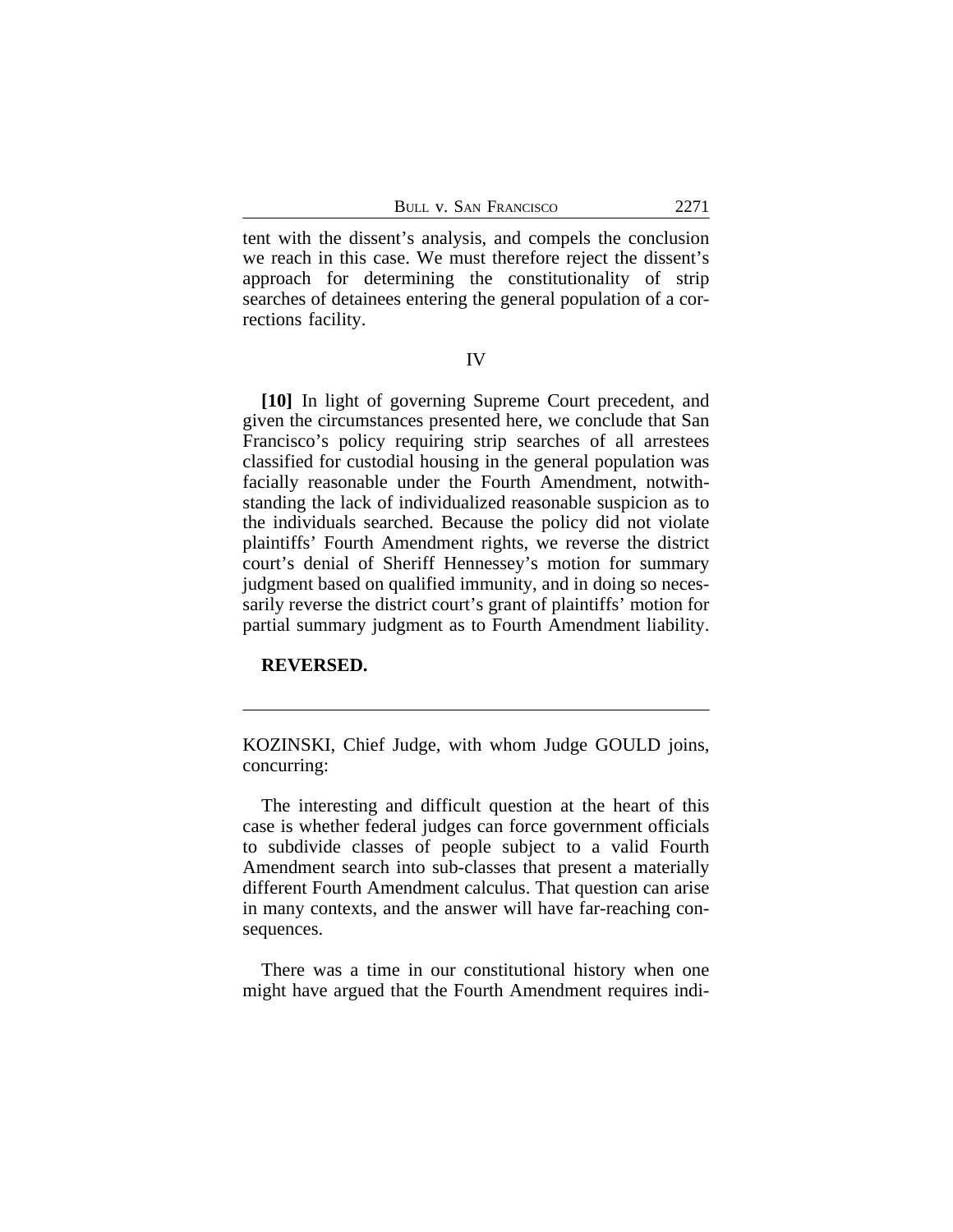vidualized suspicion for every search and an appropriate constitutional balance as to each individual. If that was ever the case, it's not so now: The government is entitled to search classes of individuals based on a balance struck for the class as a whole, regardless of whether there's reasonable suspicion —or any suspicion at all—as to any particular member. *Bell* v. *Wolfish* tells us that everyone in prison who participates in a contact visit may be strip searched. 411 U.S. 520, 558-60 (1979). We've known for some time that everyone who boards a commercial airplane may be subject to a fairly intrusive search, *United States* v. *Edwards*, 498 F.2d 496, 500 (2d Cir. 1974) (Friendly, J.), as may everyone who enters a public building, *McMorris* v. *Alioto*, 567 F.2d 897, 900-01 (9th Cir. 1978) (Kennedy, J.). We've said that truck drivers can be searched without individual suspicion. *Int'l Brotherhood of Teamsters* v. *Dep't of Transp.*, 932 F.2d 1292, 1300 (9th Cir. 1991). And the Supreme Court has approved such suspicionless searches for railroad workers, *Skinner* v. *Ry. Labor Executives Ass'n*, 489 U.S. 602, 624 (1989), student athletes, *Vernonia Sch. Dist. 47J* v. *Acton*, 515 U.S. 646, 665 (1995), students participating in other extracurricular activities, *Bd. of Educ. of Indep. Sch. Dist. No. 92 of Pottawatomie County* v. *Earls*, 536 U.S. 822, 838 (2002), customs agents, *Nat'l Treasury Employees Union* v. *Von Raab*, 489 U.S. 656, 677 (1989), prisoners released on parole, *Samson* v. *California*, 547 U.S. 843, 846 (2006), and people crossing the border, *United States* v. *Martinez-Fuerte*, 428 U.S. 543, 545 (1976).

The class to be searched is generally defined by the activity in question: In *Bell*, it was the class of all inmates who had contact visits; in other situations it's all those who seek to board an aircraft, enter a building, drive a truck, perform certain law enforcement functions or engage in particular extracurricular activities. In a very important sense, such classifications trade the protection afforded by individualized suspicion for protection derived from the fact that the government treats all similarly situated people in precisely the same way.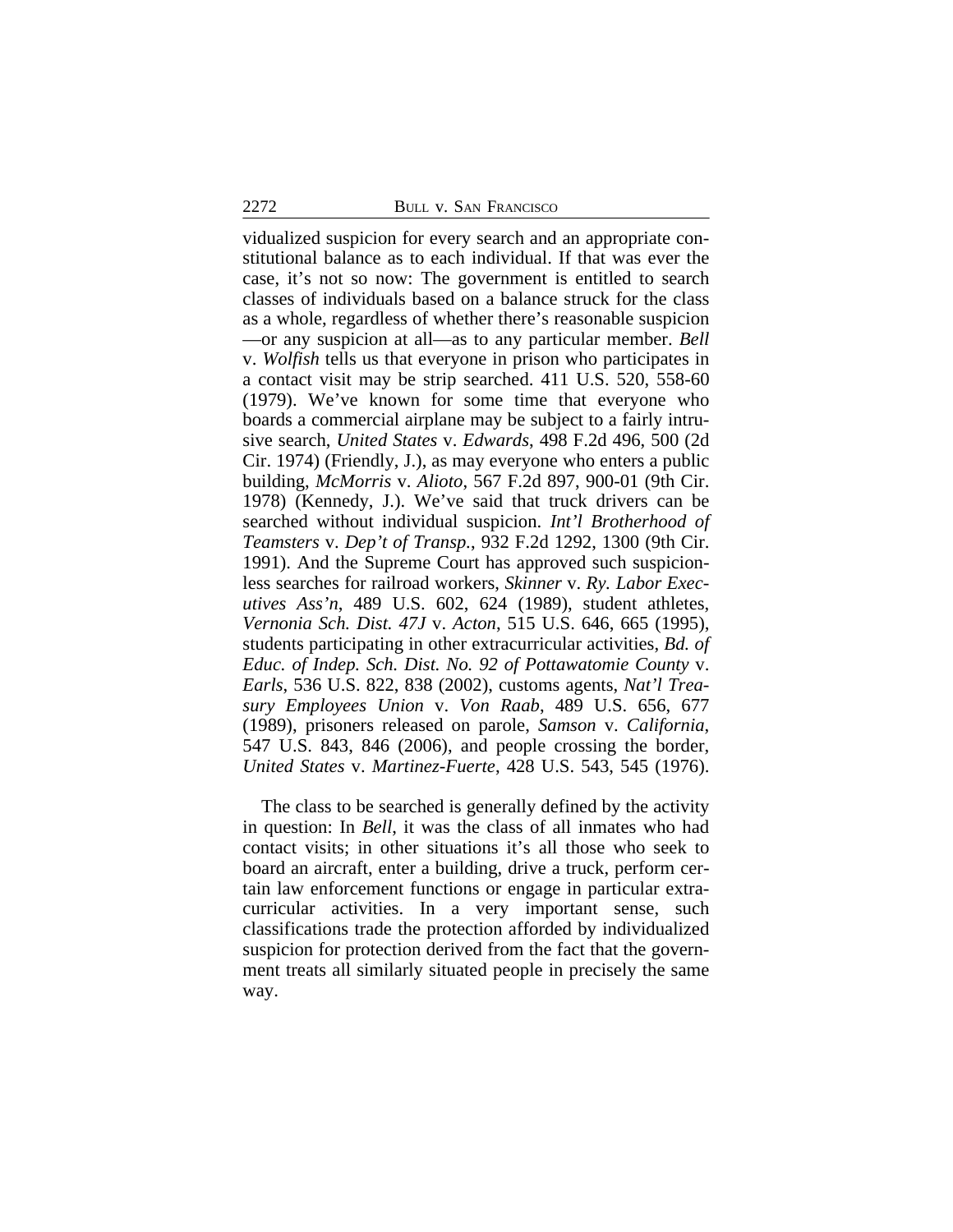| 2273<br>Bull v. San Francisco |  |  |
|-------------------------------|--|--|
|-------------------------------|--|--|

Which brings us to the hard question: Do individuals subject to class-wide search based on risks attributable to the class as a whole have a constitutional right to get themselves certified as a sub-class as to which a lesser search, or no search at all, is reasonable? For example, should some people be exempt from the inconvenience and delay of airport searches because they belong to a sub-class that has a materially lower likelihood of hijacking a plane—e.g. the class of federal judges nominated by the President and confirmed by the Senate? Or should certain individuals who enter public buildings be exempt from search because they belong to a learned profession and therefore present a lower risk? *Compare Klarfeld* v. *United States*, 944 F.2d 583, 588 (9th Cir. 1991) (Pregerson, J., concurring in the result), *with Klarfeld*, 962 F.2d 866, 870 (9th Cir. 1992) (Kozinski, J., dissenting from denial of rehearing en banc). This question could be posed multiple times for any regime where searches are authorized based on suspicion applicable to a class—by truck drivers with exemplary driving records; customs agents who have never been subject to discipline; high school football players who maintain a B+ average (few); prison inmates convicted of genteel crimes; the list is endless.

The Supreme Court has held that individuals are sometimes entitled to an individualized Fourth Amendment calculus, and at other times they're entitled to a class-wide calculus. *See, e.g.*, *Skinner*, 489 U.S. at 624. But it has never held that they're entitled to carve out a sub-class as to which a different Fourth Amendment balance must be struck. In the absence of Supreme Court guidance, I am reluctant to take that step. I can think of at least three reasons, all illustrated by this case, why it might not be such a swell idea.

First, there's a degree of subjectivity that attends any classification, and that subjectivity can easily transform into elitism. It's no coincidence, I believe, that the class of people selected for favorable treatment by the district court in this case are those who have been arrested for the kinds of crimes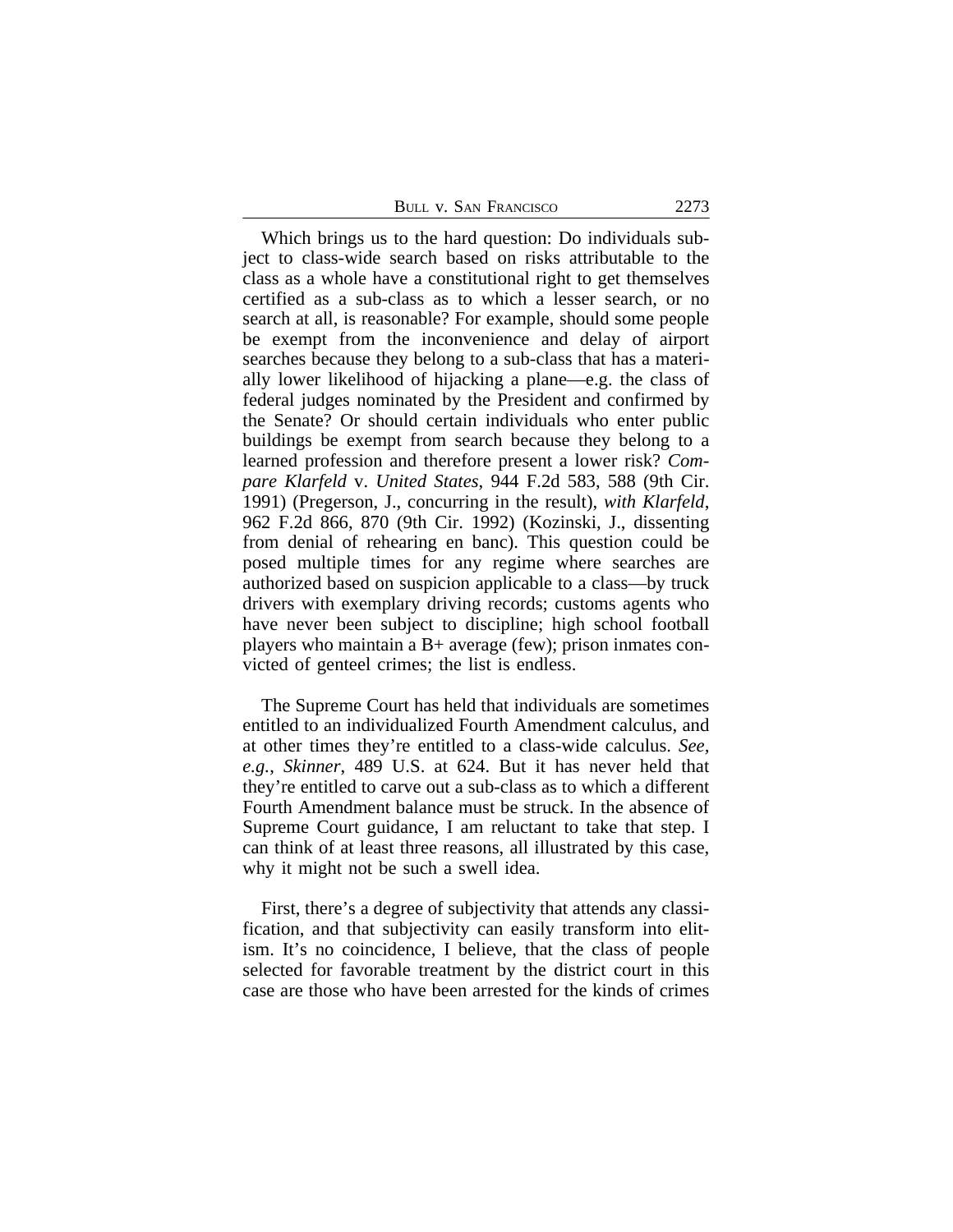that any of us, or at least our friends and neighbors, might be arrested for: those who violate traffic laws, leash laws, or insurance requirements, or maybe the Martha Stewarts and Bernie Ebbers of the world. Plaintiff Michael Marron was arrested for "credit card fraud at the Hotel Nikka [sic]," where any of us might stay when visiting San Francisco. Mary Bull's story might seem less compelling if she had been arrested for vandalism ordinaire, e.g. throwing bricks at a store window, rather than vandalism chic, throwing fake blood at a political protest. Steve Noh was arrested for battery "while celebrating Gay-Pride Week in the Castro," and Jonah Zern was arrested for resisting a police officer at a "peace" rally. We can imagine one of our close relatives, perhaps a child or grandchild, being put in jail under such circumstances. It's much harder to empathize when a strip search is suffered by those less like us, such as those who are suspected of engaging in robberies or street fights.

But in a democracy there is a very important value, enshrined in the Equal Protection Clause, in treating everyone who stands on the same footing alike. *See Vernonia Sch. Dist. 47J*, 515 U.S. at 663-64. If the government treats you badly, there's comfort in knowing that no one in the same situation is spared because of status, income or class. Not only does misery love company, but equal treatment for everyone—the rich and poor, the powerful and weak, blue collar as well as white—creates a strong political check against making the treatment worse. I'm convinced that airport searches would be far more intrusive if upper and middle-class Americans were exempt. Not only would the unexempt suffer the indignity of unequal treatment, but those conducting the searches would find good reason, and little political opposition, to ratchet up the duration and scope. The best protection for plaintiff de Ranleau, who is homeless, is to make sure that Marron, Bull, Noh and Zern are treated no better.

Second, lines drawn by courts rather than dictated by the functional requirements of an activity tend to be ambiguous,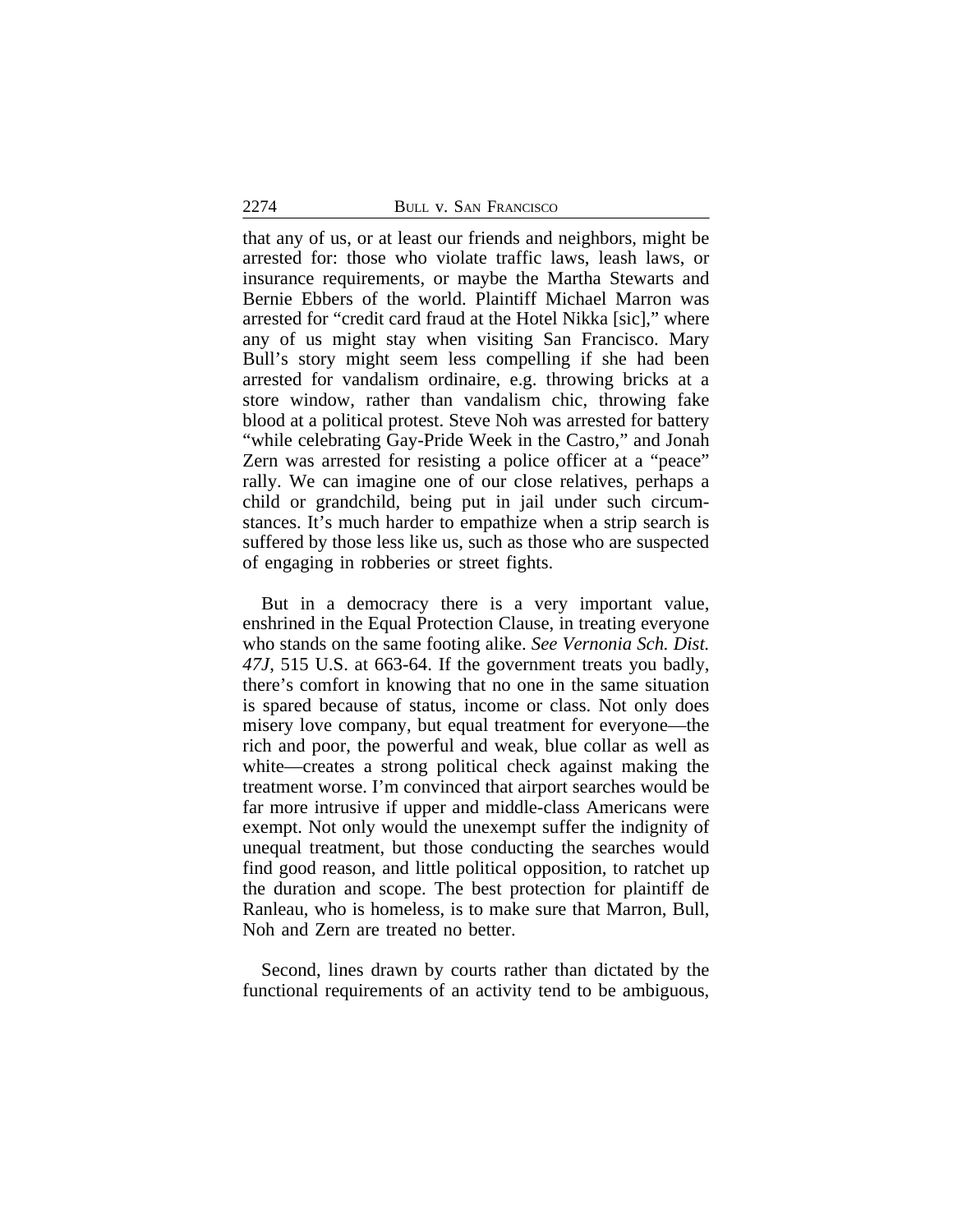subject to manipulation and difficult to administer. Treating everyone who gets on a commercial plane the same is simple: If you want to get on a plane, you take off your shoes, leave behind any liquids over three ounces, remove your laptop from its carrying case and pass through the metal detector no exceptions. If we were to order an exemption for the least risky segments of the population, we'd have to worry about how to identify those people—that is, what kind of screening we'd have to set up to make sure no fakers get into the system —and then, at the point of entry, we'd have to confirm that the people presenting themselves for boarding were, in fact, the ones cleared in advance. The operation, and recent failure, of the Clear system (which let you cut to the front of the line but otherwise didn't exempt you from much of anything) showed that kind of exemption is difficult and costly to administer, and results in a lot of dirty looks from those you cut in front of.

Our case makes the point: The district court carved out a class of people to exempt from the strip-search policy consisting of all those arrested on a charge not involving (a) weapons, (b) controlled substances, or (c) violence, and (d) as to whom there was not individualized reasonable suspicion. Sounds easy to separate the sheep from the goats, but it's not. Keep in mind that a member of the class must satisfy (negatively) all four of the criteria—in other words, failure as to any one will take someone out of the class and make him subject to the strip-search policy. Each criterion is porous and subjective; there can be endless quarrels (and lawsuits) as to whether someone did or did not fall into any of the categories.

Let's start with the first one, weapons. If you're arrested for carrying a Gatling gun or Carl Gustav you would surely fall into the category, but what about a butterfly knife? How about a baseball bat or golf club? Or how about Lisa Giampaoli, one of the named plaintiffs, who was arrested because her dog bit a young man who was allegedly harassing her. Was that a leash law violation or an attack with a deadly canine? *See*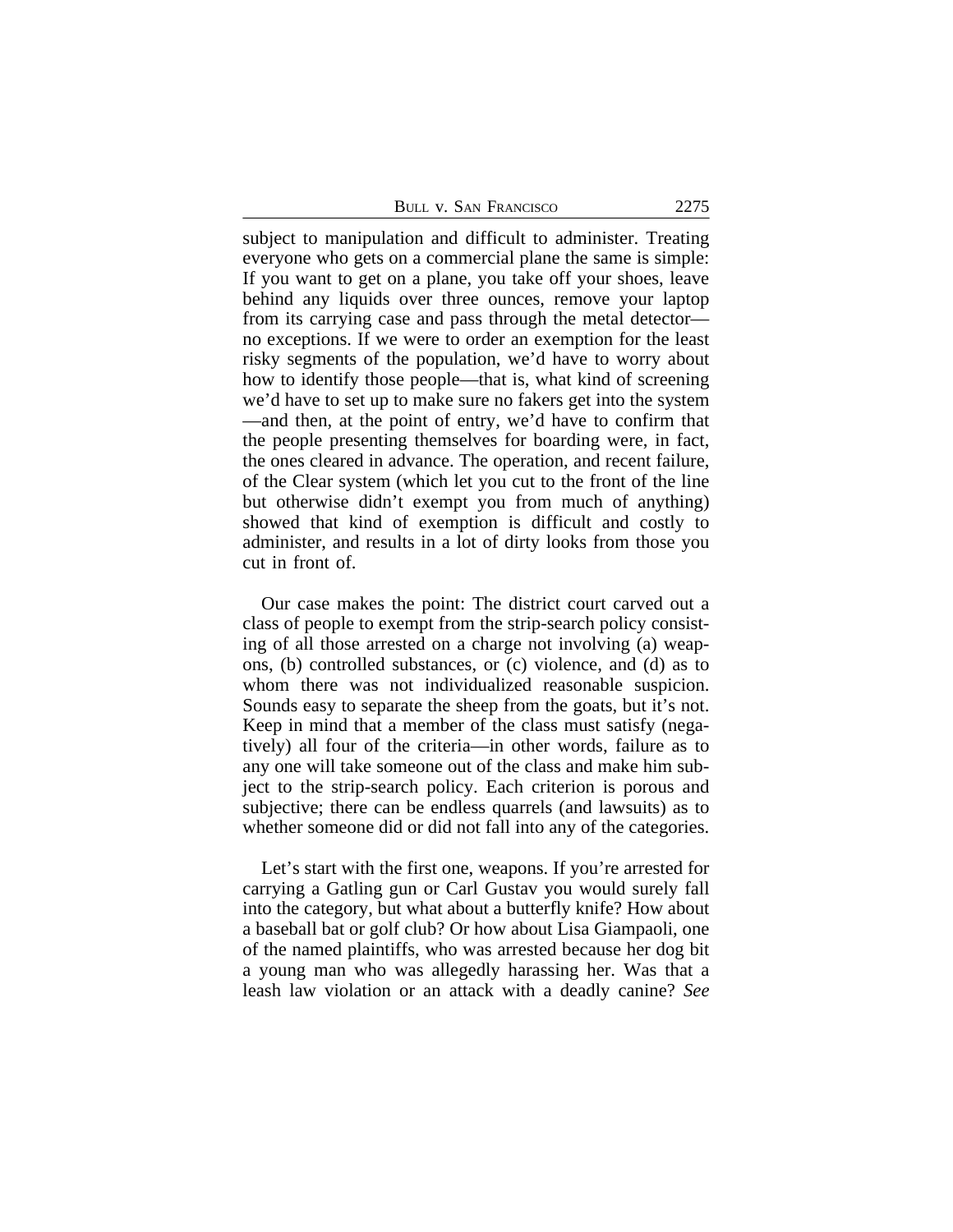*People* v. *Nealis*, 283 Cal.Rptr. 376 (Cal. Ct. App. 1991). What about reckless driving: Traffic violation or attack with a ton of steel? Earlier this year, an en banc panel split 6-5 as to whether a shank made from melted-down Styrofoam and used by an inmate to wound another was a dangerous weapon. *United States* v. *Smith*, 561 F.3d 934 (9th Cir. 2009) (en banc). If federal judges can't agree, how are the deputies going to sort out such cases?

Next, controlled substances. Anyone caught with Smack or Crack falls into the category, but what about Valium or Oxy-Contin? What about unauthorized possession of steroids? Non-prescription drugs that contain pseudoephedrine? *See, e.g.*, *United States* v. *Jae Gab Kim*, 449 F.3d 933 (9th Cir. 2006). Alcohol and tobacco are highly controlled substances. Do plaintiffs Mangosing, Johnson and Bronson, arrested for public intoxication, fall into this category? Could the jail treat a merchant who sold cigarettes to a minor as someone charged with a controlled substance offense?

Now let's take the third category of offenses for which strip searches are permitted under the district court's order, namely people arrested for crimes of violence. We have a whole body of caselaw dealing with what constitutes a crime of violence for purposes of federal criminal and immigration law; among the activities we've considered are burglary, statutory rape, involuntary manslaughter, possession of an unregistered short-barreled shotgun, reckless vehicular assault, vehicular manslaughter while intoxicated, kidnapping, stalking, arson, escape, conspiracy to interfere with interstate commerce by robbery, grand theft, mayhem, recklessly setting fire to forest land, indecent liberties with a minor, carrying a gun while committing a drug offense and being an accessory after the fact to commission of murder for hire. And we often disagree. *See, e.g.*, *United States* v. *Chambers*, 473 F.3d 724, 726 (7th Cir. 2007) (escape is a crime of violence); *United States* v. *Piccolo*, 441 F.3d 1084, 1088 (9th Cir. 2006) (no it's not); *United States* v. *Asberry*, 394 F.3d 712, 715-16 (9th Cir.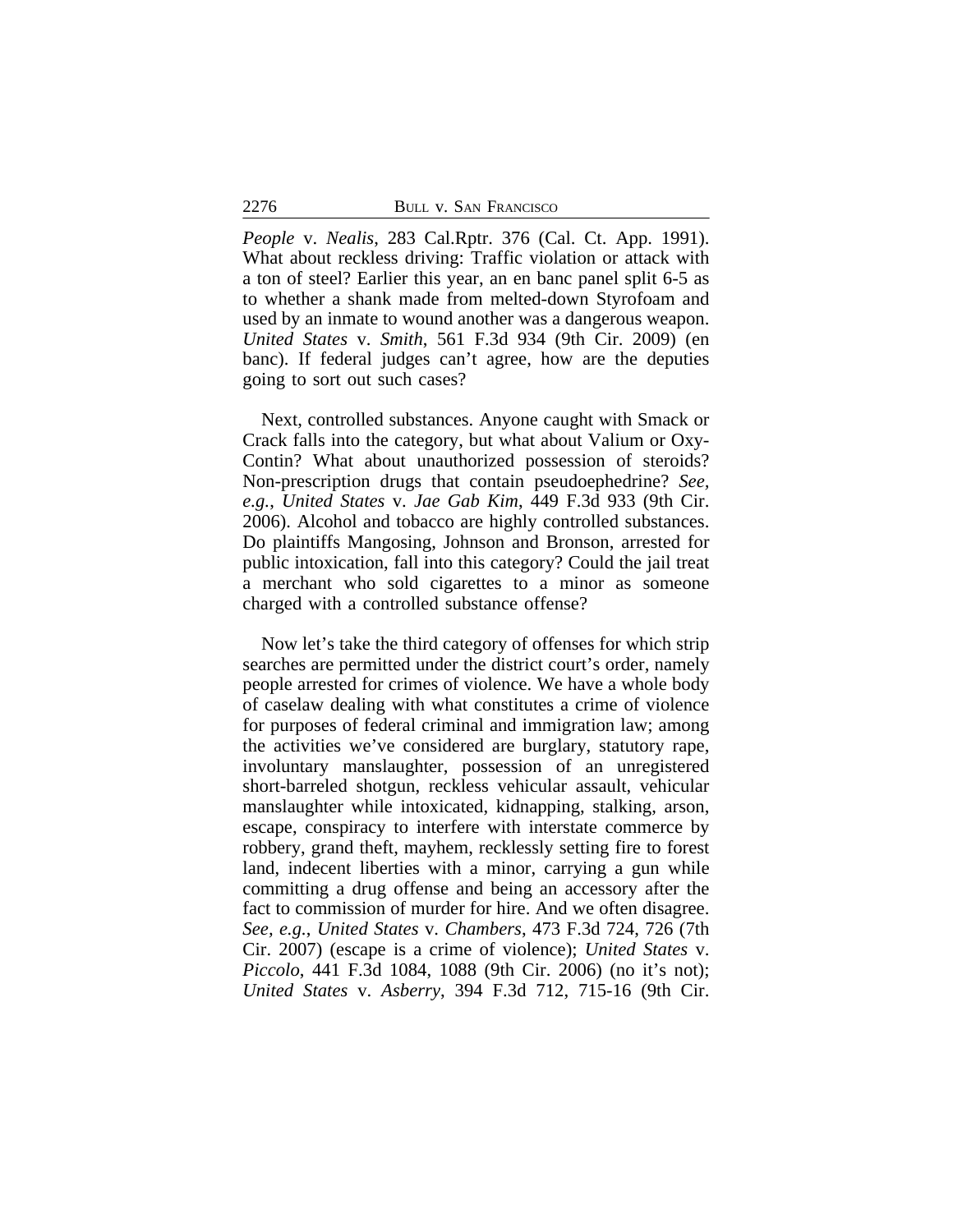BULL V. SAN FRANCISCO 2277

2005) (statutory rape is a crime of violence); *id.* at 722 (Bea, J., concurring) (no way); *United States* v. *Wenner*, 351 F.3d 969, 974 (9th Cir. 2003) (burglary is not a crime of violence); *id.* at 977 (Wallace, J., dissenting) (is too); *United States* v. *Johnson*, 448 F.3d 1017, 1018 (8th Cir. 2006) (grand theft auto is); *Von Don Nguyen* v. *Holder*, 571 F.3d 524, 525 (6th Cir. 2009) (au contraire); *Malta-Espinoza* v. *Gonzales*, 478 F.3d 1080, 1084 (9th Cir. 2007) (stalking isn't); *id.* at 1088 (Duffy, J., dissenting) ("I respectfully dissent."); *United States* v. *Saavedra-Velazquez*, 578 F.3d 1103, 1110 (9th Cir. 2009) (Reinhardt, J.) (attempted robbery is); *id.* (Reinhardt, J., specially concurring) (or is it?); *United States* v. *Trinidad-Aquino*, 259 F.3d 1140, 1146 (drunk-driving-resulting-inbodily-injury is a gentle crime); *id.* at 1147 (Kozinski, J., dissenting) (Bull!). How is a Deputy Sheriff confronted with a suspect arrested on possible charges of vandalism (like plaintiff Bull), burglary (like plaintiff Timbrook) or interfering with a police officer (like plaintiff Galvin) going to know whether such individuals are subject to search?

Finally, we get to the most troublesome category: cases where the deputies determine there's individualized suspicion for a search. The district court found this includes anyone with a prior involving weapons, controlled substances or violence, thereby importing all the ambiguities discussed above. But even arrestees without relevant priors may be searched if their conduct raises suspicion that they're smuggling contraband. So what exactly does that encompass? While struggling to prove that no member of the protected class has ever been found with contraband in their private spaces (a point the dissent takes up with some zest, Dissent at 2288, 2299, 2300-01, 2301-02, 2302, 2305), plaintiffs classify an arrestee who was "nodding off," and another who was "nervous," as inmates as to whom there was individualized suspicion. If "nodding off" and "nervous" are sufficient for individualized suspicion, can "gave me a dirty look," "was hyperactive" or "had poor posture" be far behind?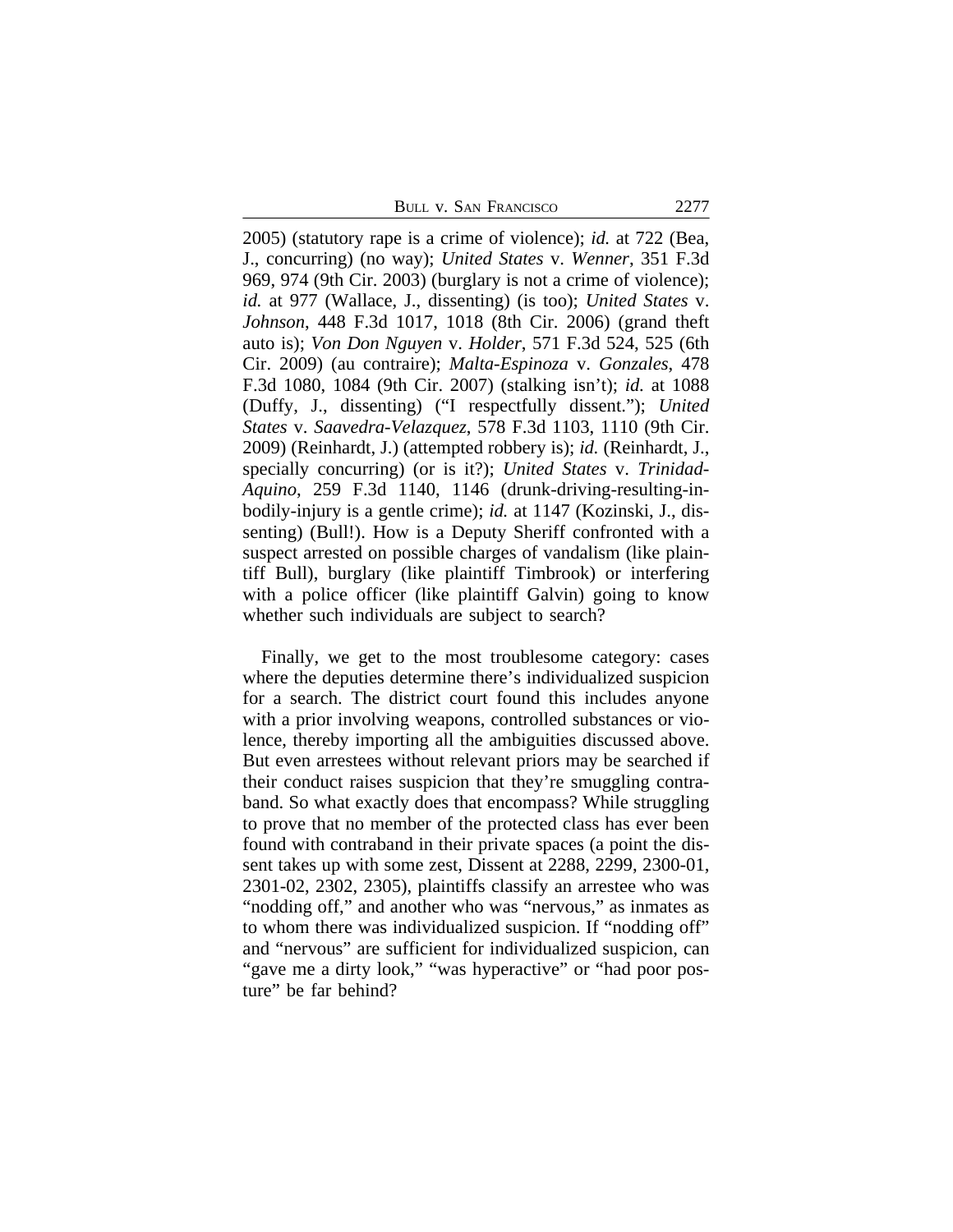#### 2278 BULL V. SAN FRANCISCO

How, exactly, are deputies to know what does and does not amount to individualized suspicion, and who ultimately decides? Administering this category, like the others discussed above, will require a fair amount of trial and error, and a substantial degree of judicial involvement. No need to guess how much: A case pending before the same judge in the Northern District, *Yourke* v. *City and County of San Francisco*, No. 03-CV-03105-CRB, gives a foretaste. Yourke was arrested on a warrant for a traffic offense after police observed him engaged in what looked a lot like a drug deal. But Yourke claims it looked like an innocent chat between friends. Who's to say who's right? Not only will courts have to draw these difficult lines; jails will have to guess how courts will draw them. Being the subject of a court order and risking personal liability, deputies will probably err on the side of caution, to the detriment of prisoners faced with an increased risk of harm from smuggled contraband.

And when a search ends up in court, how will officers prove they had individualized suspicion? The record contains the report of a prisoner who told a guard, "wait to [sic] you see what I have up my ass." Was this a joke that the deputies were required to ignore or did it give them grounds for a strip search? And what if the inmate denies making the statement? Or disputes that he was "nodding off" or "nervous"? By its nature, individualized suspicion will rely on observations and diagnoses that will be hard (if not impossible) to record and relay to judges and juries months or years after the event.

Which brings me to my third objection to the judicial creation of sub-classes exempt from a search regime, namely that it will likely, perhaps inevitably, require far too much judicial involvement in the administration of the sub-class. It's easy enough to say who is and is not going to enter the general population of a jail, just as it's easy to say who is going to engage in a contact visit, board a commercial aircraft, enter a public building, drive a railroad or play high school football. The activity in question defines the class. But once courts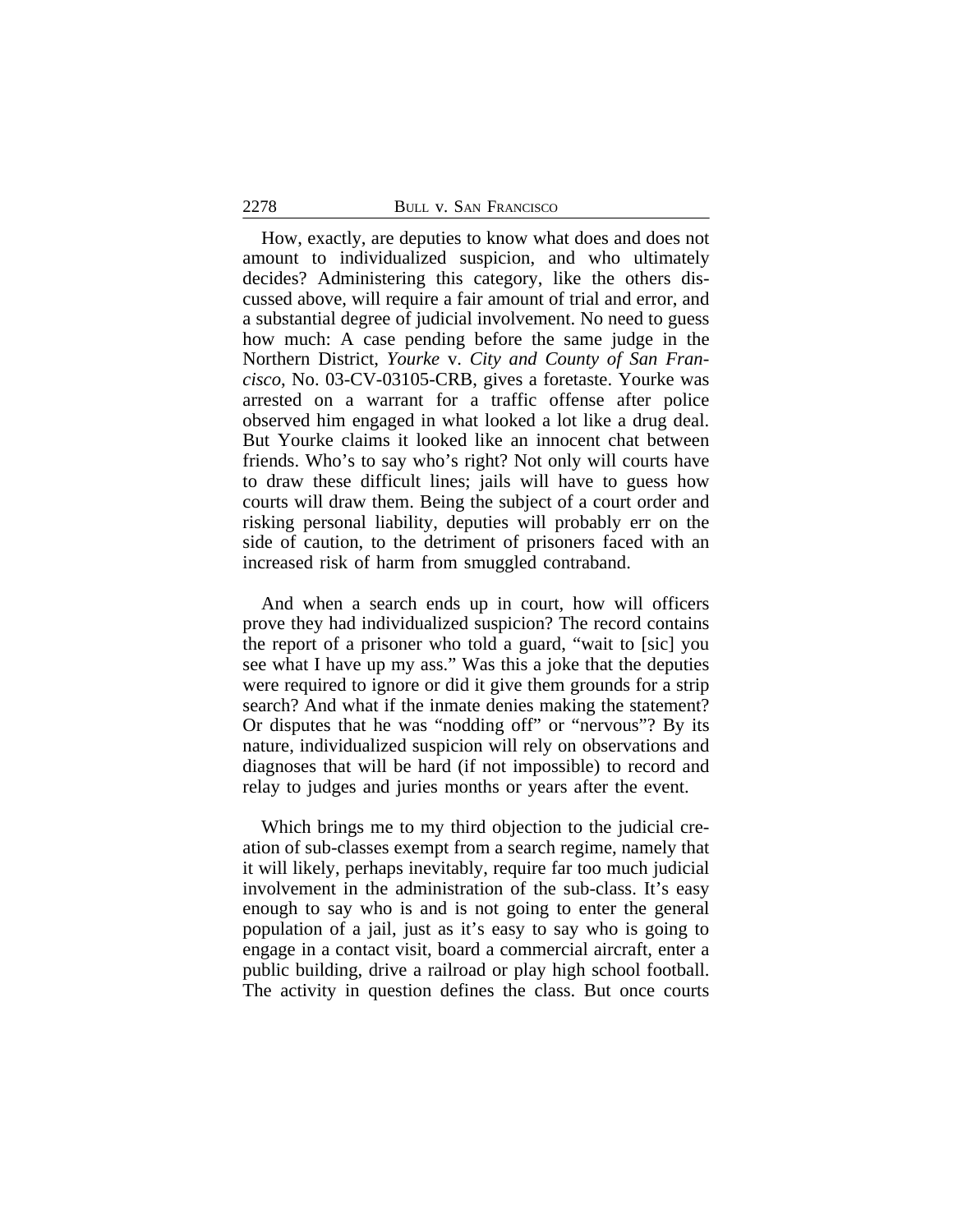| 2279 |
|------|
|      |

start carving out constitutionally favored sub-classes because the members belong to some imaginary group with a lower risk-rating than the class as a whole, courts cannot avoid getting intimately involved in the conduct of the activity. This one case has generated a substantial record, countless lower court pleadings and no less than seven appellate opinions—so far. And *Yourke*, a case involving just a single strip search, has been ongoing over six years. If plaintiffs here succeed, every strip search will become a potential federal case. Federal judges will start running the jails, along with pretty much everything else.

The intervention won't be limited to a single class action, either, as future litigants won't be bound by the lines drawn in earlier cases. If these plaintiffs were to prevail, nothing would prevent a future plaintiff from trying to show that wifebeaters aren't hardened criminals, generally act out of anger and frustration and not with premeditation and, though they might use a golf club or meat cleaver to threaten their mates, aren't likely to be packing such implements up their wazoos when police come to arrest them. Could that claim be dismissed out of hand? Not according to plaintiffs (including Marcy Corneau, arrested for "fighting with her boyfriend") and the dissent, who would put the onus on the jail to prove some past instance where a strip search of someone arrested for domestic violence yielded at least a dirk.

As this case illustrates, institutions aren't equipped to deal with such challenges, which generally call for justifications for past conduct that no one knew would be required. Thus, plaintiffs and the dissent try to get mileage out of the fact that defendants have been unable to point to a single member of the class found carrying contraband. Dissent at 2288, 2299, 2300-01, 2301-02, 2302, 2305. But at the time the searches were conducted, there *was* no class as defined by plaintiffs and the district court, so no one knew such justification would be required. The reports prepared by the jail to record the finding of contraband are accordingly ambiguous; very few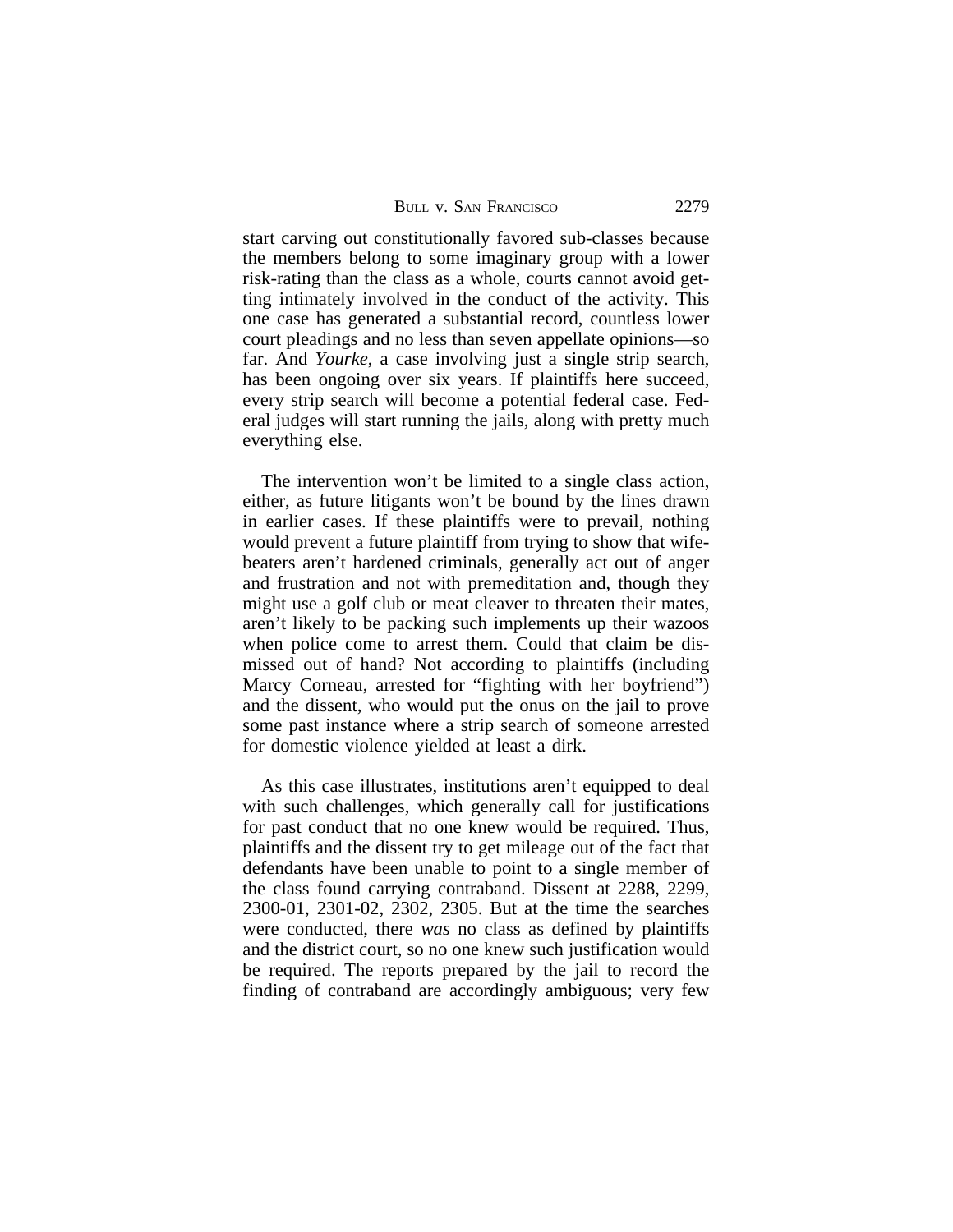conclusively show that the individual found with contraband was *not* a member of the class, and about half are entirely silent as to why the individual was searched. Plaintiffs want us to infer that no contraband was ever found among the class, but that's hardly fair. The truth is that, on this record, we don't know. Moreover, as Judge Tallman's dissent from the panel opinion points out, plaintiffs' central claim that members of the class never, ever conceal contraband is almost certainly wrong as a matter of fact. *Bull* v. *City and County of San Francisco*, 539 F.3d 1193, 1210 (9th Cir. 2008) (Tallman, J., dissenting).

The reason past contraband reports don't disclose the crime for which the individual was arrested is that it's not germane to the purpose of the report, which is to account for a piece of property, possibly illegal or evidence of a crime, that has come into possession of the authorities. But if such reports are used in litigation, with omissions held against the institution, then a rational response will be to lengthen the reports to include any information that might be relevant to any case that any future plaintiff might bring. And it won't be just reports: There will be constant tweaking of policies to respond to the next class action, endless training as to what constitutes a "weapon" or a "controlled substance" and countless hours spent giving depositions and testifying in court. Pretty soon, those involved in operating the institution will be devoting most of their time and energy to averting liability rather than running the institution effectively.

The dissent shrugs this off as no big problem because, supposedly, the San Francisco jail system operates better than ever under a policy enacted in 2004 that, in effect, adopts the district court's order for the duration of the lawsuit. Dissent at 2299. But our dissenting colleague misreads the record. Both Sheriff Hennessey and Under-Sheriff Dempsey express grave doubts about the new policy; they make it quite clear that they are putting up with it in order to limit their liability, but that they believe it "increases the danger to staff and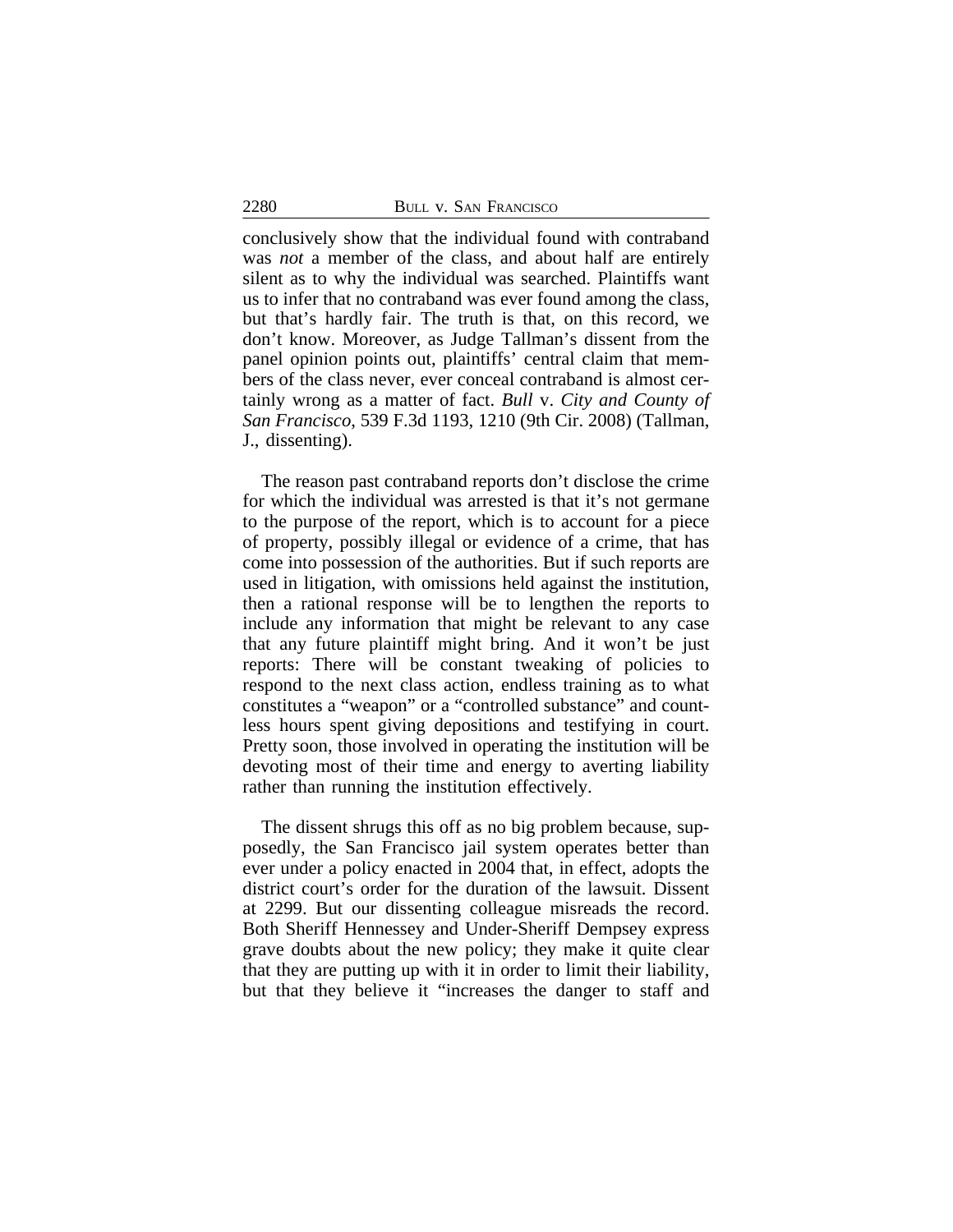BULL V. SAN FRANCISCO 2281

inmates" and "will lead to a higher incidence of illegal contraband in the jails." The snippet of quotation excerpted in the dissent, to the effect that the new policy "strikes the right balance between safety and the rights of inmates," *id.*, comes from a portion of the Dempsey affidavit dealing with a different search policy that is not at issue in this appeal. The dissent is simply mistaken in suggesting that the interim intake policy works as well as the challenged policy.

I have a difficult time justifying this kind of judicial interference in what are quintessentially executive functions. In the absence of guidance from the Supreme Court—which is entirely absent—I don't believe we have the authority to carve out sub-classes of individuals under the Fourth Amendment who must be given preferred treatment by the government. Indeed, the Court's opinion in *Bell* v. *Wolfish* suggests otherwise. *See* 441 U.S. at 558-60. Some prisoners pose a much lower risk of accepting contraband on contact visits, and some visitors are far less likely to bring contraband than others. But nothing in *Bell* suggests that Ivan Boesky, Michael Milken or Martha Stewart must be treated better than other prisoners after a contact visit with their white-shoe lawyers. The possibility of these kinds of distinctions is markedly absent from the Court's discussion.

Thus, while I join Judge Ikuta's excellent opinion in full, I concur on the separate ground that I do not believe we, as inferior federal judges, have the authority to grant plaintiffs the relief they seek.

GRABER, Circuit Judge, specially concurring:

I concur specially in the result because, although I agree with Parts I and II of the dissent, I part company with its conclusion in Part III that the unconstitutionality of San Francis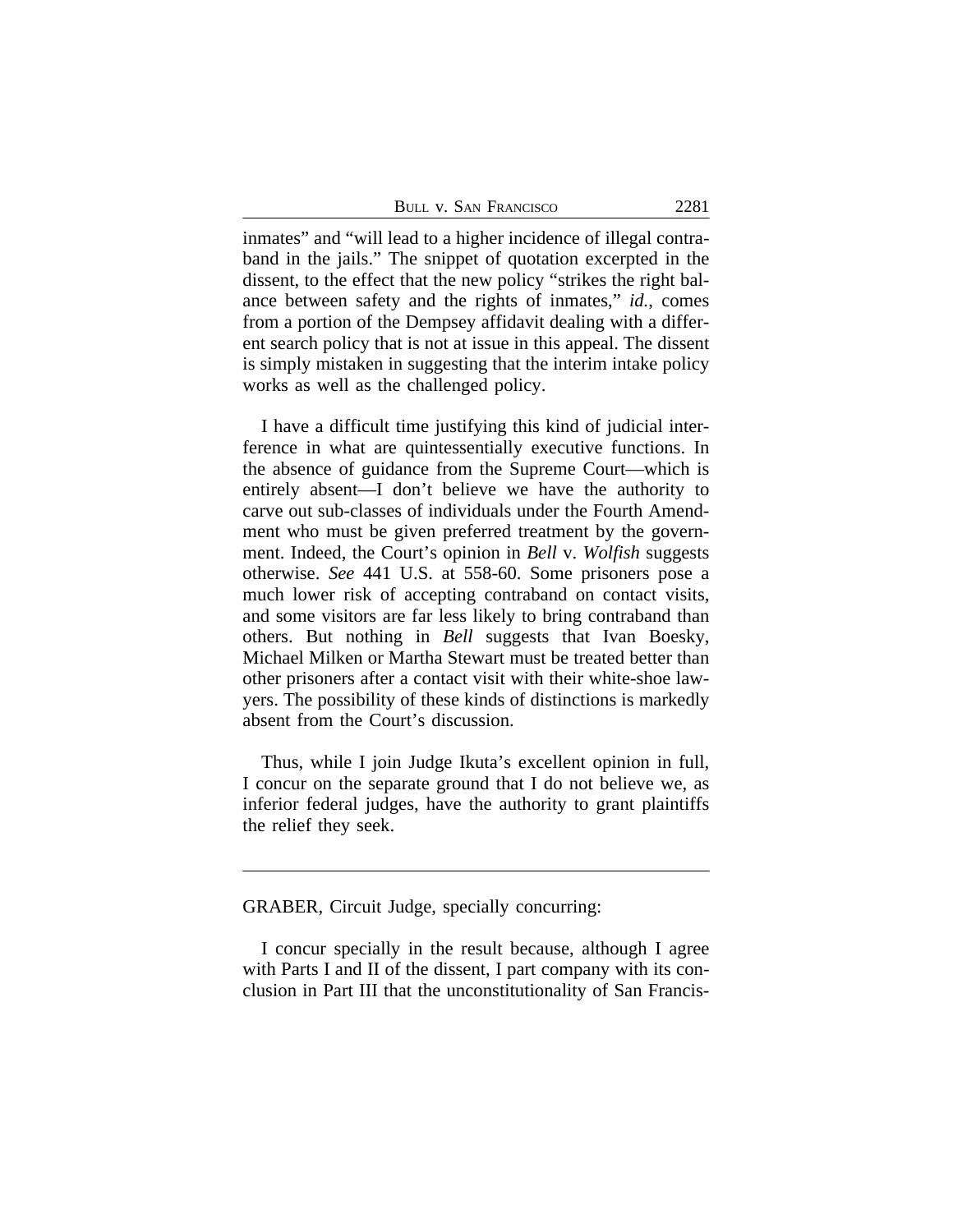co's strip-search policy was clearly established at the time of the events in question.

The most relevant Supreme Court case, *Bell v. Wolfish*, 441 U.S. 520 (1979), *approved* an across-the-board policy to stripsearch inmates following every contact visit with an outsider. By definition, a newly arrested person, similarly, has just been an outsider.

Moreover, as the dissent acknowledges, *some* categories of pretrial detainees (such as those with a criminal record and those arrested for violent offenses and drug offenses) do pose a significant risk of bringing contraband into the jail. Those categories of people may, constitutionally, be strip-searched before entering the general jail population. That procedure, in fact, protects people like the named plaintiffs who unwillingly find themselves in the same facility as more dangerous detainees.

Finally, none of our prior cases was sufficiently similar to this one to signal unequivocally that the San Francisco policy was improper.

Although I agree fully with the dissent's constitutional analysis and with the distinctions that the dissent draws between *Bell* and this situation, I cannot say that the unconstitutionality of this policy was clearly established before January 2004.

Accordingly, I concur in the result, but not the reasoning, of the majority opinion.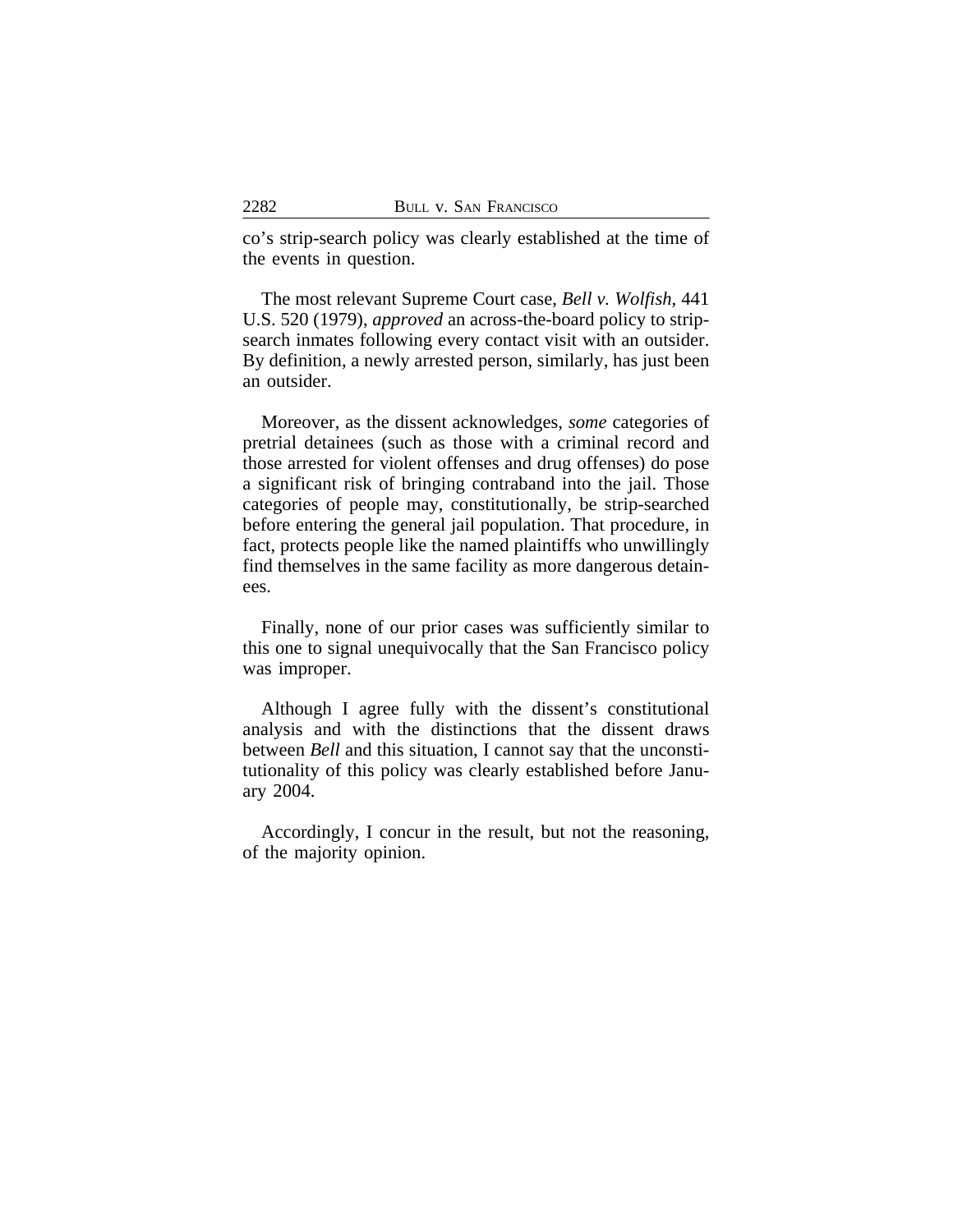# **Volume 2 of 2**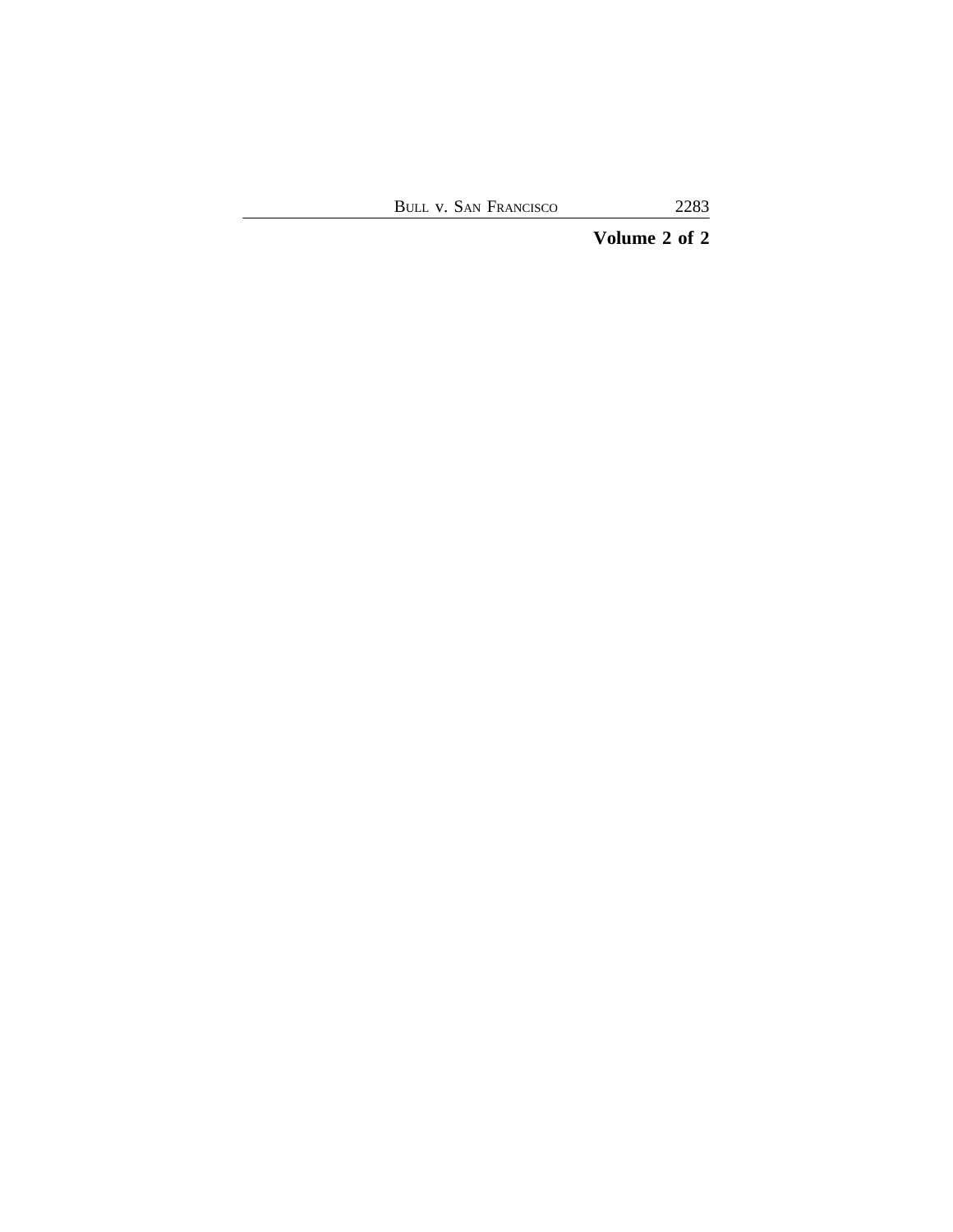| BULL V. SAN FRANCISCO | 2285 |
|-----------------------|------|
|                       |      |

THOMAS, Circuit Judge, with whom Judges WARDLAW, BERZON, and RAWLINSON, join, dissenting:

Mary Bull was arrested at a political protest for pouring red dye mixed with corn syrup on the ground. At the police station, according to her testimony, she was pushed to the floor and her clothes forcibly removed. Her face was smashed against the concrete cell floor while jailors performed a body cavity search. She was left naked in the cell for eleven hours, then subjected to a second body cavity search. After another twelve hours in the jail, she was released on her own recognizance. She was never charged with a crime.

Charli Johnson was arrested for operating a motor vehicle with a suspended license. She alleges she was forcibly strip searched by male officers in a hallway, and that she was kept in a cold room, naked for twelve hours with male officers regularly viewing her. No contraband was found. She was released the next day. No charges were ever filed.

Sister Bernie Galvin, a Catholic nun and a member of the Sisters of Divine Providence, was arrested at an anti-war demonstration for trespassing. She was strip searched at the jail. No contraband was found.

Michael Marron was arrested for alleged credit card fraud at the Hotel Nikko, strip searched, and allegedly beaten and left naked in a cell for over ten hours. No contraband was found. All charges were eventually dismissed.

Laura Timbrook, who was arrested for bouncing small checks, was body cavity searched twice. No contraband was found. Deborah Flick alleges she was arrested for public intoxication, forcibly strip searched and left naked and bleeding in a cell overnight. Salome Mangosing, arrested for public drunkenness, was strip searched and forced to remain naked for twelve hours. Again, no contraband was found. Leigh Fleming was arrested for disturbing the peace. She was body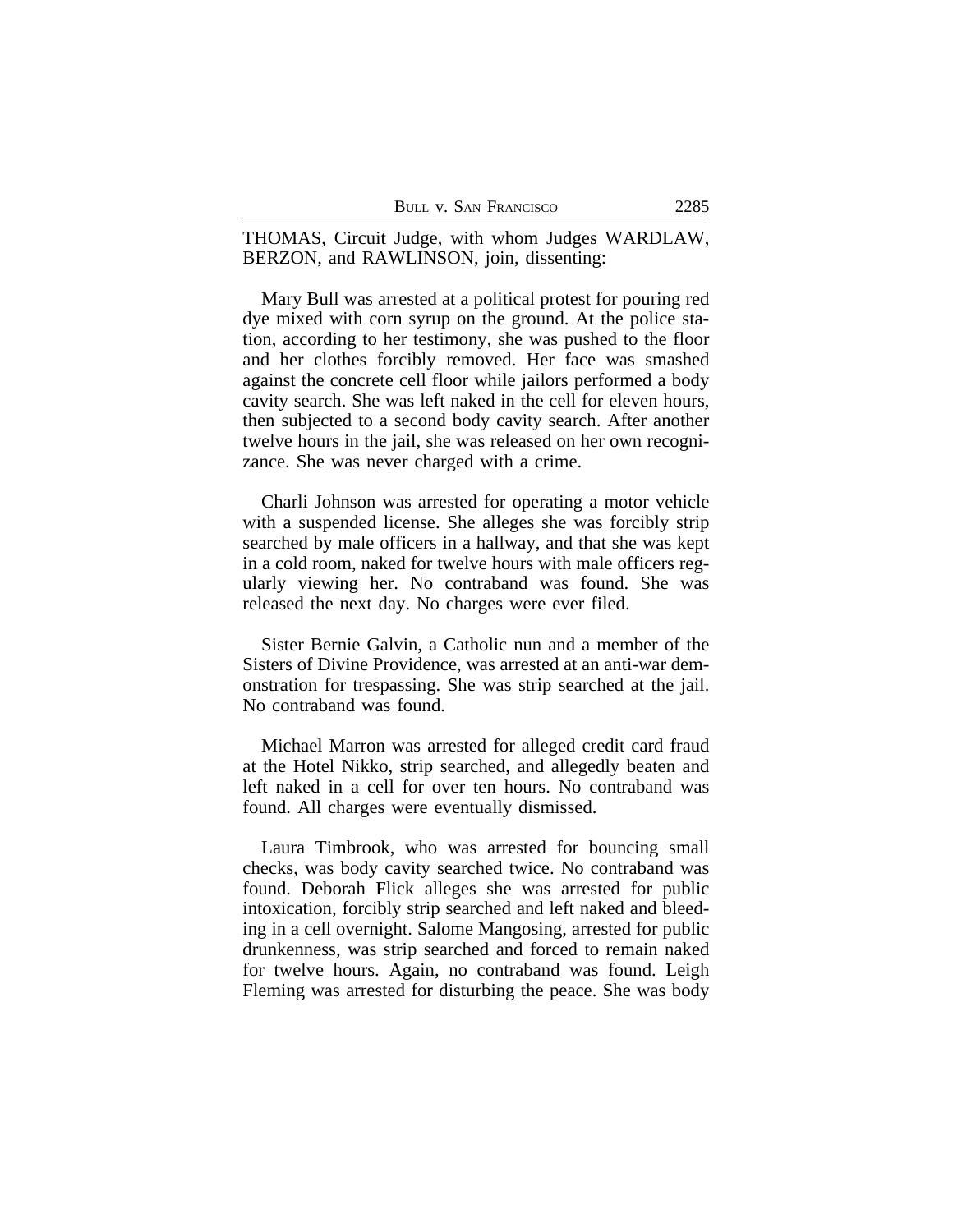cavity searched and confined naked in a cold room for five hours. No contraband was found, and she was never charged with a crime.<sup>1</sup>

No officer testified that anyone suspected any of these individuals were hiding contraband in body orifices and, to no one's surprise, no contraband was found. Rather, they were forcibly stripped and searched under a policy that mandated routine body cavity searches of everyone arrested in San Francisco classified for the general jail population, regardless of how petty the offense.

In holding that such searches were unconstitutional, the district court faithfully applied a quarter century of Ninth Circuit law, which was consistent with the law of all but one of our sister circuits. Under that nearly uniform interpretation of constitutional law, a body cavity strip search of a detainee is only justified by individualized reasonable suspicion that the search will bear fruit. If jailors have no reasonable suspicion, the search must be categorically reasonable based on empirical evidence that the policy is necessary. Jailors are entitled

**<sup>1</sup>**These allegations, of course, remain to be proven at trial. That being said, many of the accounts of the searches are undisputed in the record, and there is no dispute about whether charges were filed or contraband discovered. The majority, while relying entirely on non-class data as the basis of its argument, suggests that the plaintiffs are precluded from citing probative evidence from non-class members. However, in analyzing a grant of summary judgment on the basis of qualified immunity, we construe the entire factual record in the light most favorable to the nonmoving party in order to determine whether there has been a constitutional violation. *Brosseau v. Haugen*, 543 U.S. 194, 197 (2004). This analysis includes drawing all permissible inferences from the record in the light most favorable to the non-moving party. *Dias v. Elique*, 436 F.3d 1125, 1131 (9th Cir. 2006). The majority also suggests that these particular facts cannot be examined because the plaintiffs have asserted facial invalidity of the regulations. To be sure, a portion of the complaint, which is not at issue in the appeal, sought injunctive relief. However, the claims at issue on this appeal are § 1983 damage claims challenging the constitutionality of the actual, not theoretical, searches.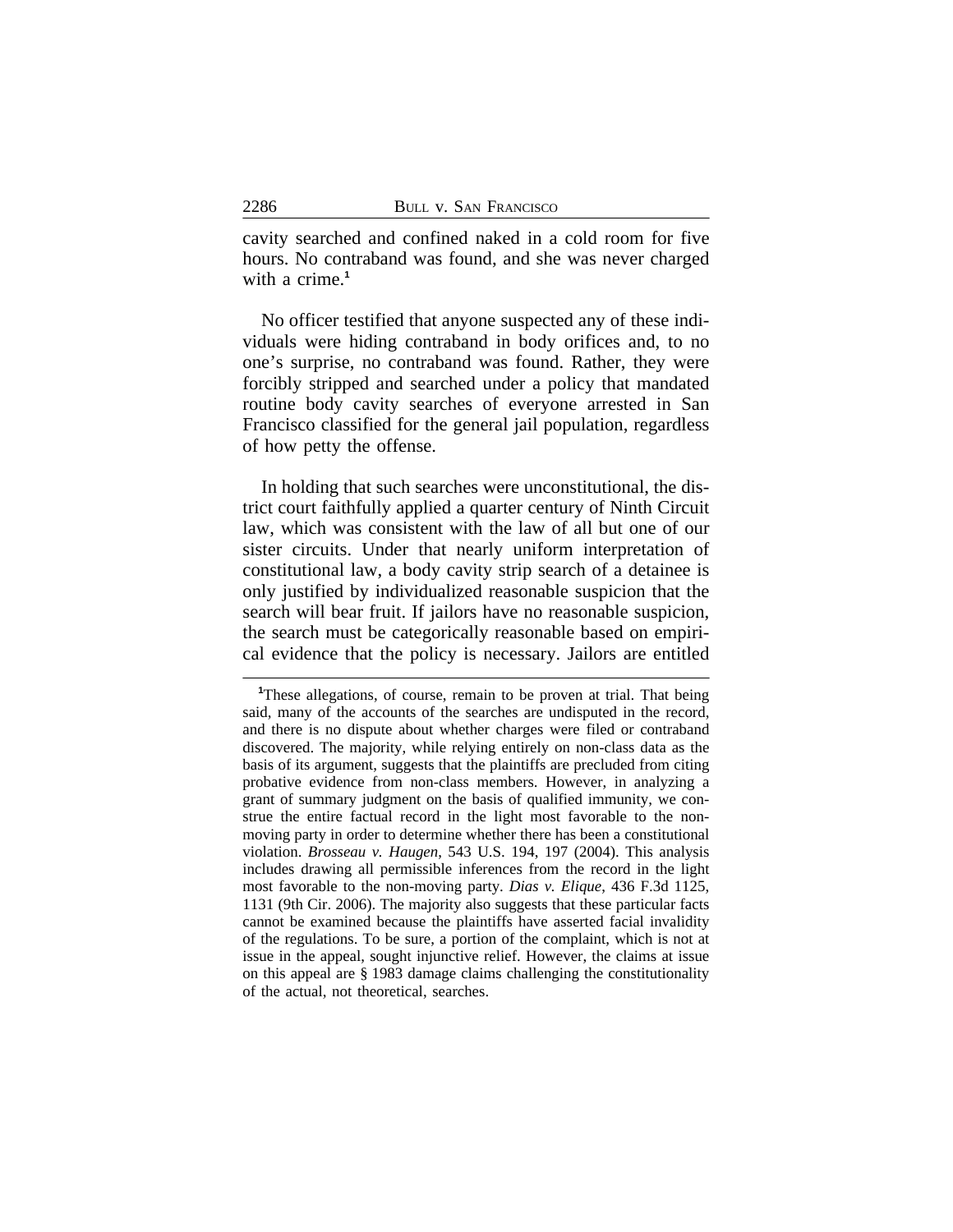| BULL V. SAN FRANCISCO | 2287 |
|-----------------------|------|
|                       |      |

to strip search those whose arrest charges, criminal history, probation status, or suspicious behavior create a reasonable justification for believing the person arrested might be concealing contraband in a body cavity. That interpretation was consistent with the leading Supreme Court case on the topic, *Bell v. Wolfish*, 441 U.S. 520, 559 (1979), which required "balancing of the need for the particular search against the invasion of personal rights that the search entails."

The majority sweeps away twenty-five years of jurisprudence, giving jailors the unfettered right to conduct mandatory, routine, suspicionless body cavity searches on any citizen who may be arrested for minor offenses, such as violating a leash law or a traffic code, and who pose no credible risk for smuggling contraband into the jail. Under its reconfigured regime, the majority discards *Bell*'s requirement to balance the need for a search against individual privacy and instead blesses a uniform policy of performing body cavity searches on everyone arrested and designated for the general jail population, regardless of the triviality of the charge or the likelihood that the arrestee is hiding contraband.

The rationale for this abrupt precedential departure is founded on quicksand. Indeed, the government's entire argument is based on the logical fallacy *cum hoc ergo propter hoc* — happenstance implies causation. The government argues that contraband has been found in the San Francisco jails. Thus, the government reasons, individuals who are arrested must be smuggling contraband into the jail. Therefore, the government concludes it must body cavity search everyone who is arrested, even those who pose no risk of concealing contraband, much less of trying to smuggle contraband into the jail.

This reasoning finds no support from the record in this case. Although there is evidence of some arrestees attempting to conceal contraband during their arrest, there is not a single documented example of anyone doing so with the intent of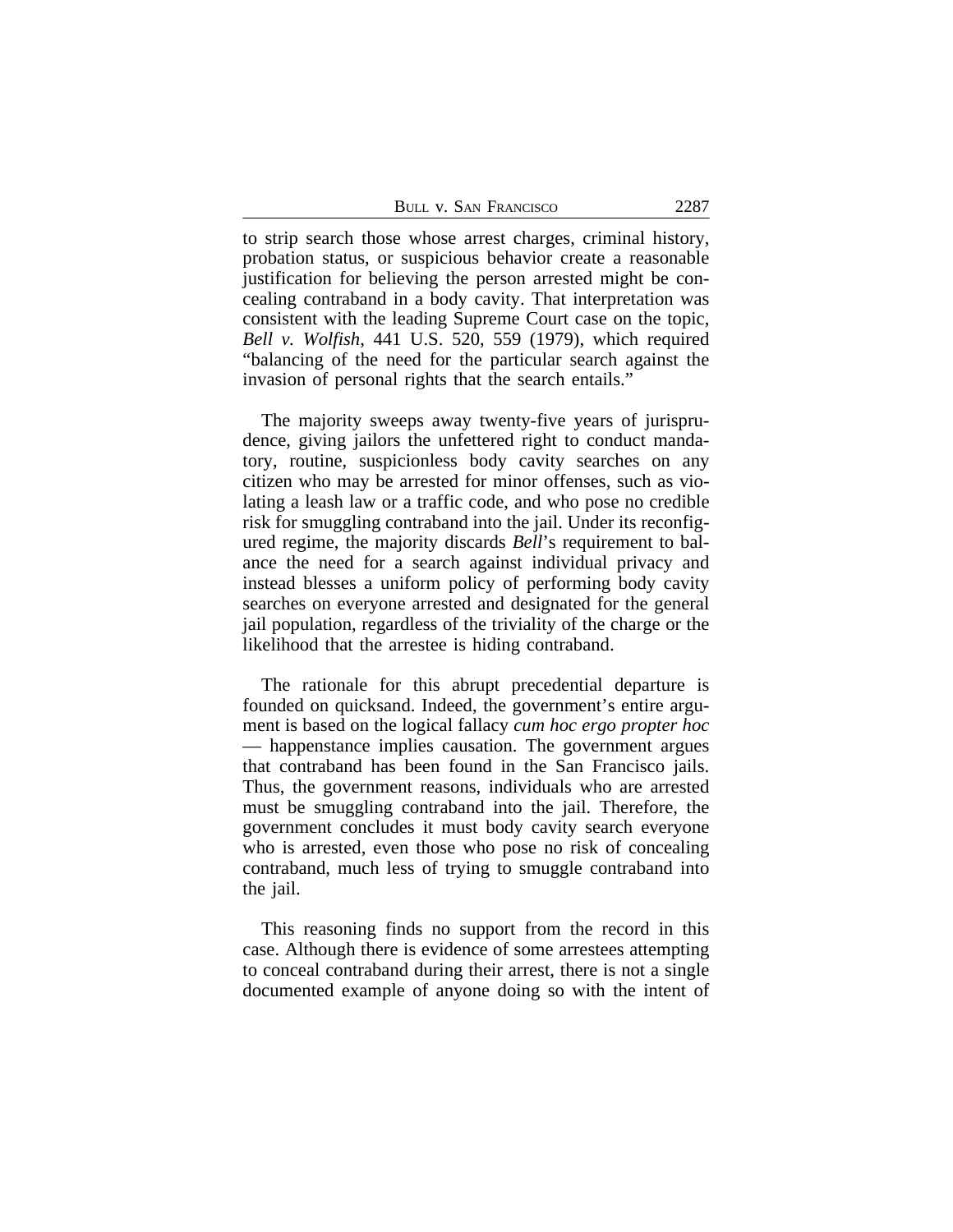smuggling contraband into the jail. More importantly, for our purposes, there is not a single example of anyone from the class defined by the district court who was found to possess contraband upon being strip searched. Not one.

Indeed, and ironically, the record shows that most of the individual plaintiffs who were body cavity searched were never actually placed in the general jail population at all. Because they were never housed with other detainees, these individuals posed absolutely no risk of "smuggling" contraband into the general jail population. They were body cavity searched anyway, simply because they were *classified* for potential placement in the general jail population.

Most of the individual plaintiffs were either never charged with any crime, or had the charges dismissed. There is no evidence in the record of a successful prosecution against any of the individual plaintiffs.

The district court carefully defined the class of plaintiffs, excluding all those whose objective characteristics bestowed sufficient reasonable suspicion to justify a body cavity search. Not only is there not a single example of any class member searched who possessed contraband, there is no statistical evidence in the record that the amount of contraband found in the jails decreased during the period when all arrestees were body cavity searched. And what has happened to the amount of contraband found inside cells since the jailors adopted a more constitutionally sound approach? The government cannot show there has been any increase at all.

Even though it has no record evidence to support its theory, the government nevertheless presses us to abandon all constitutional protections and to bless mandatory routine body cavity searches of those who, as a group, pose no reasonable risk of secreting contraband. All but one circuit has rejected this approach, with good reason. Suspicionless, routine, mandatory strip search policies flatly contradict the balancing of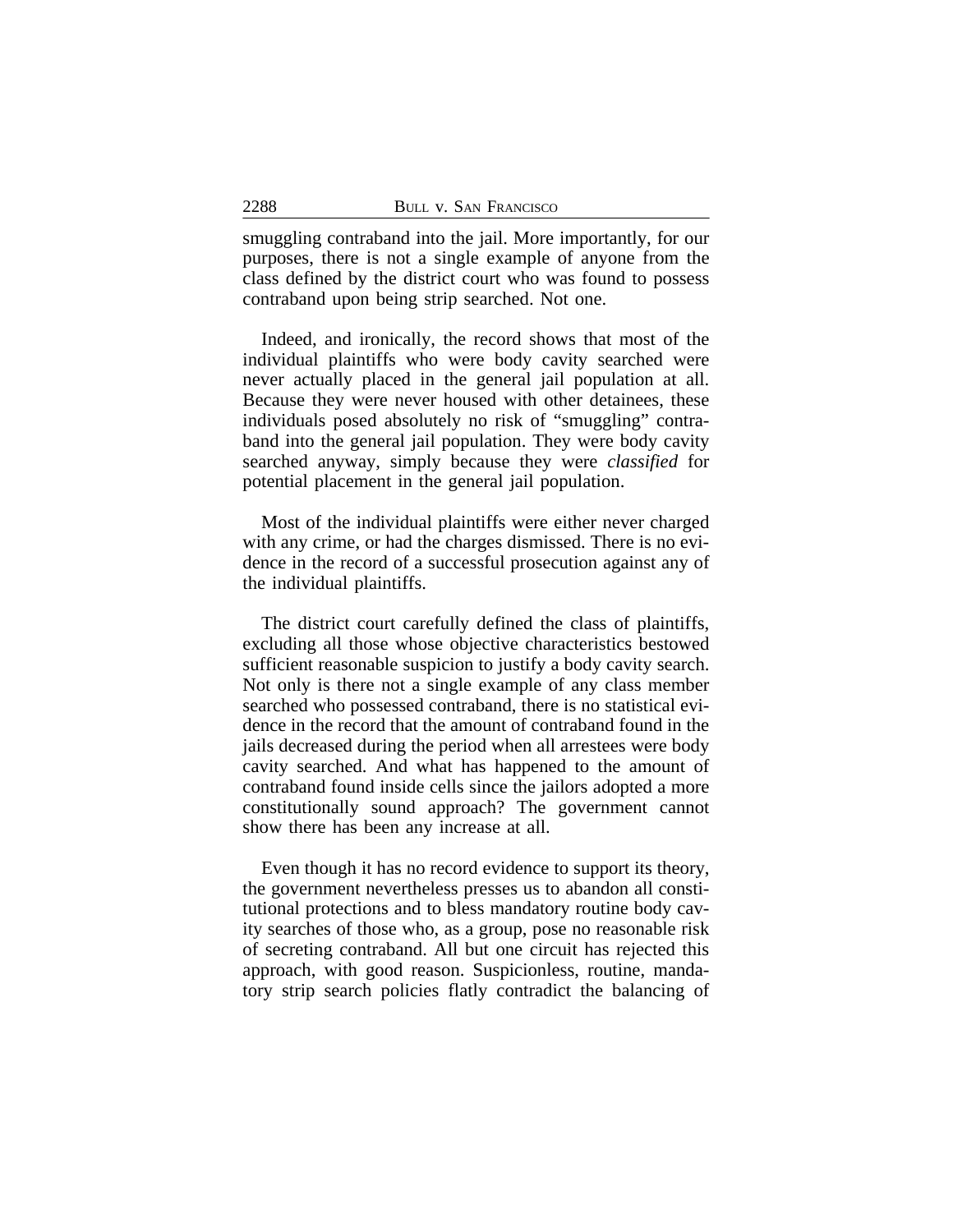BULL V. SAN FRANCISCO 2289

interests that the Supreme Court has instructed us to undertake. And, as the record in this case and others demonstrates, such policies result in abusive, unnecessary body cavity searches of those who pose no security risk. This record provides no evidentiary reason to justify the abandonment of our long-standing constitutional precedent, and every reason to uphold it. I respectfully dissent.

Until January 2004, San Francisco had a policy of strip searching all pre-arraignment arrestees entering County Jail No. 9 who fell into certain categories. Some arrestees were searched because of the crime they were charged with or their criminal histories; some were searched solely because they were classified for housing in the general jail population. The policy applied to all arrestees classified for housing in the general jail population, even those arrested for violating minor traffic laws — like failure to carry insurance or driving with a suspended license. The strip search procedure was invasive: it involved inspection of the naked body, including the arrestee's breasts, buttocks, and genitalia, as well as a visual inspection of the arrestee's body cavities. In 2003, Mary Bull and a class of similarly-situated plaintiffs brought suit against the City for violations of their Fourth and Fourteenth Amendment rights.

Judge Breyer, presiding over the district court, tailored the class of plaintiffs extremely narrowly. In an order issued June 10, 2004, the district court defined the class as:

All persons who, during the applicable period of limitations, and continuing to date, were arrested on *any* charge *not* involving weapons, controlled substances, or a felony charge of violence, and *not* involving a violation of parole or a violation of probation (where consent to search is a condition of such probation), *and* who were subjected to a blan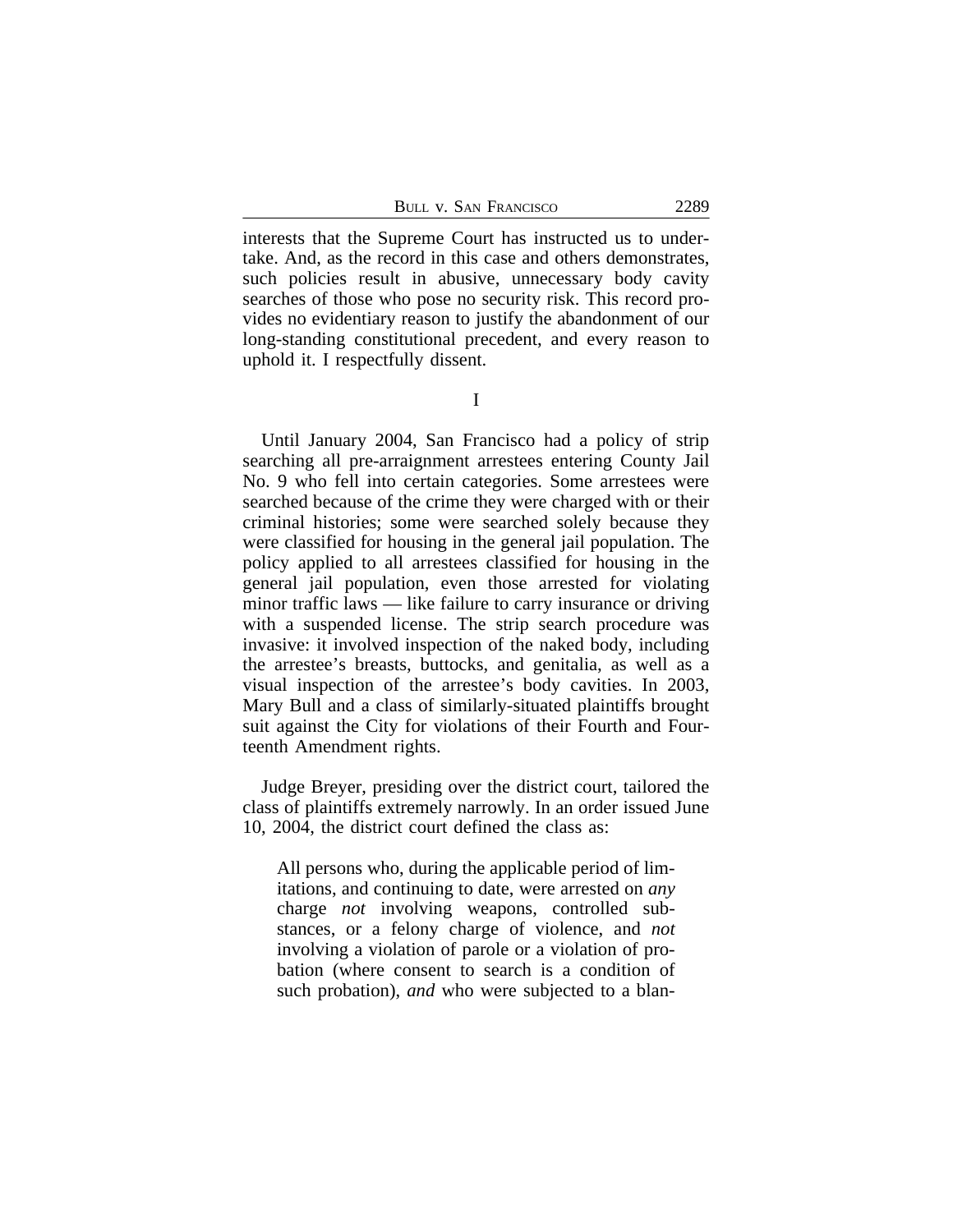ket visual body cavity strip search by defendants before arraignment at a San Francisco County Jail facility without any individualized reasonable suspicion that they were concealing contraband. This class also includes 1) all arrestees who were subjected to subsequent blanket strip search(es) before arraignment after the initial strip search, without any reasonable individualized suspicion that they had subsequently acquired and hidden contraband on their persons; and 2) all persons who, prior to arraignment, were subjected to blanket visual body cavity search(es) incident to placement in a "safety cell" at any of the San Francisco County Jails.

*Bull v. City and County of San Francisco*, No. 03-01840 (N.D. Cal. June 10, 2004) (order denying preliminary injunction). The class was further limited by the district court's February 23, 2006 order, which held that San Francisco's policy of strip searching arrestees on the basis of their criminal history was lawful. *Bull v. City and County of San Francisco*, No. 03-01840 (N.D. Cal. Feb. 23, 2006) (amended order re motions for summary judgment). The class before this Court are thus arrestees who were strip searched prior to arraignment solely because they were classified for housing in the general jail population and posed no other objective risk that they would smuggle contraband.

# II

Supreme Court precedent and common sense compel the conclusion that San Francisco's mandatory, routine, suspicionless body cavity search policy violated the Constitution.

### A

We begin with first principles. The Fourth Amendment requires that we evaluate "a search or seizure in light of traditional standards of reasonableness 'by assessing, on the one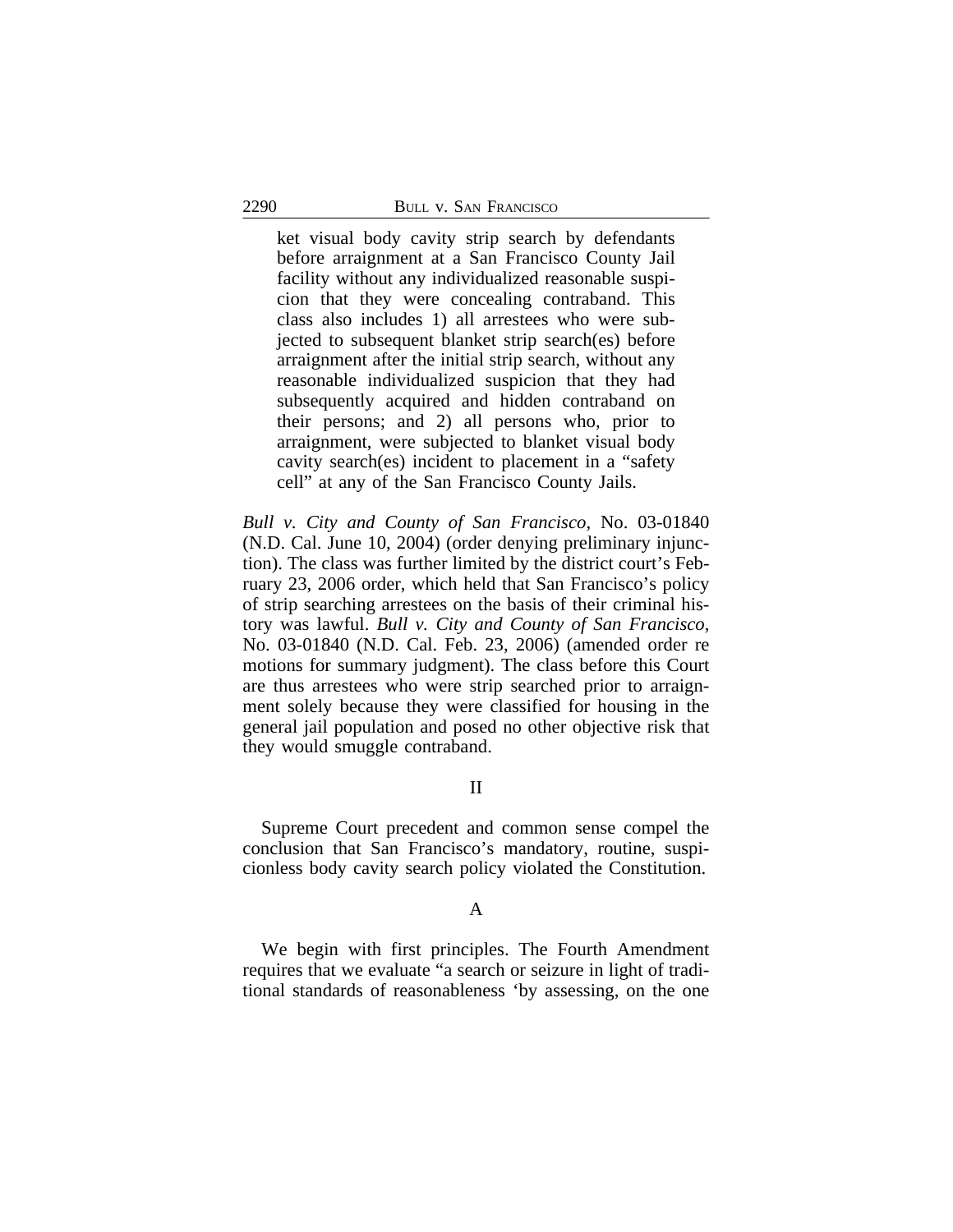hand, the degree to which it intrudes upon an individual's privacy and, on the other, the degree to which it is needed for the promotion of legitimate governmental interests.' " *Virginia v. Moore*, 553 U.S. \_\_\_, 128 S. Ct. 1598, 1604 (2008) (quoting *Wyoming v. Houghton*, 526 U.S. 295, 300 (1999)).

Fourth Amendment inquiries are driven by the specific context in which searches arise. Our "reasonableness" analysis is bound by the facts of the individual case before us. *Scott v. Harris*, 550 U.S. 372, 383 (2007) (describing the inquiry as a "factbound morass"). The Supreme Court has long recognized that although the constitutional rights of prisoners and arrestees are relaxed, "[t]here is no iron curtain drawn between the Constitution and the prisons of this country." *Wolff v. McDonnell*, 418 U.S. 539, 555-56 (1974); *see also Turner v. Safley*, 482 U.S. 78, 84 (1987) ("Prison walls do not form a barrier separating prison inmates from the protections of the Constitution.").

Specific security concerns affect the constitutionality of a search. *Friedman v. Boucher*, 580 F.3d 847, 857 (9th Cir. 2009) ("We have . . . carefully confined administrative searches at detention facilities to those reasonably related to security concerns."). Searches performed on arrestees that do not contribute to prison security are unconstitutional. *Id.* at 853-57 (holding unconstitutional a search to obtain a buccal swab from a detainee for the purpose of gathering information for a DNA bank designed to solve cold cases).

Not all searches are created equal. The Fourth Amendment differentiates between more and less intrusive searches, and requires varying levels of need to justify different kinds of searches. "[T]he scope of the particular intrusion, in light of all the exigencies of the case, [is] a central element in the analysis of reasonableness." *Terry v. Ohio*, 392 U.S. 1, 18 n.15 (1968). Because the Fourth Amendment "requires a balancing of the need for the particular search against the invasion of personal rights that the search entails," *Bell*, 441 U.S.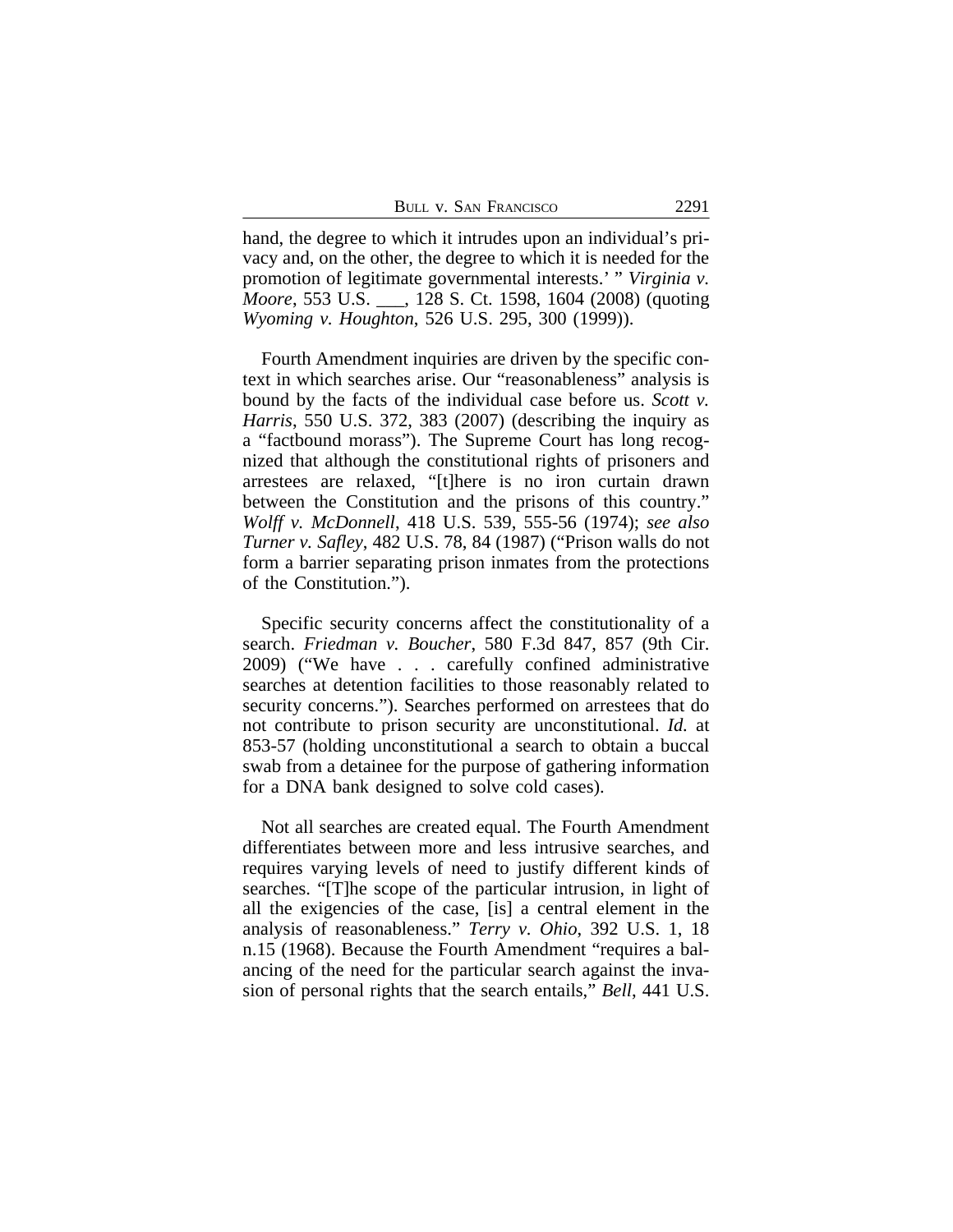at 559, the most invasive search is justified only by the most compelling need. *See Mary Beth G. v. City of Chicago*, 723 F.2d 1263, 1273 (7th Cir. 1983) ("The more intrusive the search, the closer governmental authorities must come to demonstrating probable cause for believing that the search will uncover the objects for which the search is being conducted." (citing *Terry*, 392 U.S. at 18 n.15)).

The strip searches in this case are the most serious of personal invasions. "The intrusiveness of a body-cavity search cannot be overstated. Strip searches involving the visual exploration of body cavities [are] dehumanizing and humiliating." *Kennedy v. Los Angeles Police Dep't*, 901 F.2d 702, 711 (9th Cir. 1990), *abrogated on other grounds by Hunter v. Bryant*, 502 U.S. 224 (1991) (per curiam); *see also Bell*, 441 U.S. at 576-77 (Marshall, J., dissenting) ("In my view, the bodycavity searches . . . represent one of the most grievous offenses against personal dignity and common decency."). Only a truly compelling need justifies such an invasive search.

In *Bell*, the Supreme Court case that governs our inquiry, the Court considered the constitutionality of prison strip searches after contact visits. The policy in that case required all inmates in New York's Bureau of Prisons facilities "to expose their body cavities for visual inspection as a part of a strip search conducted after every contact visit with a person from outside the institution." *Bell*, 441 U.S. at 558; *see also id.* at 558 n.39 (describing the search procedure).

Although the policy gave the Court "pause," *id.* at 558, the Court ultimately upheld the policy's constitutionality. The Court considered "whether visual body-cavity inspections as contemplated by the [detention facility] rules can *ever* be conducted on less than probable cause. Balancing the significant and legitimate security interests of the institution against the privacy interests of the inmates, we conclude that they can." *Id.* at 560. The Court thus set the justification for strip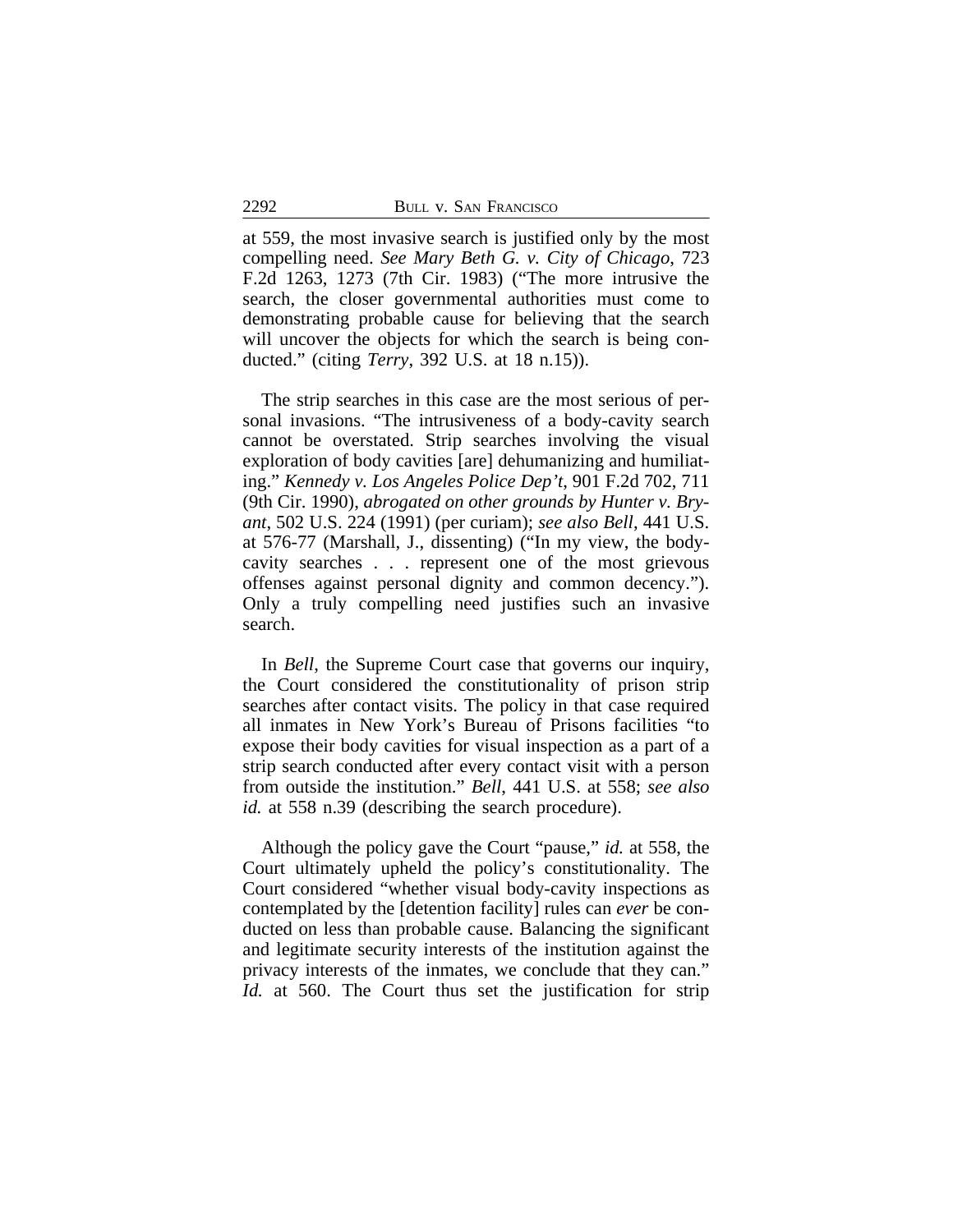searches at something less than probable cause, but declined to explicitly specify the level of suspicion.

In its analysis, the Court reiterated the case-by-case nature of Fourth Amendment inquiries:

The test of reasonableness under the Fourth Amendment is not capable of precise definition or mechanical application. In each case it requires a balancing of the need for the particular search against the invasion of personal rights that the search entails. Courts must consider the scope of the particular intrusion, the manner in which it is conducted, the justification for initiating it, and the place in which it is conducted.

*Bell*, 441 U.S. at 559. The case-by-case, search-by-search method described by this passage suggests that a mandatory, routine, strip search policy, absent any individualized or categorical suspicion, would be unconstitutional.

In *Giles v. Ackerman*, 746 F.2d 614 (9th Cir. 1984) (per curiam), *overruled on other grounds by Hodgers-Durgin v. de la Vina*, 199 F.3d 1037, 1040 n.1 (9th Cir. 1999) (en banc), we interpreted *Bell* to require a prison administrator to have reasonable suspicion before strip searching an arrestee charged with a minor offense. *Id.* at 617 ("[A]rrestees charged with minor offenses may be subjected to a strip search only if jail officials possess a reasonable suspicion that the individual arrestee is carrying or concealing contraband."). In so holding, we relied not only on the language in *Bell* but also on the existing interpretations of other circuits. *See, e.g.*, *Mary Beth G.*, 723 F.2d at 1273 ("[E]nsuring the security needs of the City by strip searching plaintiffs-appellees was unreasonable without a reasonable suspicion by the authorities that either of the twin dangers of concealing weapons or contraband existed."); *Logan v. Shealy*, 660 F.2d 1007, 1013 (4th Cir. 1981) ("An indiscriminate strip search policy routinely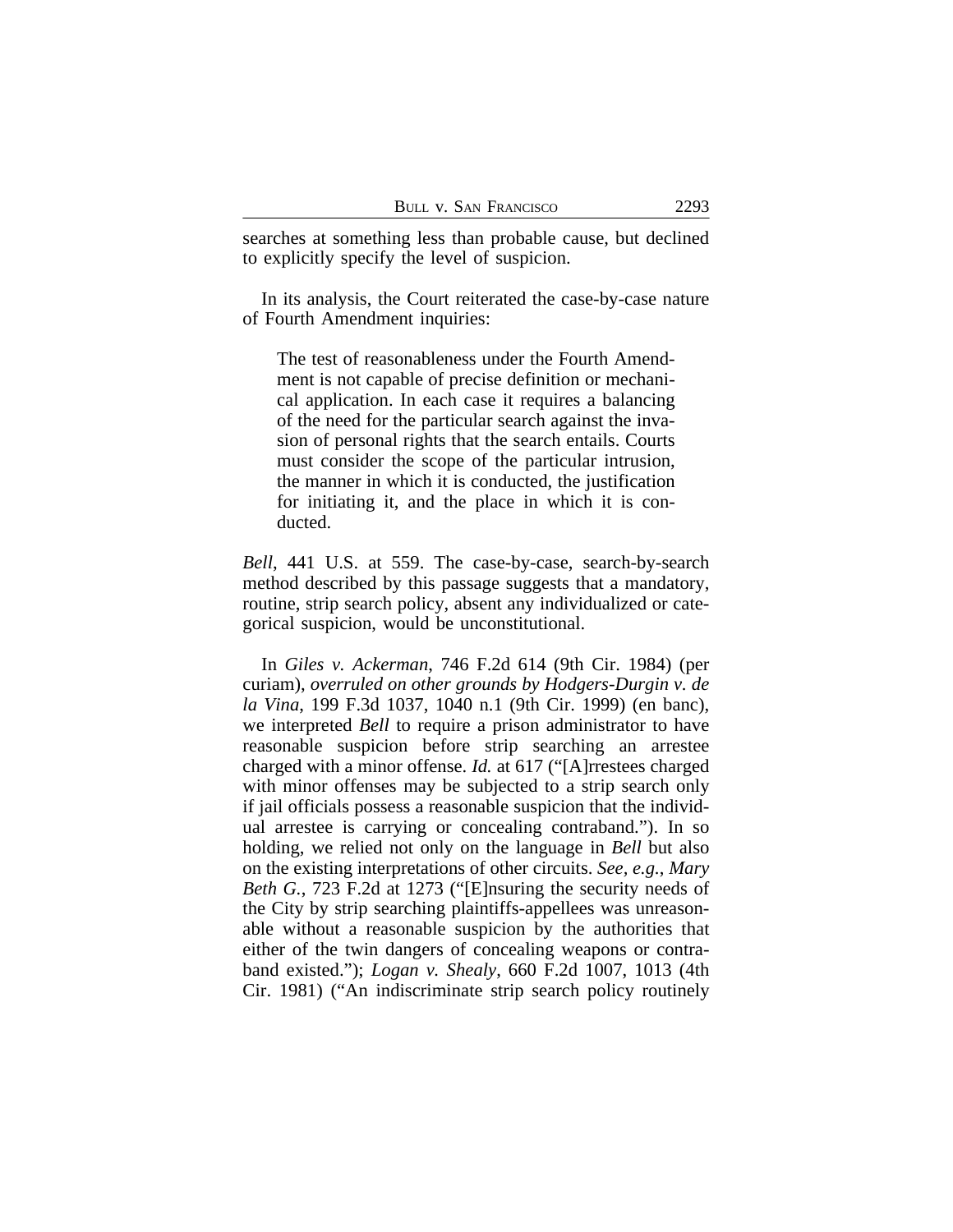applied to detainees . . . cannot be constitutionally justified simply on the basis of administrative ease in attending to security considerations.").

We've revisited *Giles* on a number of occasions, each time reaffirming the individualized reasonable suspicion standard. In *Ward v. County of San Diego*, 791 F.2d 1329, 1331-33 (9th Cir. 1986), *cert. denied*, 483 U.S. 1020 (1987), we held that absent reasonable suspicion of possession of a weapon or contraband, a mandatory, routine, body cavity strip search policy of a misdemeanor arrestee prior to a determination regarding the arrestee's eligibility for an own recognizance release was unconstitutional.

In *Thompson v. City of Los Angeles*, 885 F.2d 1439 (9th Cir. 1989), we held that the strip search of a person arrested for felony grand theft auto was valid because the charge was "sufficiently associated with violence to justify a visual strip search," but also noted that intermingling with the general jail population by itself did not justify the search. *Id.* at 1447.

The next year, we held unconstitutional the City of Los Angeles's mandatory, routine, strip search policy that subjected all felony arrestees to a visual body cavity search. *Kennedy*, 901 F.2d at 713-14 (holding that the mere fact of a felony charge bears no reasonable relationship to institutional security concerns).

We reaffirmed our holding in Giles as recently as 2006. *Way v. County of Ventura*, 445 F.3d 1157, 1161 (9th Cir. 2006), *cert. denied*, 549 U.S. 1052 (2006) (recognizing "the difficulty of operating a detention facility safely, the seriousness of the risk of smuggled weapons and contraband, and the deference we owe jail officials' exercise of judgment in adopting and executing policies necessary to maintain institutional security," but concluding that "a blanket policy is [not]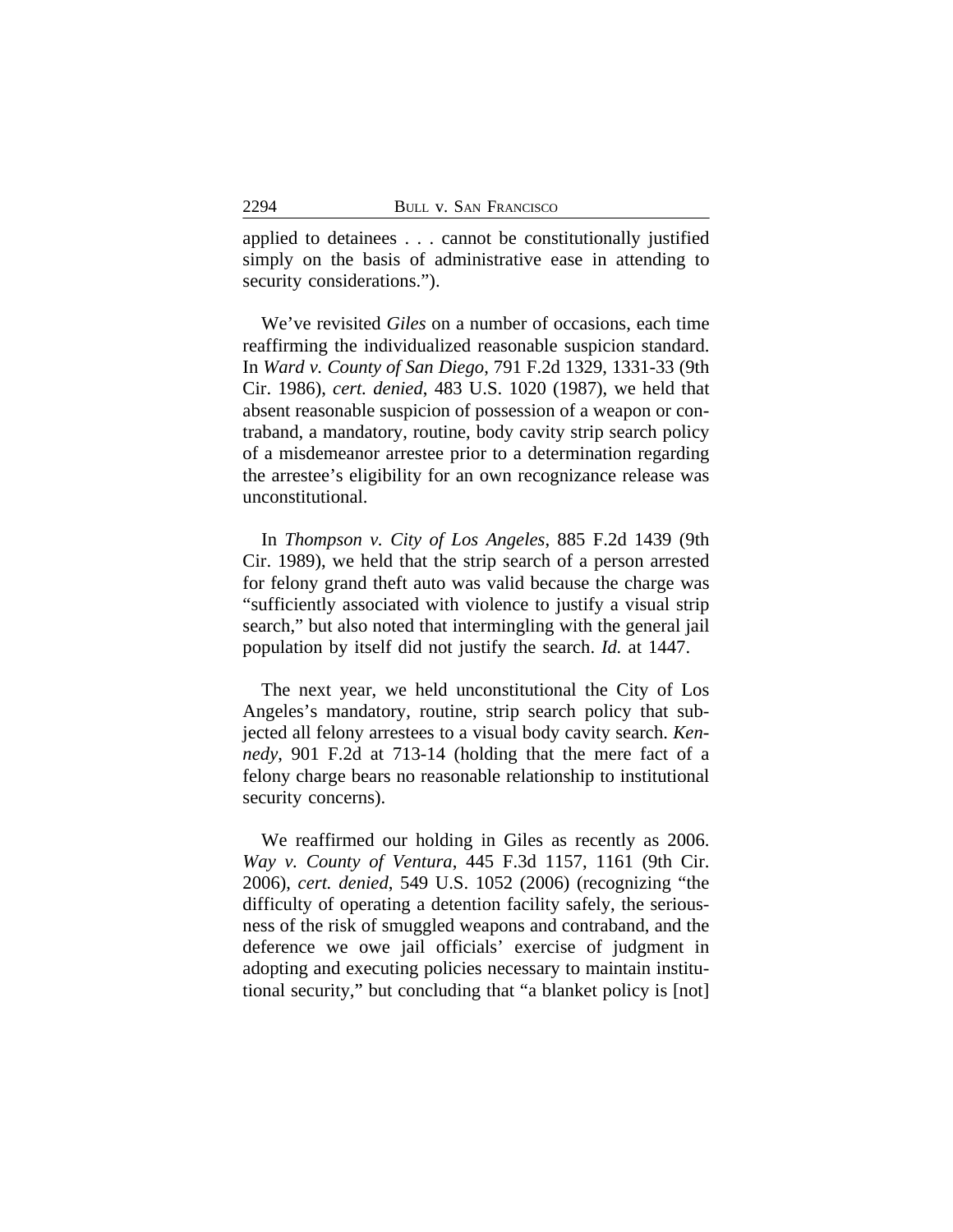constitutionally acceptable simply by virtue of jail officials' invocation of security concerns").**<sup>2</sup>**

The overwhelming majority of circuits believe that Bell mandates a reasonable suspicion standard. However, even if we assume that it does not, *Bell* at the very least mandates a factbound, data-driven inquiry into the categorical reasonableness of the search.**<sup>3</sup>** Categorical reasonableness must rely on situational suspicion. It is informed by the probability that the search will bear fruit. *See Illinois v. Gates*, 462 U.S. 213, 238 (1983) (noting that only "a fair probability that contraband or evidence of a crime will be found in a particular place" justifies the need for a search).

<sup>3</sup>The categorical approach of strip searching everyone that the majority proposes is novel in practice. No other circuit has employed such an approach. The only circuit to mention a similar categorical approach is the Fifth, which explicitly rejected it as a broad brush technique for avoiding the reasonable suspicion requirement. *See Stewart v. Lubbock County*, 767 F.2d 153, 156-57 (5th Cir. 1985) ("Because Lubbock County's strip search policy was applied to minor offenders awaiting bond when no reasonable suspicion existed that they *as a category of offenders* or individually might possess weapons or contraband, under the balancing test of *Wolfish* we find such searches unreasonable and the policy to be in violation of the Fourth Amendment." (emphasis added)). For any categorical approach to strip search policy to adhere to the Constitution, it must be narrowly tailored and grounded in empirical evidence that the policy is necessary as applied to the category of detainees in question.

<sup>&</sup>lt;sup>2</sup>The Supreme Court, in a slightly different context, recently reaffirmed the idea that a strip search policy violates the Fourth Amendment when there is little evidence that the searches will result in the discovery of contraband. In *Safford Unified Sch. Dist. #1 v. Redding*, 129 S. Ct. 2633 (2009), the Court held that a strip search of a schoolgirl was unconstitutional in part because the school could not show any evidence that the search would bear fruit. *See id.* at 2642 (holding that "the content of the suspicion" must match "the degree of intrusion" and that "the categorically extreme intrusiveness of a search" requires "some justification in suspected facts" beyond "general background possibilities"); *id.* at 2642- 43 ("[W]hat was missing from the suspected facts . . . was any indication of danger to the students . . . and any reason to suppose that [the searchee] was carrying pills in her underwear. We think that the combination of these deficiencies was fatal to finding the search reasonable.").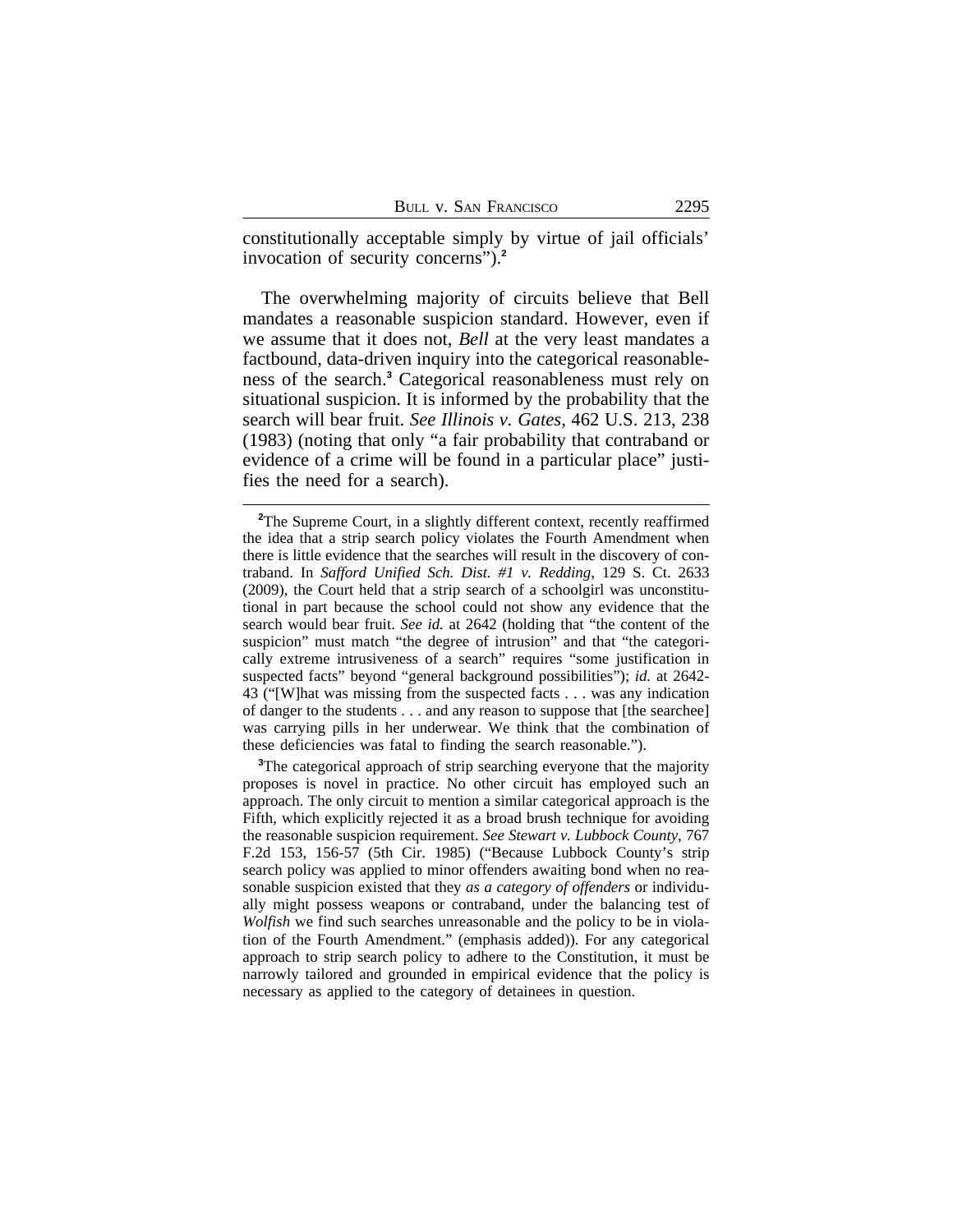The district court clearly understood and applied this long standing precedent. As Judge Breyer put it:

The indignity of the strip search is great. And is not a minor or incidental humiliation. It's a serious intrusion [on] a person's personal right to privacy, in my view. And I don't think there's a large amount of argument over that point.

Therefore, there has to be a countervailing safety concern that would warrant that type of intrusion. That is what this is about. It is not any more complicated than that, I think.

The district court understood that, under *Bell* and our precedent, strip searches must be justified by individualized reasonable suspicion or categorical reasonableness based on empirical evidence that the policy is necessary. On a careful application of precedent as to those arrested for minor offenses, the district court concluded that San Francisco's policy could not be justified by either reasonable suspicion or categorical reasonableness. The district court was entirely correct.

B

The majority suggests that *Turner* might apply as well to supplant the traditional *Bell* analysis. *Turner* considered the constitutionality of restrictions on inmate marriage and correspondence. In so doing, *Turner* set a new standard—one more deferential to prison administrators than the standard set by *Bell*—by which to judge prison regulations that impinge on inmates' constitutional rights. *See Turner*, 482 U.S. at 89-91. *Turner* never overturned *Bell*, however, and *Bell* directly controls here. Thus, it is *Bell*'s standard that we must apply, not *Turner*'s. *See Rodriguez de Quijas v. Shearson/Am. Express, Inc.*, 490 U.S. 477, 484 (1989) ("If a precedent of this Court has direct application in a case, yet appears to rest on reasons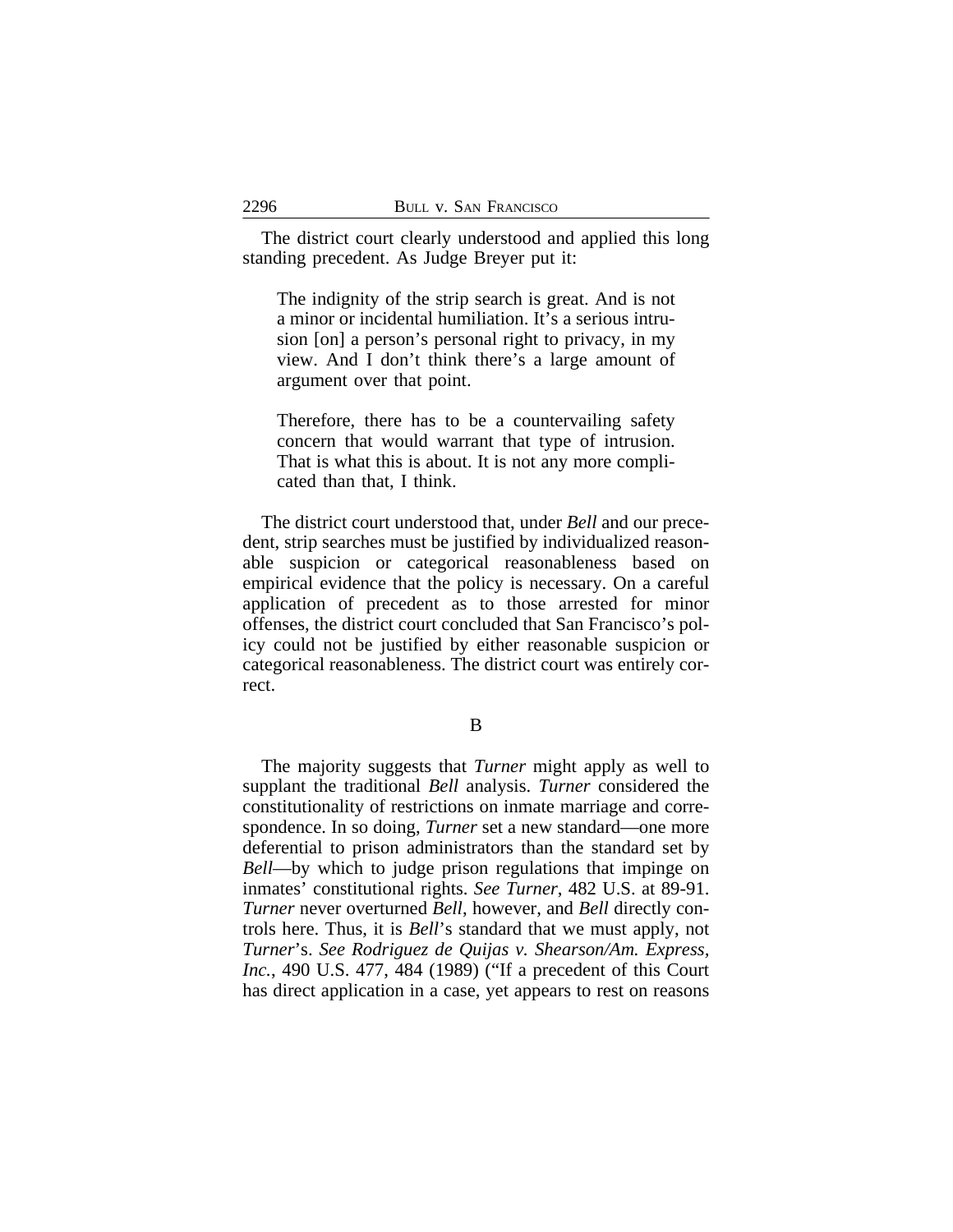rejected in some other line of decisions, the Court of Appeals should follow the case which directly controls, leaving to this Court the prerogative of overruling its own decisions."); *Powell v. Barrett*, 541 F.3d 1298, 1302 (11th Cir. 2008) (en banc) (declining to apply the *Turner* standard and stating that "[u]ntil the Supreme Court tells us that the *Bell* approach no longer applies where that Court applied it, we are inclined to continue using it"); *Watt v. City of Richardson Police Dep't*, 849 F.2d 195, 196 (5th Cir. 1988) ("Analysis of the city's strip search policy and of the actual search conducted on Watt begins, and practically ends, with the Supreme Court's decision in *Bell*.").

Further, the underpinnings of *Turner* are significantly different from those considered in *Bell*. *Turner* involved incarceration of convicted criminals. Thus, the test developed in *Turner* involved the application of "legitimate penological interests." 482 U.S. at 89. "Penological interests are interests that relate to the treatment (including punishment, deterrence, rehabilitation, etc.) of persons convicted of crimes." *Benjamin v. Fraser,* 264 F.3d 175, 187 n.10 (2d Cir. 2001). " 'Penological' means relating to the theory and practice of prison management and criminal rehabilitation." *Mauro v. Arpaio*, 188 F.3d 1054, 1068 (9th Cir. 1999) (en banc) (Kleinfeld, J., dissenting). "The word is derived from the Greek and Latin words meaning penalty or punishment, and still means roughly the same thing." *Id.* Penological considerations punishment, deterrence, rehabilitation—have no relevance to detainees who have not been convicted of any crime. These detainees still enjoy the presumption of innocence. To be sure, management of jails (which may house both pretrial detainees and convicts) and prisons (which house convicts) share many common management considerations, but the analysis of the rights of pre-trial detainees and convicts must differ because penological interests do not apply to pre-trial detainees. Thus, the "balancing of the need for the particular search against the invasion of personal rights that the search entails," *Bell*, 441 U.S. at 559, in the pre-trial detainee context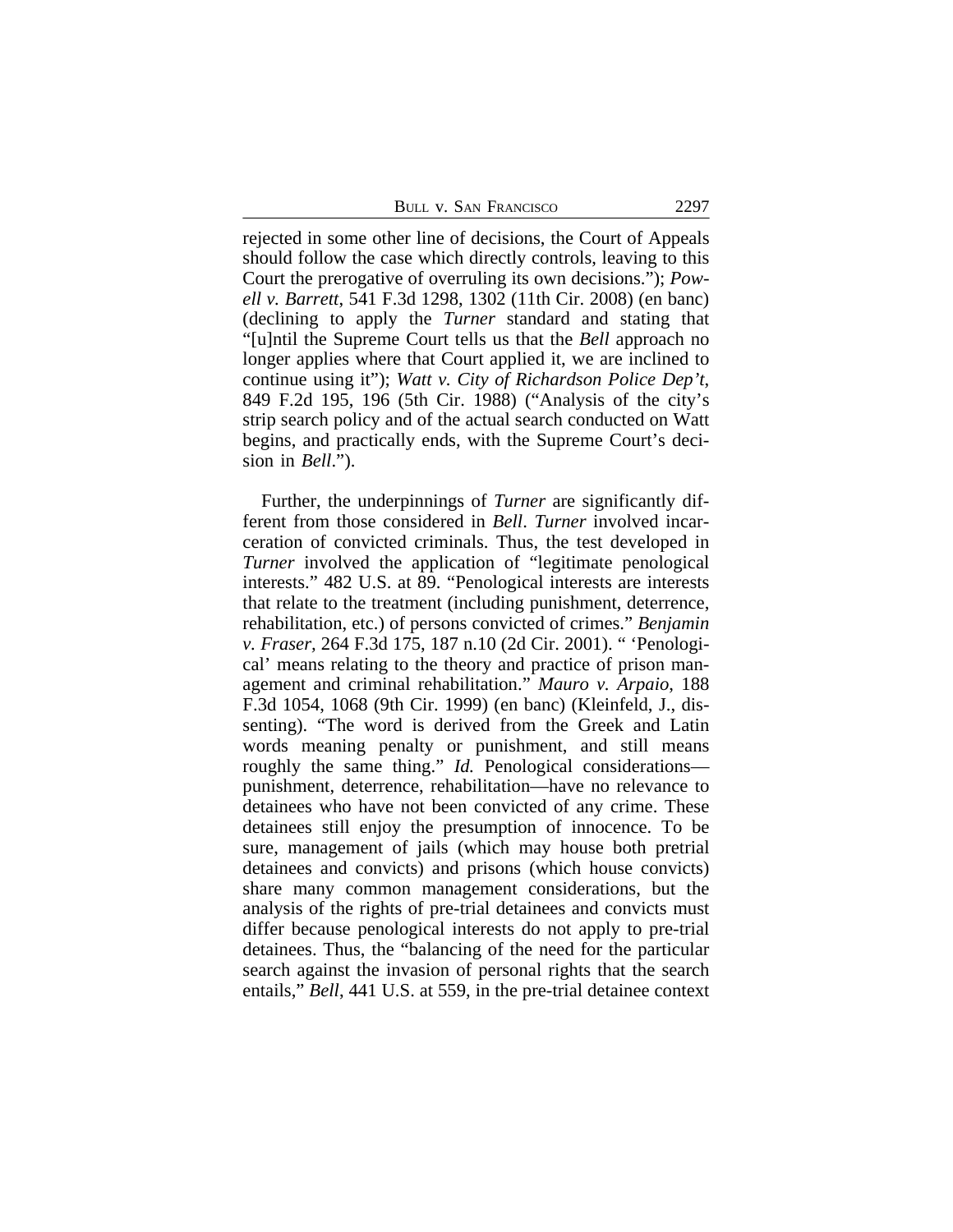is quite different from the analysis of whether a particular prison regulation that impinges on inmates' constitutional rights is "reasonably related to legitimate penological interests." *Turner*, 482 U.S. at 89. The distinctions between the *Bell* and *Turner* analyses are particularly important in this context, which involves some detainees who were never even charged with a crime. The Supreme Court has never conflated the analyses of *Bell* and *Turner*. Neither have we in a case involving a pre-trial detainee.**<sup>4</sup>** *Bell* governs our inquiry here.

 $\mathcal{C}$ 

Because the Fourth Amendment reasonableness inquiry is factbound, we must consider whether the specific facts of this case justify San Francisco's blanket strip search policy. Viewing the facts in the light most favorable to the plaintiffs—as we must on summary judgment for qualified immunity, *Olsen v. Idaho State Bd. of Med.*, 363 F.3d 916, 922 (9th Cir. 2004) —the facts fail to justify the policy.

San Francisco could have satisfied the standard set out in *Bell* had it been able to either produce reasonable suspicion for its searches or justify its policy categorically by presenting specific evidence of smuggling among the class of plaintiffs in this case. The challenged portion of San Francisco's policy did not consider such individualized factors and instead required strip searches of arrestees based solely on their classification for housing in the general population. Thus, San

**<sup>4</sup>**The majority cites Ninth Circuit cases for the proposition that the *Turner* standard already has been incorporated into *Bell* cases: *Thompson v. Souza*, 111 F.3d 694, 699-700 (9th Cir. 1997); and *Michenfelder v. Sumner*, 860 F.2d 328, 332-33 (9th Cir. 1988). Both are distinguishable. Both *Thompson* and *Michenfelder* involve claims brought by prisoners already serving sentences, and Michenfelder was in a maximum security unit. Consequently, these cases actually involve legitimate penological interests, and therefore *Turner.* They do not provide any support for applying *Turner*'s rationale to cases involving pre-trial detainees in the circumstance described in *Bell* and the instant case.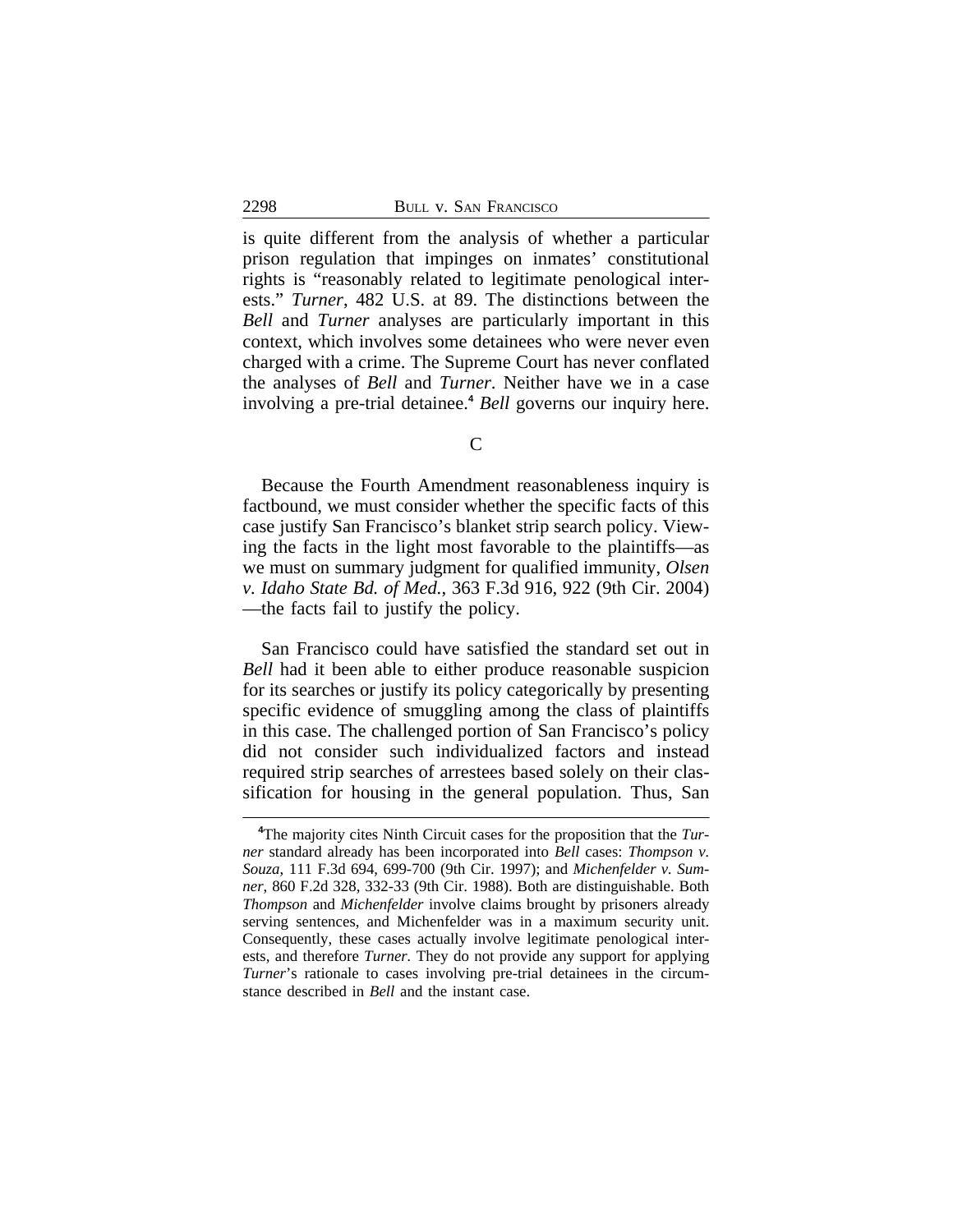Francisco was required to demonstrate at least categorical reasonableness.

The City's burden was not great: the district court had already done much of the City's work by excluding most arrestees from the class. In essence, the district court found, as a matter of law, that the City satisfied *Bell*'s reasonableness requirement for all detainees arrested on weapons, violence, or controlled substance charges or for violation of parole or probation, or who have a criminal history. The small set of plaintiffs that the district court allowed to proceed were only those whose backgrounds did not give rise to the categorical suspicion necessary to justify a strip search. It was thus the City's burden to prove that the narrow class of plaintiffs warranted strip searching.

San Francisco could not meet its burden. Of all the incidents of discovered contraband documented by Defendants and presented to the district court, *not one* documents a single uncontroverted instance of a class member possessing contraband when arrested and searched. In some instances where contraband was found, charging documents are missing and we are unable to determine whether the arrestee would have qualified as a member of the class. In other instances, the criminal history of the arrestee is missing, again making it impossible to determine whether the arrestee could be a class member. As an appellate court, "[i]n general, we consider only the record that was before the district court." *United States v. W. R. Grace*, 504 F.3d 745, 766 (9th Cir. 2007). Absent more information, the record provides no evidence that anyone who would qualify for membership in the certified class possessed concealed contraband. That result is unsurprising. People with no criminal history who violate dog leash or mandatory insurance laws, as a class, pose fewer security risks than those arrested for acts of violence or drug offenses.

Given this lack of evidence, one might wonder why the City is pressing its argument so strongly. After all, it has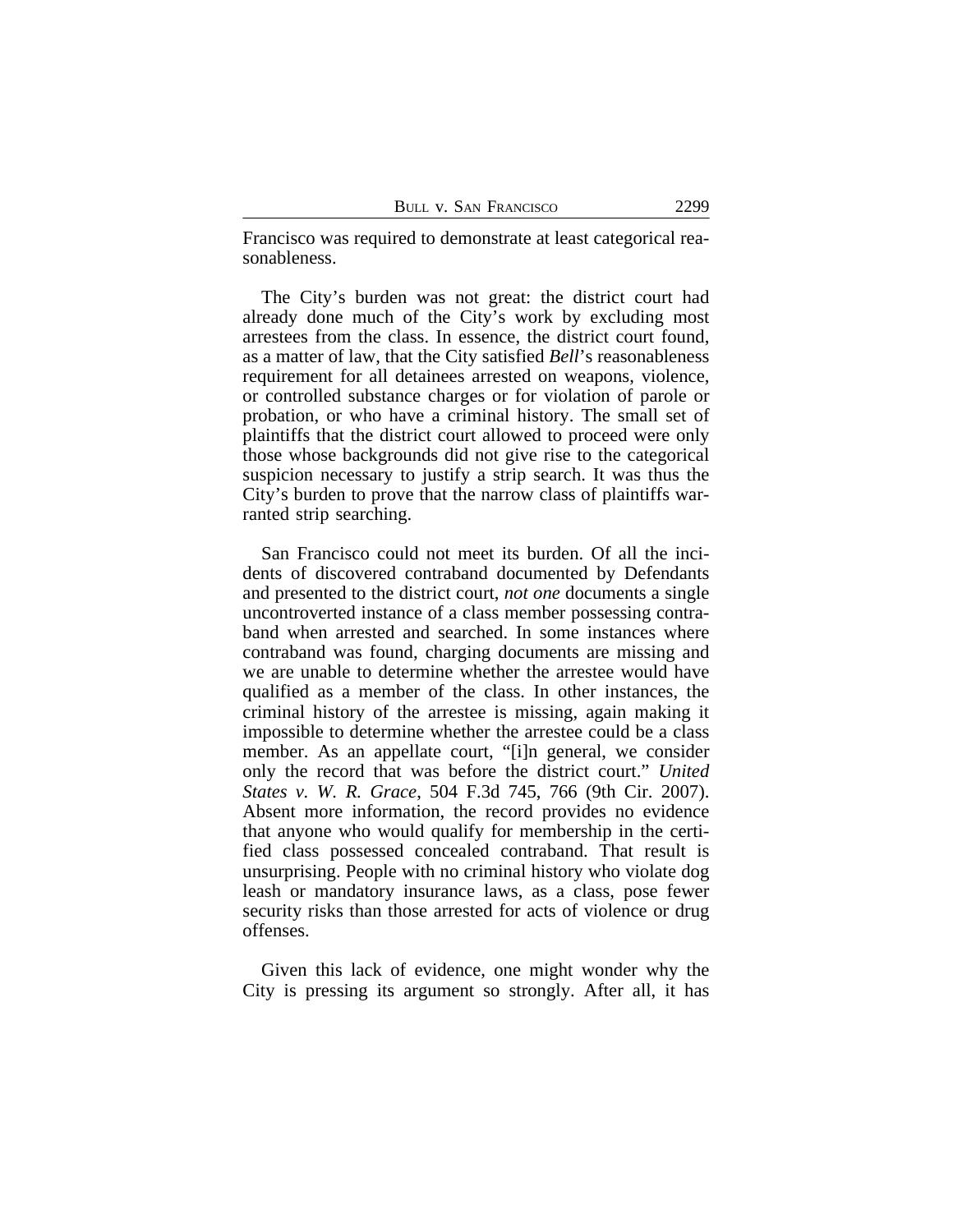changed its policy to conform to the Constitution. It now requires individualized suspicion based on objective factors before body cavity searching an arrestee. According to the affidavits filed by the government, the new policy works well and "strikes the right balance between safety and the rights of inmates." Nothing in the record suggests a sudden surge of contraband accompanying the policy change.

The real answer lies in the government's affidavits. In the testimony submitted by the government, officials complain that it is administratively inconvenient to comply with the Constitution: that it requires additional training for its officers and that it could save time if it did not have to conduct individualized assessments. Indeed, the large record in this case shows beyond a doubt that administrative inconvenience is San Francisco's sole justification for strip searching class members. But mere bureaucratic discomfort does not justify constitutional violations, and the Supreme Court has repeatedly told us so. *See Frontiero v. Richardson*, 411 U.S. 677, 690 (1973) ("[A]lthough efficacious administration of governmental programs is not without some importance, 'the Constitution recognizes higher values than speed and efficiency.'" (quoting *Stanley v. Illinois*, 405 U.S. 645, 656 (1972))); *United States v. U.S. Dist. Court*, 407 U.S. 297, 321 (1972) ("Although some added burden will be imposed upon the Attorney General, this inconvenience is justified in a free society to protect constitutional values."). Further, the record shows that the administrative inconveniences of the new policy—requiring an official to have individualized suspicion before inspecting an arrestee's body cavities—did not pose a particularly heavy burden.

Because there is absolutely no evidence that contraband was smuggled into the prison by eligible class members, San Francisco had no reason—categorical or otherwise—to suspect that arrestees falling into the class of plaintiffs certified in this case were smuggling contraband. Thus, San Francis-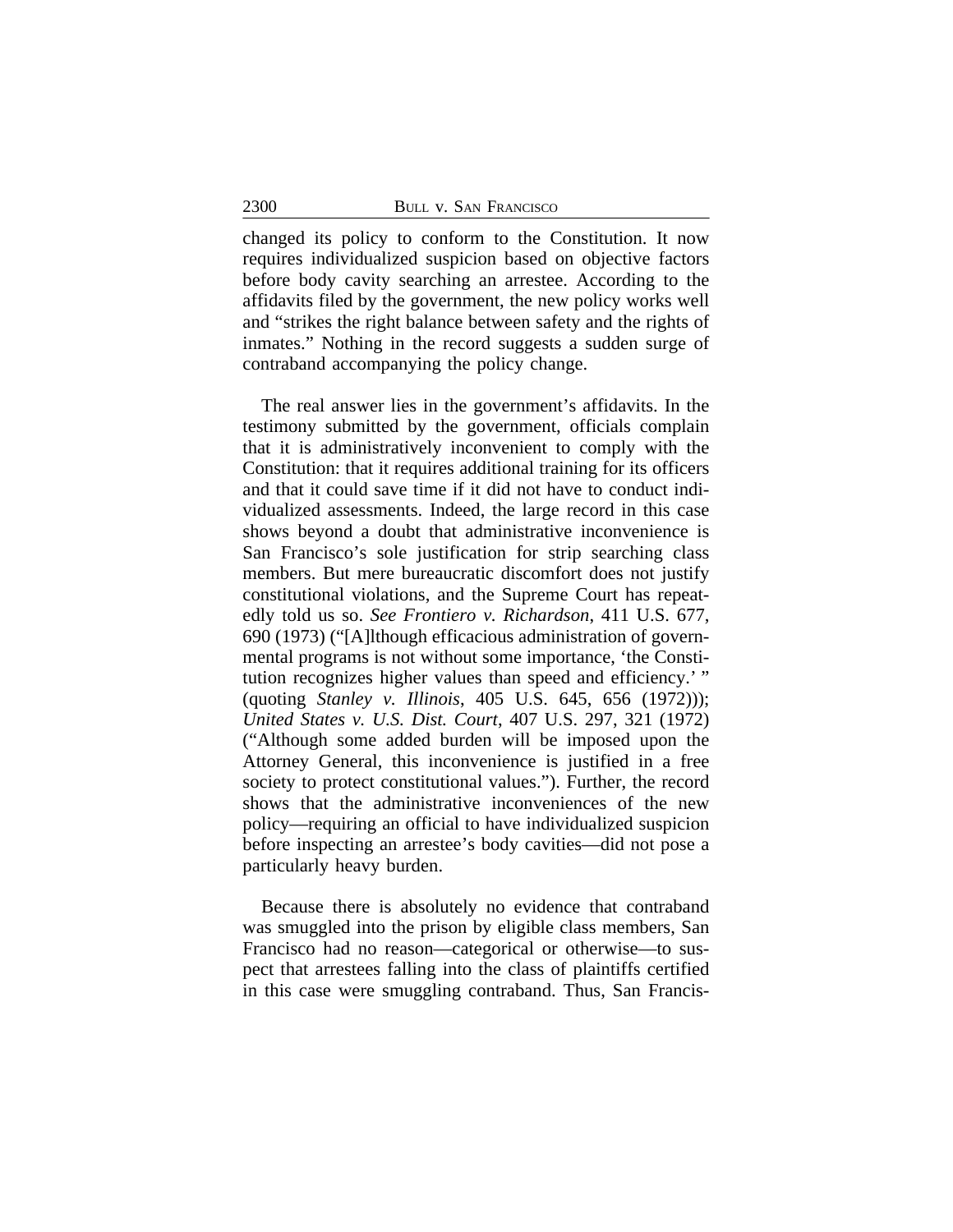co's strip search policy was unreasonable and violates the Fourth Amendment.

This conclusion is consistent with the Court's decision in *Bell*. In *Bell*, the strip search policy was constitutional because the Supreme Court had before it both a record of smuggling and a categorically reasonable justification for the policy. First, the Court had before it a record showing that inmates often attempted to smuggle contraband into prisons after contact visits. Although "petitioners proved only one instance in the [prison facility's] short history where contraband was found during a body-cavity search," *Bell*, 441 U.S. at 558, "inmate attempts to secrete these items into the facility by concealing them in body cavities are documented in this record and in other cases," *id.* at 559 (internal record citation omitted). Here, not even that showing could be made. There is simply no evidence that detainees falling into the extremely narrow class of plaintiffs certified by Judge Breyer attempted to smuggle contraband. Nor, for that matter, is there any evidence at all of any attempts by anyone to *smuggle* contraband via arrest. Certainly, concealed contraband was discovered during strip-searches of *non-class members*; however, nothing in the record indicates that these incidents involved anything more than an arrestee attempting to conceal possessed contraband upon arrest.

Second, contact visits are planned. As a matter of common sense, contact visits are far more likely to lead to smuggling than initial arrests. Indeed, contrary to the evidence in this case, the record in other cases has shown that "despite thorough searches, contact visits result in the smuggling of contraband, particularly drugs." *Toussaint v. McCarthy*, 801 F.2d 1080, 1114 (9th Cir. 1986), *abrogated in part on other grounds by Sandin v. Connor*, 515 U.S. 472 (1995). The record in this case supports the conclusion that contraband finds its way into the City's jails through means other than smuggling during arrest. The City has documented the presence of contraband in its cells. However, of approximately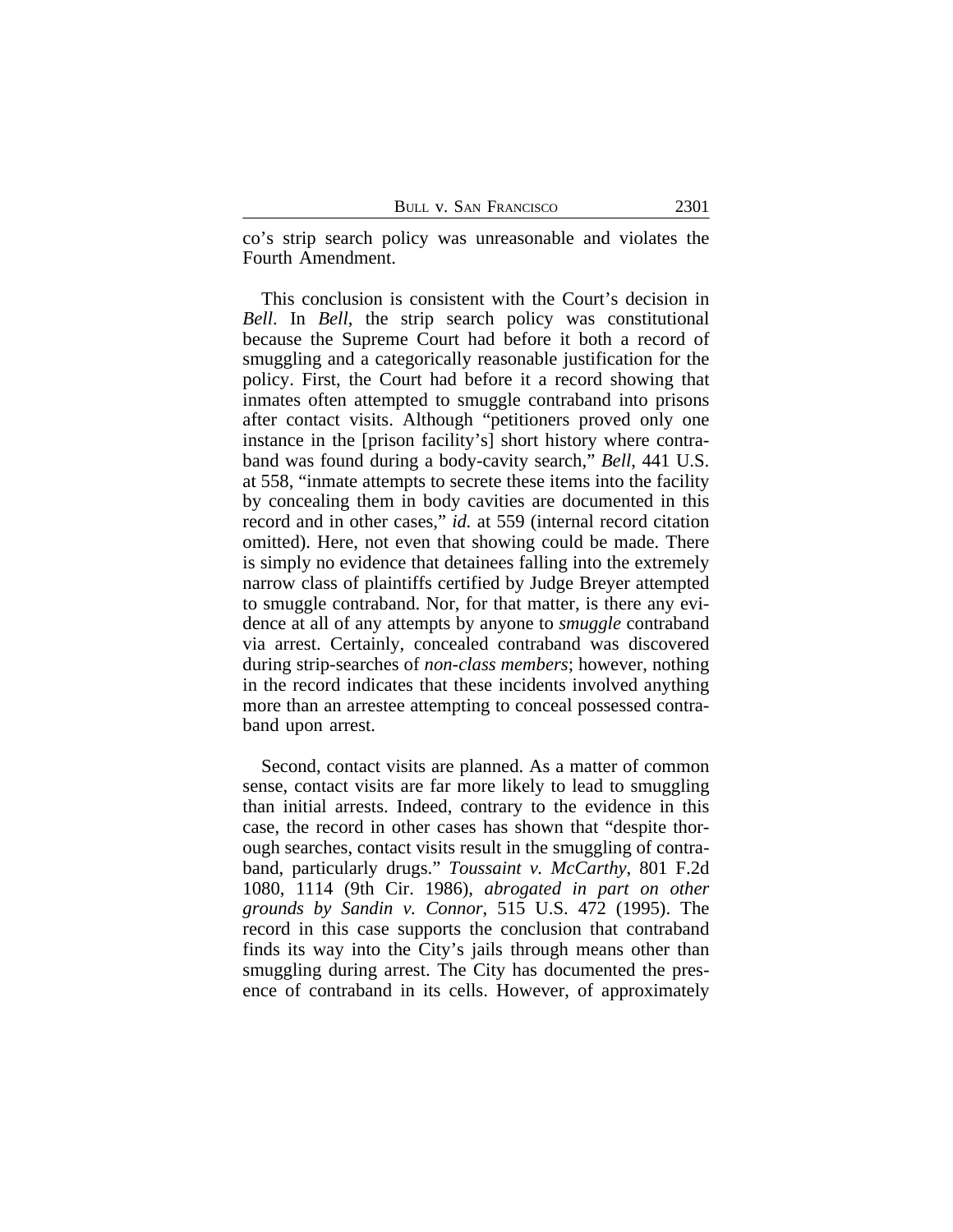150,000 searches over a three-year period in the intake facility, the City could only produce evidence to the district court of 78 incidents where contraband was discovered during an intake strip search. None of those, of course, involved class members.

Absent individualized reasonable suspicion or any evidence at all that the class of plaintiffs here presented a risk of smuggling, the City is left to speculate that detainees are attempting to smuggle contraband into detention centers by concealing contraband during arrest. Indeed, the City has suggested that some detainees get arrested just to smuggle contraband into prisons. There is not even anecdotal support for this notion, which is impermissibly founded only "on the gossamer threads of whimsey, speculation and conjecture." *Hahn v. Sargent*, 523 F.2d 461, 467 (1st Cir. 1975) (quoting *Manganaro v. Delaval Separator Co.*, 309 F.2d 389, 393 (1st Cir. 1962)). There is just no evidence at all in the record that class members pose any risk to the security of San Francisco jails.

We are asked to ignore this stark record on the theory that we ought always defer to jailors on matters of security, whether or not the government can make a plausible showing that a security risk exists at all. Of course, deference to prison administrators is instrumental in maintaining prison security. *See Bell*, 441 U.S. at 547. Such deference is ingrained into our system of judicial review. *See generally Pell v. Procunier*, 417 U.S. 817, 827 (1974). However, "blind deference to correctional officials does no real service to them." *Wolff*, 418 U.S. at 588 (Marshall, J., dissenting) (quoting *Palmigiano v. Baxter*, 487 F.2d 1280, 1283 (1st Cir. 1973)). The Supreme Court has instructed that deference has its limits. A policy of judicial restraint cannot encompass any failure to take cognizance of valid constitutional claims whether arising in a federal or state institution. "[I]f the prison authorities do not conform to constitutional minima, the courts are under an obligation to take steps to remedy the violations." *Rhodes v.*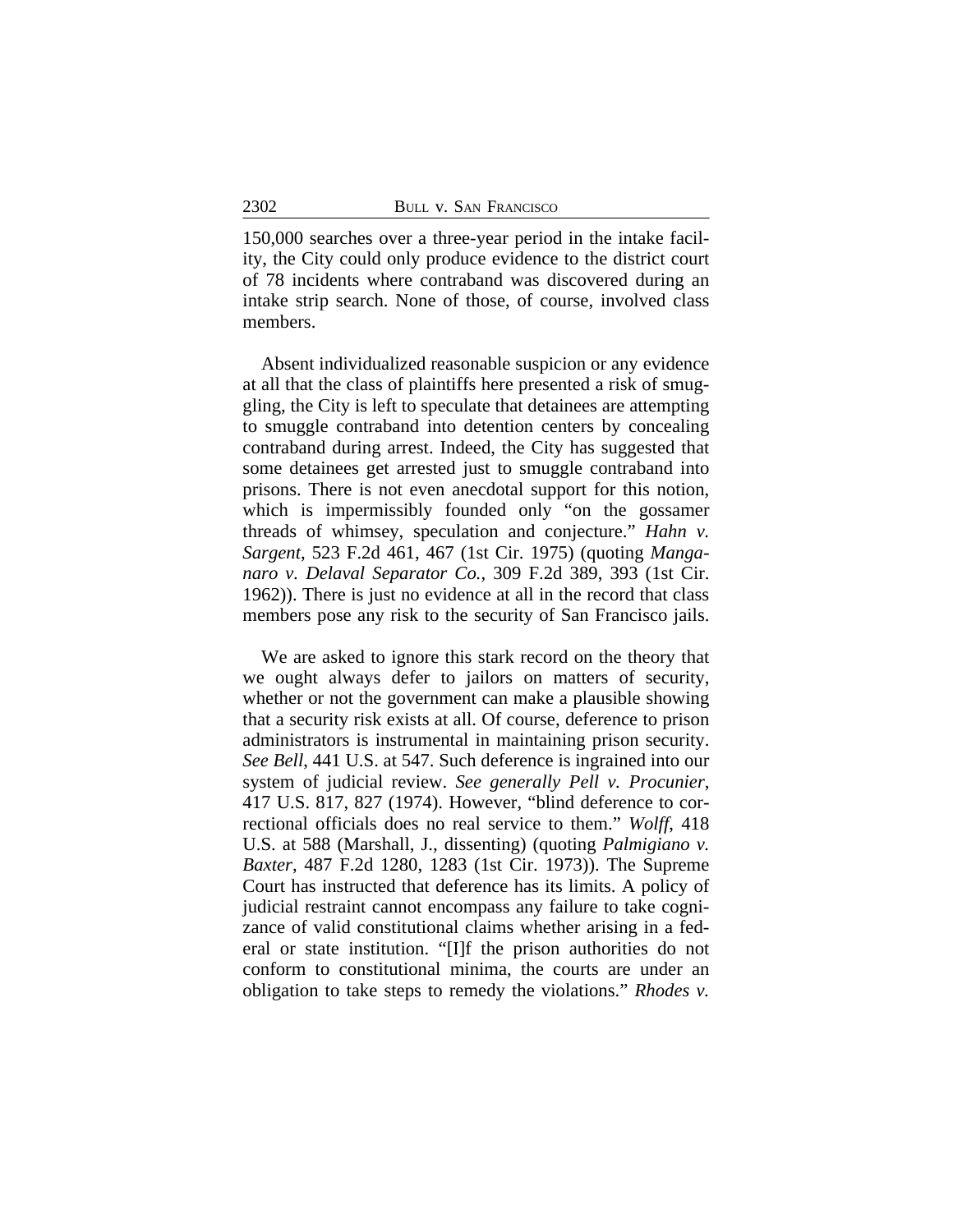*Chapman*, 452 U.S. 337, 362 (1981) (Brennan, J., concurring). Our deference reaches its limits here.

### D

The realities of the constitutional issues here at stake are far from trivial. The Seventh Circuit has described strip searches as "demeaning," "dehumanizing," and "repulsive." *Mary Beth G.*, 723 F.2d at 1272. The Tenth Circuit has called them "terrifying." *Chapman v. Nichols*, 989 F.2d 393, 396 (10th Cir. 1993). The Eighth Circuit has called them "humiliating." *Hunter v. Auger*, 672 F.2d 668, 674 (8th Cir. 1982).

Many reports document the unfortunate connection between strip searches and sexual abuse of prisoners. *See* Cheryl Bell et al., *Rape and Sexual Misconduct in the Prison System: Analyzing America's Most "Open" Secret*, 18 YALE L. & POL'Y REV. 195, 203 (1999) ("Female inmates have also reported that guards improperly touch them while performing body searches.").**<sup>5</sup>**

One need only look to the record before us to find troubling instances of abuse during the strip search process. The named plaintiff, Mary Bull, was arrested for vandalism during a political protest. She claims that after she declined to consent to a body cavity search, she was told that unless she consented, she would be forcibly strip searched. She alleges that an officer told her that if she did not consent, she would be "thrown into a cold room, naked, for 24 hours." She declined to consent, and describes what happened next:

I was then forcibly strip searched in an area visible

**<sup>5</sup>** *See also* Amnesty International, "Not part of my sentence": Violations of the Human Rights of Women in Custody, http://www.amnestyusa.org/ document.php?id=D0F5C2222D1AABEA8025690000692FC4&lang=e (last visited October 1, 2009) (detailing instances of sexual abuse occurring during strip searches).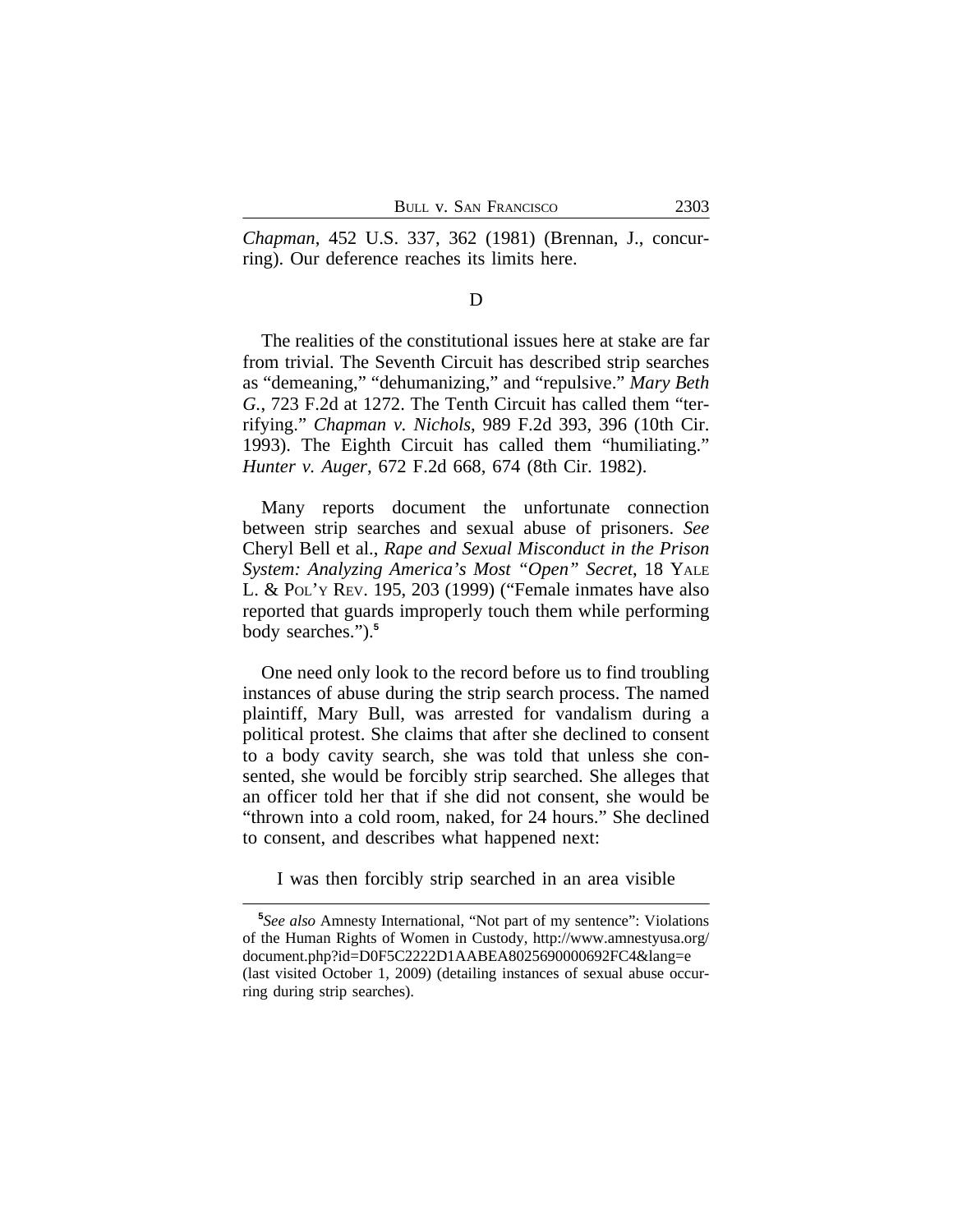to persons not participating, my clothes were pulled off, my legs were thrown into a squatting position while I was lying on the floor in front of male officers. My genital and rectal areas were inspected.

During the search, Bull's "face was smashed against the concrete" by the prison officials. She was then left naked in a cold room for twelve hours. In the morning, she was removed from the cell and again informed that she was required to consent to a strip search. She declined. She was forcibly strip searched again, and again left naked in a cold room for another twelve hours. She was then released on her own recognizance. She has never been charged with any offense.**<sup>6</sup>**

Salome Mangosing, arrested for public drunkenness,

<sup>&</sup>lt;sup>6</sup>The majority characterizes the lead plaintiff Bull's complaint solely as a challenge to the jail's safety cell policy. The objection of the majority to a reference to a plaintiff who also challenges the safety cell policy is somewhat puzzling, given that the majority's entire argument rests on the contraband found during strip searches of out-of-class members. Nevertheless, Bull's actual allegations are much broader than a challenge to the safety cell policy. She was placed in a safety cell for a portion of her incarceration, and the district court denied her summary judgment because of genuine issues of material fact concerning the particular circumstances of her search. However, the reason Bull was placed in a safety cell was because she refused to consent to be strip searched. At that time, all arrestees were asked to sign a form consenting to a strip search. However, if the detained person declined to sign it, he or she was strip searched anyway. According to an officer involved in Bull's detention, refusal to sign a consent form constituted "bizarre" behavior fitting the criterion of placement in a safety cell because "it impeded the intake process." In her affidavit, Bull claims that an officer told her that if she did not submit to a body cavity search she "would be thrown into a cold room, naked, for 24 hours." Bull did not consent and was forcibly strip-searched in the safety cell. She testified that she was left in the cell, naked, overnight. In the morning, she was removed from her cell and informed that she had to consent to a second body cavity search. She objected, and was forcibly bodycavity searched a second time. She testified that she was again left naked in a cell, but later assigned to a room with eight bunk beds, where she stayed until her release.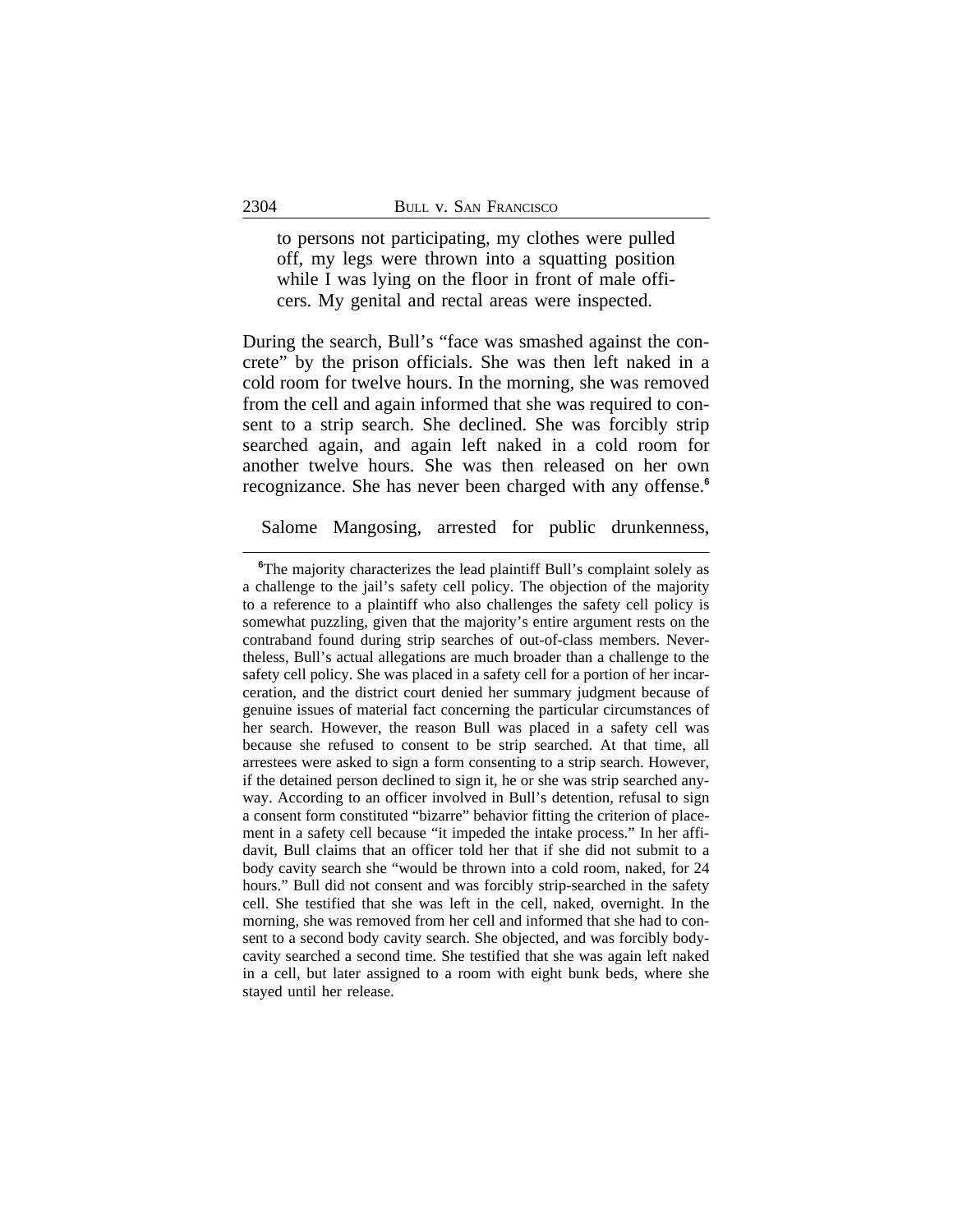| BULL V. SAN FRANCISCO | 2305 |
|-----------------------|------|
|                       |      |

alleges that she was kicked repeatedly during her search while she lay prostrate on the ground. According to Mangosing, one prison official placed her foot on Mangosing's neck while another twisted her arm behind her back. Mangosing was forced to remain naked for twelve hours.

Michael Marron, who was arrested for alleged credit card fraud at a local hotel, was strip searched, and allegedly beaten and left naked in a cell for over ten hours. Michele De Ranleau who was arrested for illegal lodging, allegedly was strip searched twice, and left in a cell naked for twelve hours. All charges were dropped.

Laura Timbrook was arrested for writing checks on an account with insufficient funds and body cavity searched twice. Deborah Flick alleges she was arrested for public intoxication, forcibly strip searched and left naked and bleeding in a cell overnight. The record contains other similar examples. Many of the persons who testified to this treatment were never charged with any crime and never actually housed in the general jail population.

That abuse often accompanies mandatory body cavity searches should not surprise us. Body cavity searches dehumanize those who are subject to them, and those performing routine searches in volume become desensitized to the invasion of body privacy. Enforcing the minimal constitutional right of individualized consideration of risk forces officers to view those arrested as individual humans, rather than as booking-numbered objects to be processed.**<sup>7</sup>**

A policy that so severely erodes human dignity and intrudes upon constitutional rights requires strong justification. We have, in the past, afforded proper deference when

**<sup>7</sup>** *See generally* PHILIP ZIMBARDO, THE LUCIFER EFFECT: UNDERSTANDING HOW GOOD PEOPLE TURN EVIL (2007) (describing the effect of the Stanford prison experiments on guard and inmate interaction).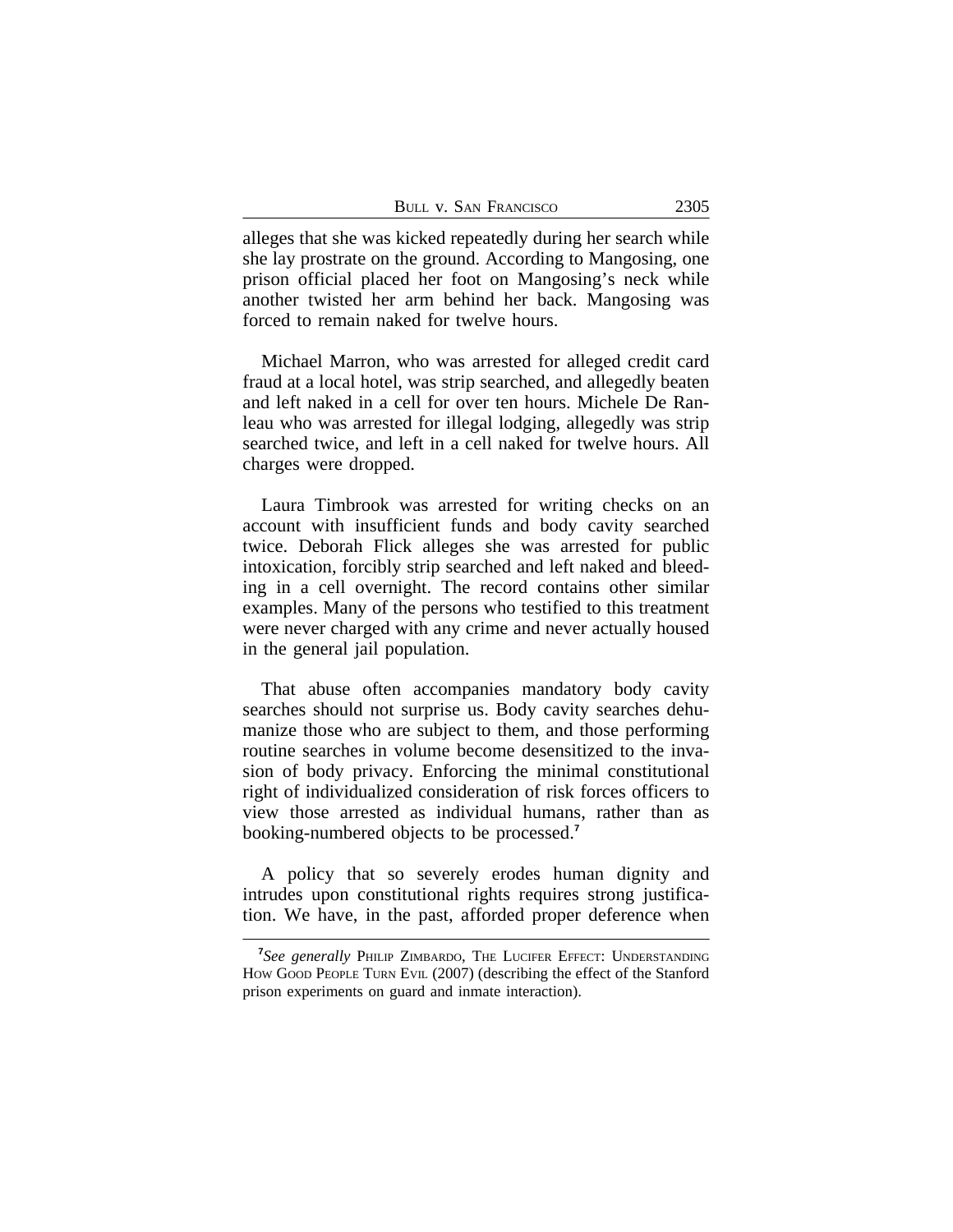presented with evidence of legitimate security concerns. However, San Francisco not only fails to offer any evidence that arrestees belonging to the class of plaintiffs smuggled contraband into the jail, it does not even offer a plausible, hypothetical justification for its policy, aside from minor bureaucratic inconvenience. Proper deference cannot be founded on a complete absence of proof. Judicial review cannot be halted when the government's rationale is simply "because I said so." Under proper, deferential judicial review, San Francisco's former mandatory body cavity search policy cannot pass constitutional muster.

E

Concluding that the policy at issue violates the arrestees' Fourth Amendment rights falls squarely in line with the law of the vast majority of our sister circuits. In justifying the strip search policy, the majority overrules two bedrock Fourth Amendment cases: *Giles v. Ackerman* and *Thompson v. City of Los Angeles*. These cases are not just widely-cited by our circuit, they are accepted throughout the circuits. The majority exiles us from the legal mainstream.

The circuits are near-unanimous in rejecting the majority's contention that *Bell* eliminated the reasonable suspicion requirement for conducting a strip search. The Second Circuit, for example, in holding a policy of strip searching all arrestees unconstitutional, determined that *Bell* "did not . . . read out of the Constitution the provision of general application that a search be justified as reasonable under the circumstances. The imposition of a standard short of probable cause in determining the balance of interests at stake in [*Bell*] in no way dispensed with that requirement." *Weber v. Dell*, 804 F.2d 796, 800 (2d Cir. 1986), *cert. denied*, 483 U.S. 1020 (1987).

The First Circuit has also found that *Bell* did not eliminate the reasonable suspicion requirement. *Swain v. Spinney*, 117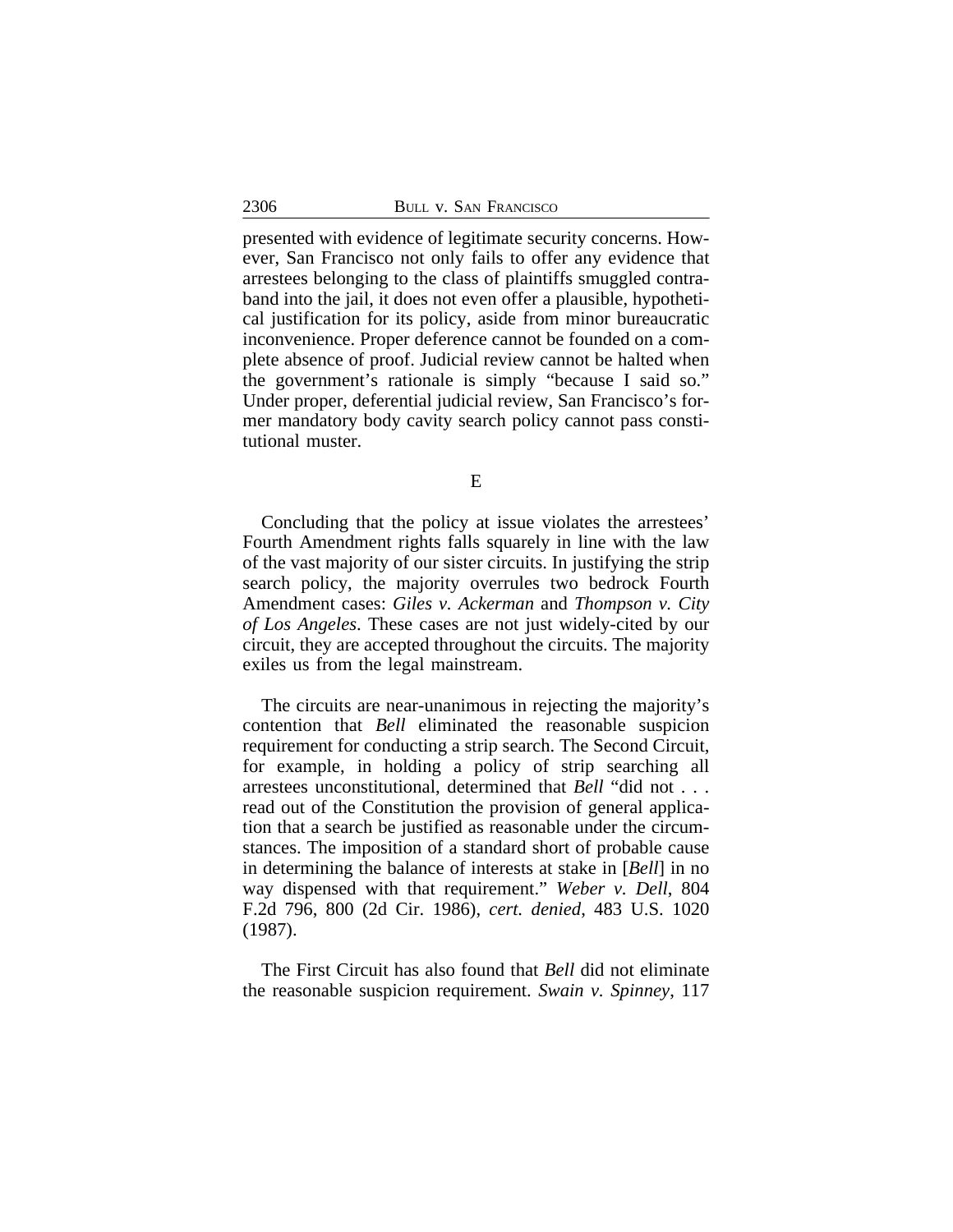| 2307<br>Bull v. San Francisco |  |
|-------------------------------|--|
|-------------------------------|--|

F.3d 1, 7 (1st Cir. 1997). The *Swain* court found unconstitutional a strip search of a woman arrested on suspicion of theft and possession of marijuana. The court held that "it is clear that at least the reasonable suspicion standard governs strip and visual body cavity searches in the arrestee context" and that "courts have concluded that, to be reasonable under *Wolfish*, strip and visual body cavity searches must be justified by at least a reasonable suspicion that the arrestee is concealing contraband or weapons." *Id.*; *see also Wood v. Hancock County Sheriff's Dep't*, 354 F.3d 57, 62 (1st Cir. 2003) ("Our case law holds that an individual detained on a misdemeanor charge may be strip searched as part of the booking process only if officers have reasonable suspicion that he is either armed or carrying contraband."). Notably, the arrestee in *Swain* would not have been eligible for class membership in the case before us because she was arrested for possession of a controlled substance.

Other circuits have similarly found policies like the one before us unconstitutional. *See Masters v. Crouch*, 872 F.2d 1248, 1253-54 (6th Cir. 1989) ("*Bell v. Wolfish* does not validate a blanket policy of strip searching pretrial detainees. *Bell v. Wolfish* authorizes particularized searches where objective circumstances indicate such searches are needed to maintain institutional security."), *cert. denied*, 493 U.S. 977 (1989); *Jones v. Edwards*, 770 F.2d 739, 740, 742 (8th Cir. 1985) (holding unconstitutional the strip search of a detainee arrested for allowing his dog to run wild and stating that "security cannot justify the blanket deprivation of rights of the kind incurred here"); *Stewart v. Lubbock County*, 767 F.2d 153, 156 (5th Cir. 1985) (holding unconstitutional under *Bell*'s balancing test a strip search policy applied to minor offenders "when no reasonable suspicion existed that they as a category of offenders or individually might possess weapons or contraband"), *cert. denied*, 475 U.S. 1066 (1986); *Hill v. Bogans*, 735 F.2d 391, 394 (10th Cir. 1984) (holding that intermingling with prison population absent any circumstances or prior offenses suggesting the possibility of conceal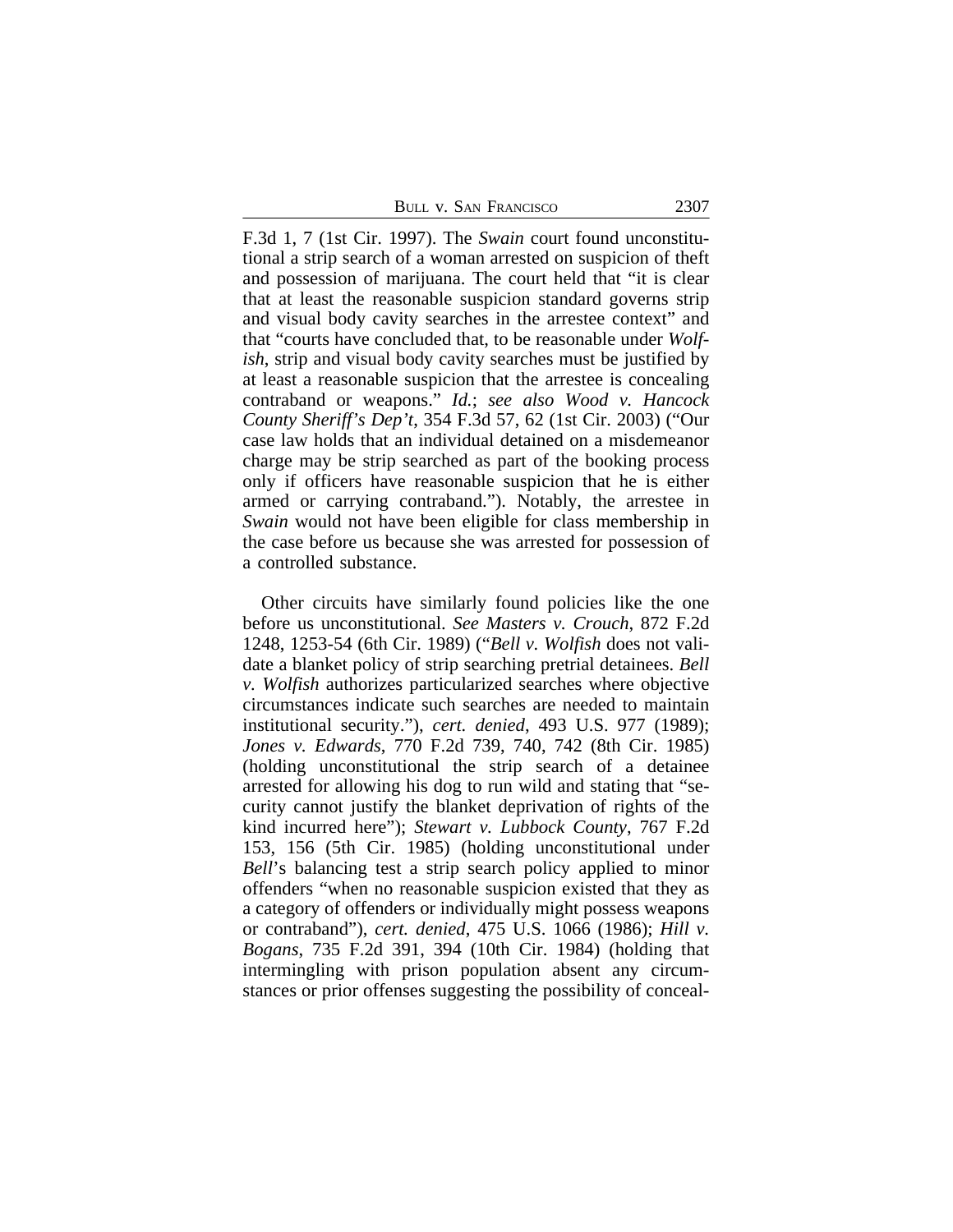ing weapons or contraband was insufficient to warrant a strip search); *Logan v. Shealy*, 660 F.2d 1007, 1013 (4th Cir. 1981) ("An indiscriminate strip search policy routinely applied to detainees such as Logan along with all other detainees cannot be constitutionally justified simply on the basis of administrative ease in attending to security considerations."), *cert. denied*, 455 U.S. 942 (1982).

The majority cites with approval the recent Eleventh Circuit case *Powell v. Barrett*, 541 F.3d 1298 (11th Cir. 2008) (en banc). *Powell* is alone among the circuits. *Id.* at 1315-16 (Barkett, J., dissenting) ("For almost thirty years, circuit courts have followed the *Bell* Court's instructions and, until today, universally held that reasonable suspicion is necessary to constitutionally justify the types of searches before us."). *Powell* is also inapposite because the policy in that case mandated searches far less intrusive than the ones here. Under the policy in *Powell*, arrestees were required to undress and proceed to a large room with thirty to forty other arrestees to shower. After showering, the arrestees were "inspected" front and back by deputies. *Id.* at 1301. The policy did not mandate the far more degrading and invasive body cavity searches required by the San Francisco policy. As we have seen, the Fourth Amendment requires a "balancing of the need for the particular search against the invasion of personal rights that the search entails." *Bell*, 441 U.S. at 559. The searches in *Powell* were far less intrusive than the searches here, requiring less justification for those searches. If *Powell* has any persuasive power, it is that the justification for the body cavity searches in the case before us must be much more compelling than the justification for the tamer searches in *Powell*.

The above-described opinions from the First, Second, Fourth, Fifth, Sixth, Eighth, and Tenth Circuits—and the fact that for twenty-eight years the Supreme Court has repeatedly declined to comment—clearly show that the majority's interpretation of *Bell* falls far outside the existing jurisprudence.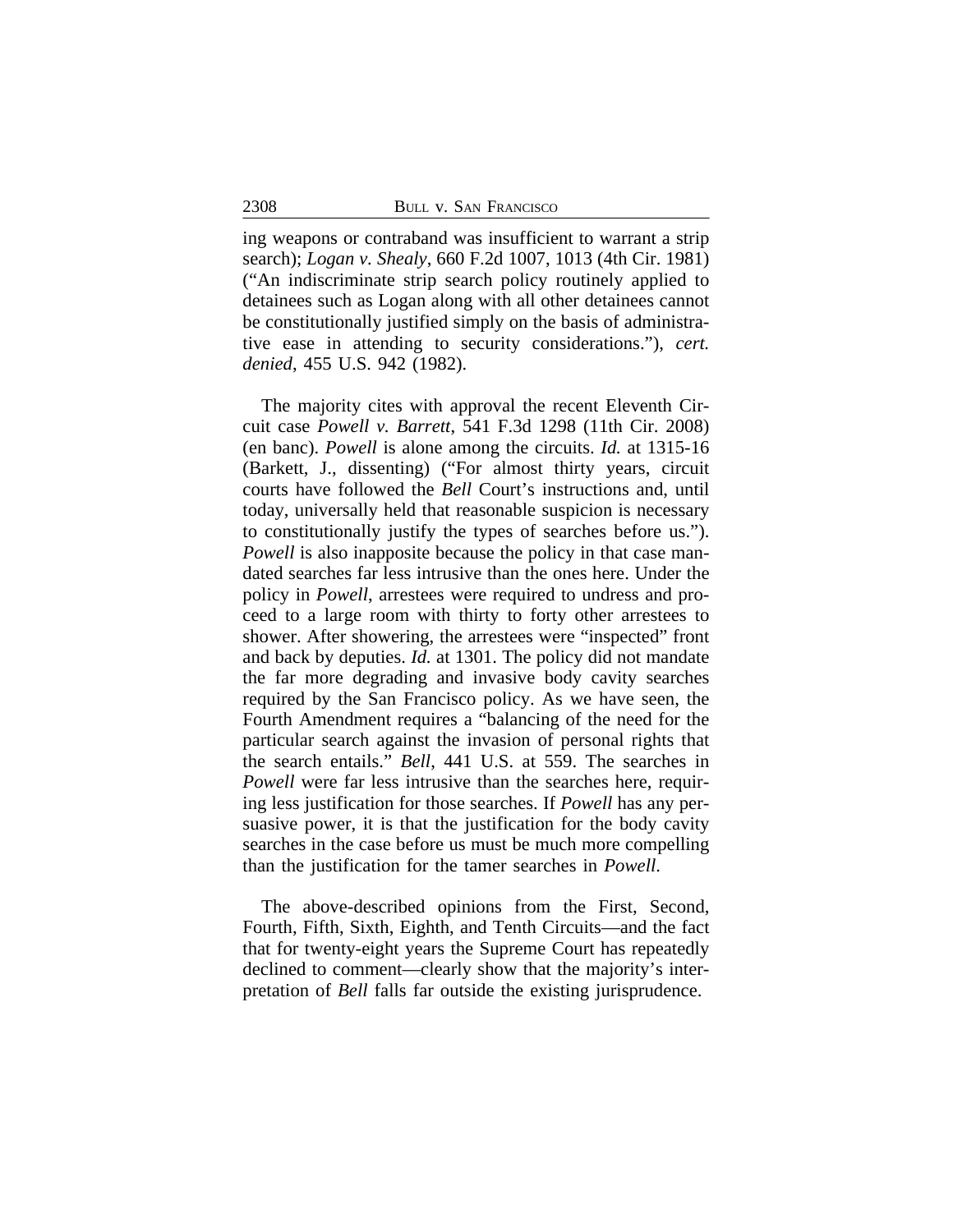The conclusion is clear: the City's policy of routine, mandatory, suspicionless body cavity searches of those arrested for minor offenses who pose no credible risk of concealing contraband is unconstitutional.

III

In a qualified immunity analysis, we must also consider whether the constitutional right violated by Defendants was clearly established at the time of the search. *See Pearson v. Callahan*, 129 S. Ct. 808, 816 (2009)*; Saucier v. Katz*, 533 U.S. 194, 201 (2001). "The relevant, dispositive inquiry in determining whether a right is clearly established is whether it would be clear to a reasonable officer that his conduct was unlawful in the situation he confronted." *Saucier*, 533 U.S. at 202. The key inquiry is whether a reasonable person could have believed his actions lawful at the time they were undertaken. *Anderson v. Creighton*, 483 U.S. 635, 646 (1987).

The City's challenged strip search policy was in place until January 2004. It was clearly established by that time that conducting strip searches of pre-arraignment arrestees based solely on the fact that they were assigned for transfer to the general jail population was unconstitutional. We have consistently required consideration of individual factors, such as arrest charges, criminal history, and suspicious behavior, to justify strip searches of pre-arraignment arrestees. As the district court in this case rightly observed: "It was . . . abundantly clear after *Thompson* that placement in the general jail population cannot [sic] 'by itself cannot justify a strip search.' " *Bull v. City & County of San Francisco*, No. 03-01840, 2006 WL 449148, at \*16 (N.D. Cal. Feb. 23, 2006).

Moreover, we have explicitly held several times that it was clearly established that strip search policies similar to San Francisco's are unconstitutional. In *Ward*, we concluded that "the law was sufficiently clear in *early 1981* so as to expose a public official who unreasonably authorized blanket strip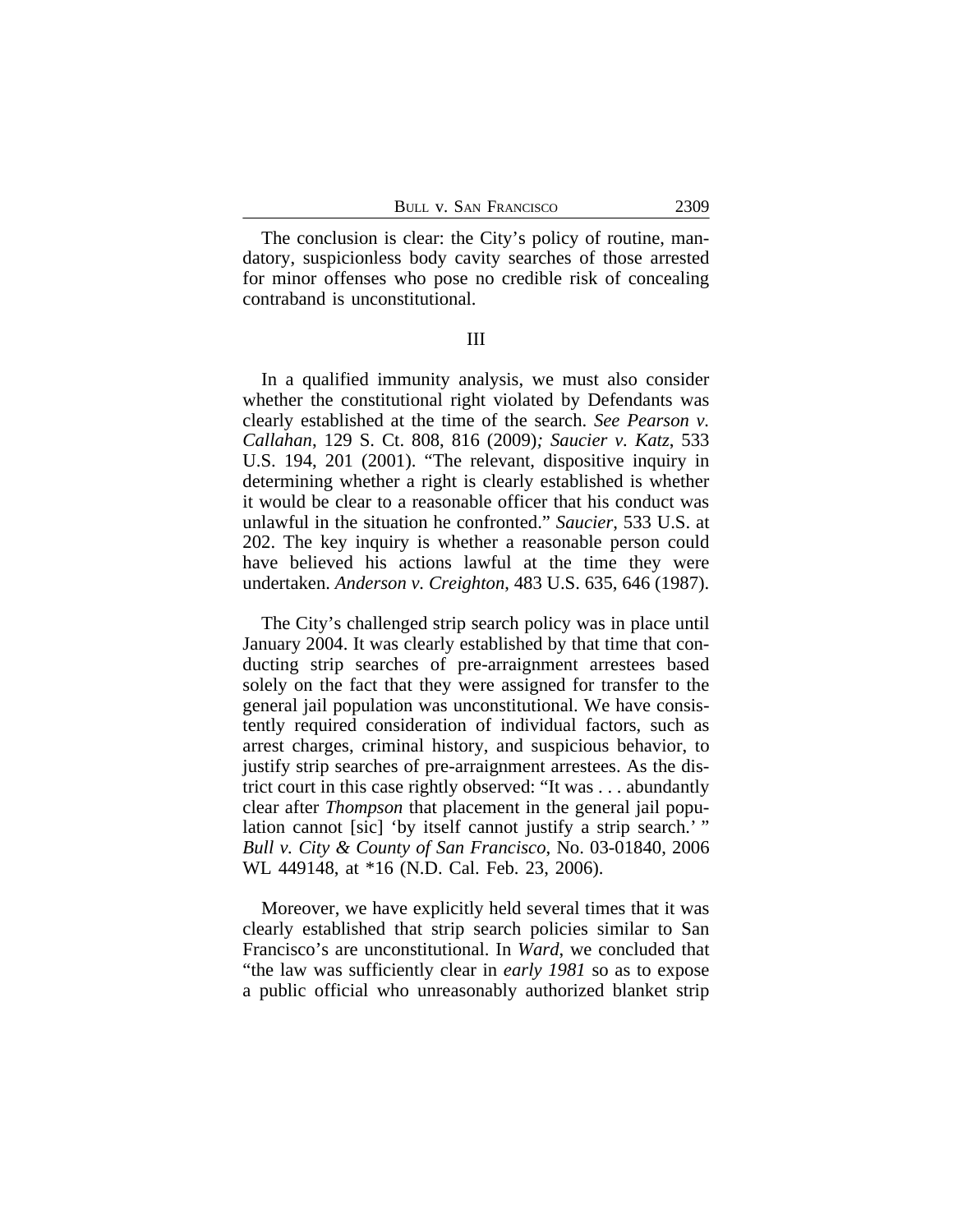searches of minor offense arrestees to civil liability under 42 U.S.C. § 1983." *Ward*, 791 F.2d at 1332 (emphasis added). Although San Francisco's policy included arrestees charged with more serious offenses than those at issue in *Ward*, San Francisco's policy also applied to minor offense arrestees, such as those at issue in *Ward*. *See also Act Up!/Portland v. Bagley*, 988 F.2d 868, 871-72 (9th Cir. 1993) (noting that by 1989, it was clearly established that it was unconstitutional to strip search a detainee arrested for a minor offense without reasonable suspicion that the individual arrestee was carrying or concealing contraband; reasonable suspicion was based on factors such as the nature of the offense, the arrestee's appearance and conduct, and the prior arrest record).

Defendants argue that the large amount of documentary evidence they have produced distinguishes this case from other strip search cases. Because no other case confronted such a well-documented problem, Defendants contend, the law was not clearly established. However, the specific facts of previous cases need not be materially or fundamentally similar to the situation in question; rather, the salient question is whether the state of the law at the time gives officials fair warning that their conduct is unconstitutional. *See Hope v. Pelzer*, 536 U.S. 730, 742 (2002).

The fact that San Francisco documented a contraband smuggling problem does not muddy the clarity of the law. The evidence Defendants produced to the district court shows only that contraband was a significant problem in San Francisco jails generally; it does not demonstrate that persons eligible for inclusion in this class of plaintiffs contributed significantly, or even at all, to that problem. Therefore, San Francisco's policy is not different enough from policies that we have held unconstitutional to suggest that the rights violated by the policy were not clearly established.**<sup>8</sup>** Sheriff Hennessey is not entitled to qualified immunity.

**<sup>8</sup>**That the majority overturns two seminal strip search cases *Giles* and *Thompson*—is further evidence that, at the time of the strip search policy, the rights violated by the policy were clearly established.